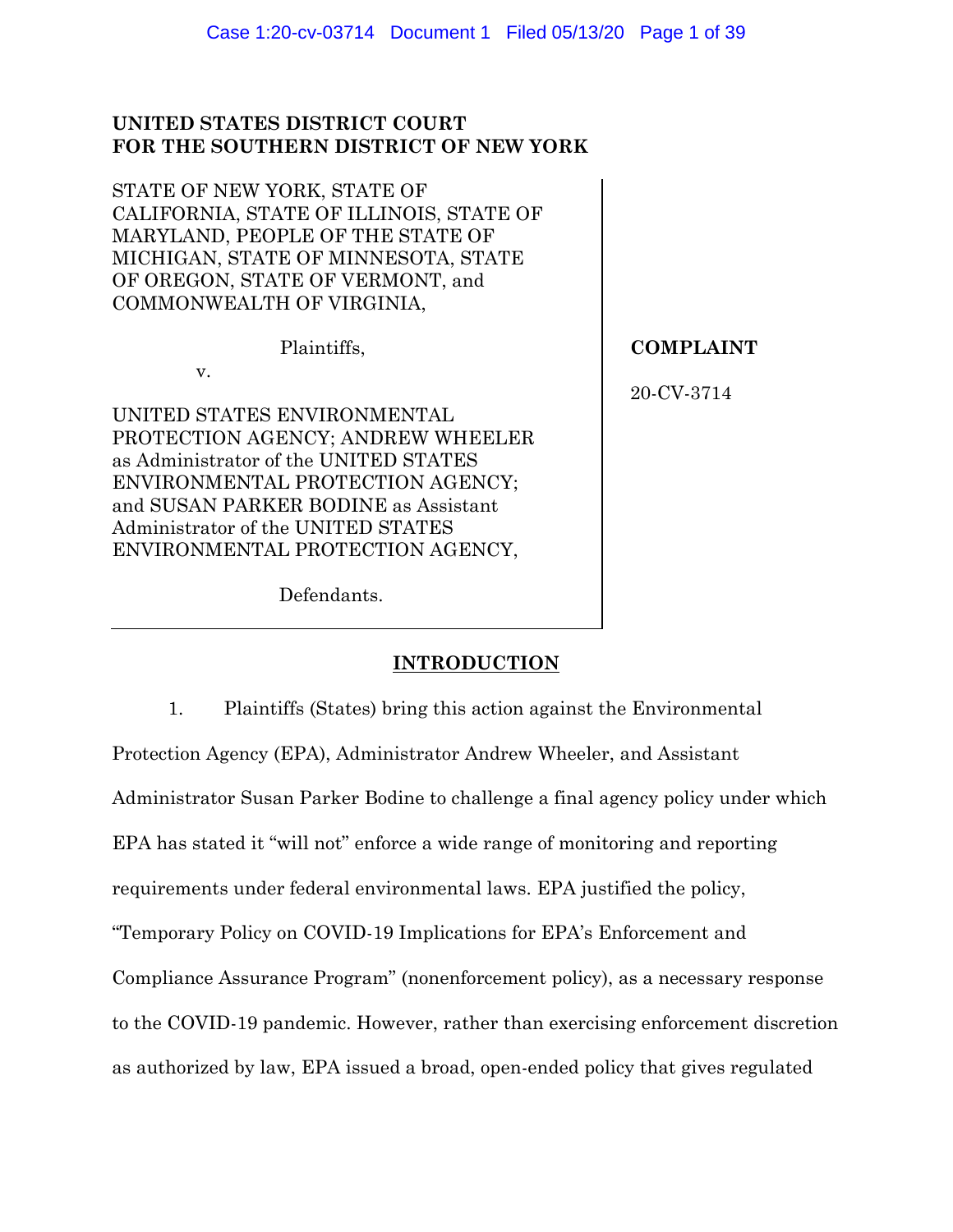#### Case 1:20-cv-03714 Document 1 Filed 05/13/20 Page 2 of 39

parties free rein to self-determine when compliance with federal environmental laws is not practical because of COVID-19. The nonenforcement policy also makes it optional for parties to report that noncompliance to EPA, and to state and local agencies. The policy's effective waiver of these requirements, which are foundational to our federal environmental laws, exceeds EPA's authority.

2. Despite EPA's longstanding recognition that environmental monitoring and reporting requirements protect public health by informing communities of pollution hazards and deterring industry noncompliance with pollution limits, EPA failed—in the midst of a public health emergency—to consider the impacts of relaxing those obligations on public health. It was arbitrary and capricious for EPA to adopt a broad ranging policy without considering whether it will exacerbate harms to public health during the current crisis.

3. EPA has primary enforcement authority for a number of critical federal environmental laws in states as well as oversight of state enforcement of all federal environmental laws. The nonenforcement policy will result in less federal enforcement, reduced industry compliance with substantive requirements, an increased risk of chemical accidents and releases, and a decrease in publiclyavailable information to address pollution. These impacts will injure the States and our residents. The nonenforcement policy places the States between a rock and hard place: either incur increased burdens and attempt to fill EPA's enforcement shoes at a time when they are increasingly strapped for resources, or risk the health of our residents based on the unfounded assumption that the policy will not cause harm.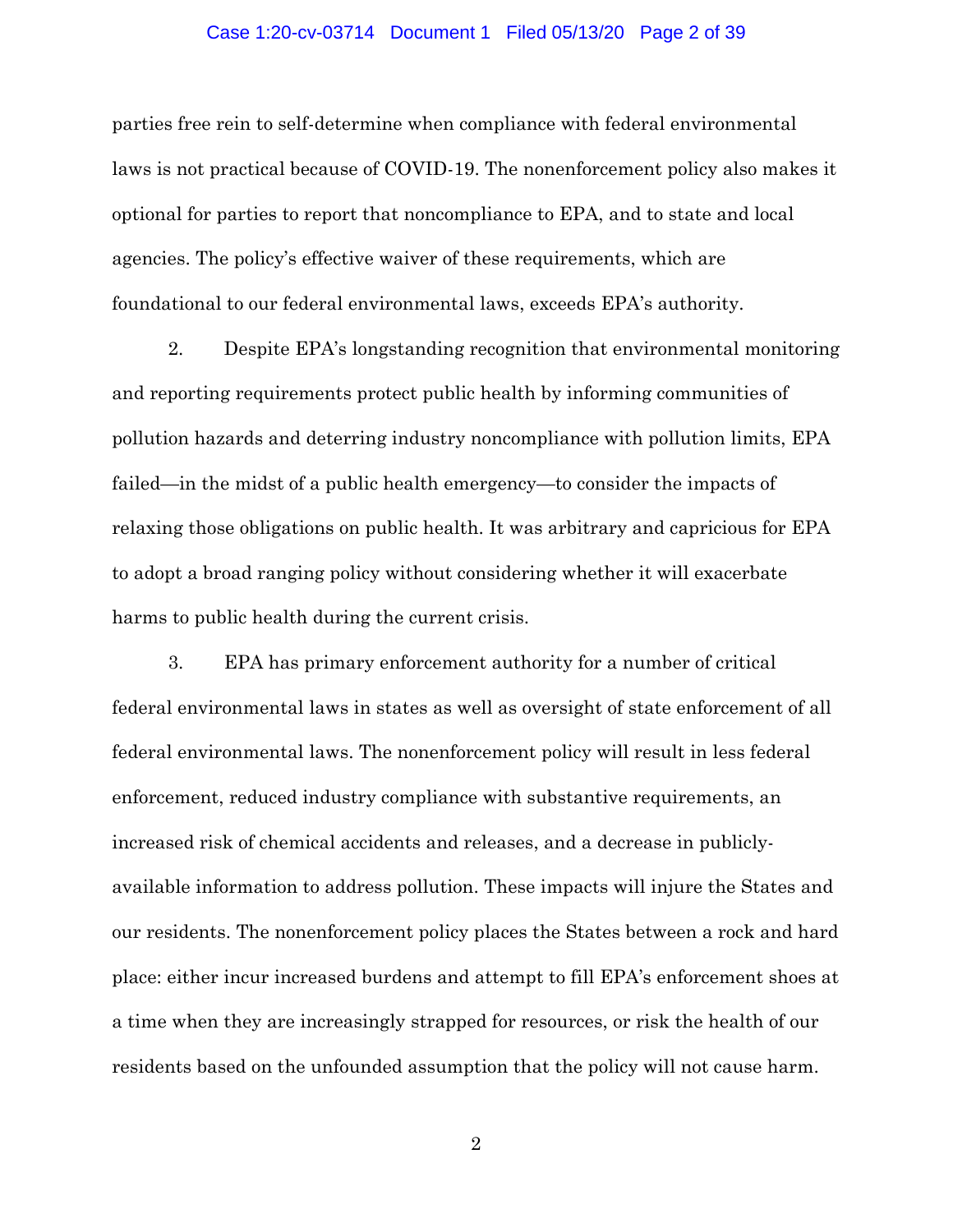## Case 1:20-cv-03714 Document 1 Filed 05/13/20 Page 3 of 39

4. The nonenforcement policy is a general statement of policy that is subject to judicial review under the Administrative Procedure Act (APA), not the type of individualized enforcement decision that may be entrusted to EPA's discretion. Because the nonenforcement policy binds EPA in future enforcement actions, creates rights, and imposes obligations on both EPA and regulated entities, the policy is a legislative rule and a final agency action that is subject to judicial review under the APA, 5 U.S.C. § 704. EPA's failure to issue the policy without complying with the APA's notice-and-comment requirements was unlawful.

5. Because the nonenforcement policy is unlawful and harms the States and our residents, the States seek a ruling from this court vacating the policy as contrary to law.

## **JURISDICTION AND VENUE**

6. The Court has subject matter jurisdiction pursuant to 28 U.S.C. §§ 1331 and 2201(a). Jurisdiction is also proper under the judicial review provisions of the APA, 5 U.S.C. §§ 702 and 704.

7. Venue is proper within this federal district, pursuant to 28 U.S.C. § 1391(e), because plaintiff State of New York resides within the district.

## **THE PARTIES**

8. Plaintiff New York is a sovereign state of the United States of America. As a body politic and a sovereign entity, it brings this action on behalf of itself and as trustee, guardian, and representative of all residents, citizens, and political subdivisions of New York.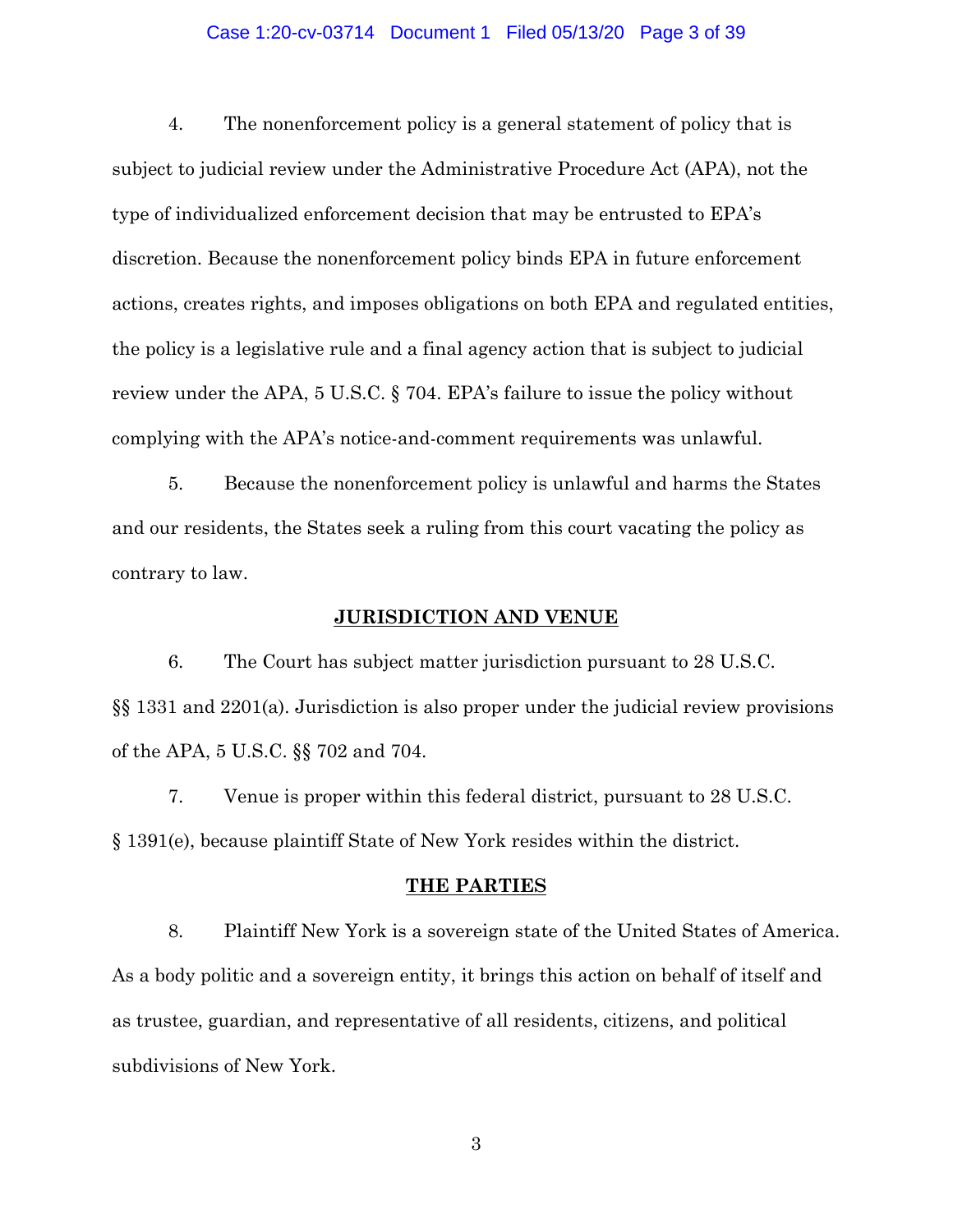## Case 1:20-cv-03714 Document 1 Filed 05/13/20 Page 4 of 39

9. Plaintiff State of California is a sovereign state of the United States of America. As a body politic and a sovereign entity, it brings this action on behalf of itself and as trustee, guardian, and representative of all residents, citizens, and political subdivisions of California.

10. Plaintiff State of Illinois is a sovereign state of the United States of America. As a body politic and a sovereign entity, it brings this action on behalf of itself and as trustee, guardian, and representative of all residents, citizens, and political subdivisions of Illinois.

11. Plaintiff State of Maryland is a sovereign state of the United States of America. Maryland brings this action by and through its Attorney General, Brian E. Frosh, on behalf of itself and on behalf of its citizens and residents. The Attorney General of Maryland is the State's chief legal officer with general charge, supervision, and direction of the State's legal business. Under the Constitution of Maryland, and as directed by the Maryland General Assembly, the Attorney General has the authority to file suit to challenge action by the federal government that threatens the public interest and welfare of Maryland residents.

12. The Michigan Attorney General is authorized by statute and under common law to initiate litigation in the public interest on behalf of the People of the State of Michigan.

13. Plaintiff State of Minnesota is a sovereign state of the United States of America. As a body politic and a sovereign entity, it brings this action on behalf of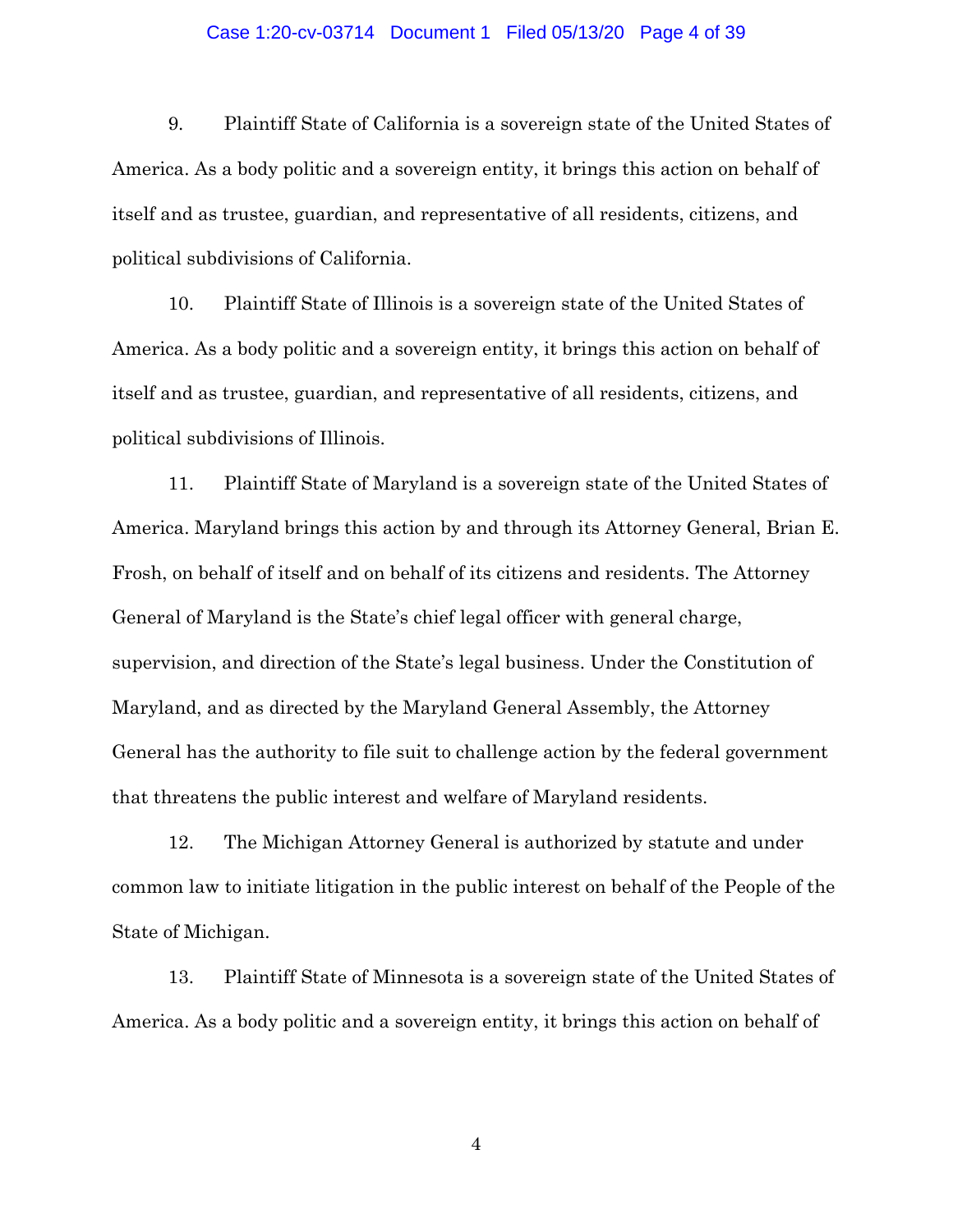## Case 1:20-cv-03714 Document 1 Filed 05/13/20 Page 5 of 39

itself and as trustee, guardian, and representative of all residents, citizens, and political subdivisions of Minnesota.

14. Plaintiff State of Oregon is a sovereign state of the United States of America. As a body politic and a sovereign entity, it brings this action on behalf of itself and as trustee, guardian, and representative of all residents, citizens, and political subdivisions of Oregon.

15. Plaintiff State of Vermont is a sovereign state of the United States of America. It brings this action through Attorney General Thomas J. Donovan, Jr. The Attorney General is authorized to represent the State in civil suits involving the State's interests when, in his judgment, the interests of the State so require.

16. Plaintiff Commonwealth of Virginia is a sovereign state of the United States of America. As a body politic and a sovereign entity, it brings this action on behalf of itself and as trustee, guardian, and representative of all residents, citizens, and political subdivisions of Virginia.

17. Defendant EPA is an agency of the United States government.

18. Defendant Andrew Wheeler is the Administrator of EPA and the highest-ranking official in the EPA. He is sued in his official capacity.

19. Defendant Susan Parker Bodine is the Assistant Administrator of the EPA and the signatory of the Policy. She is sued in her official capacity.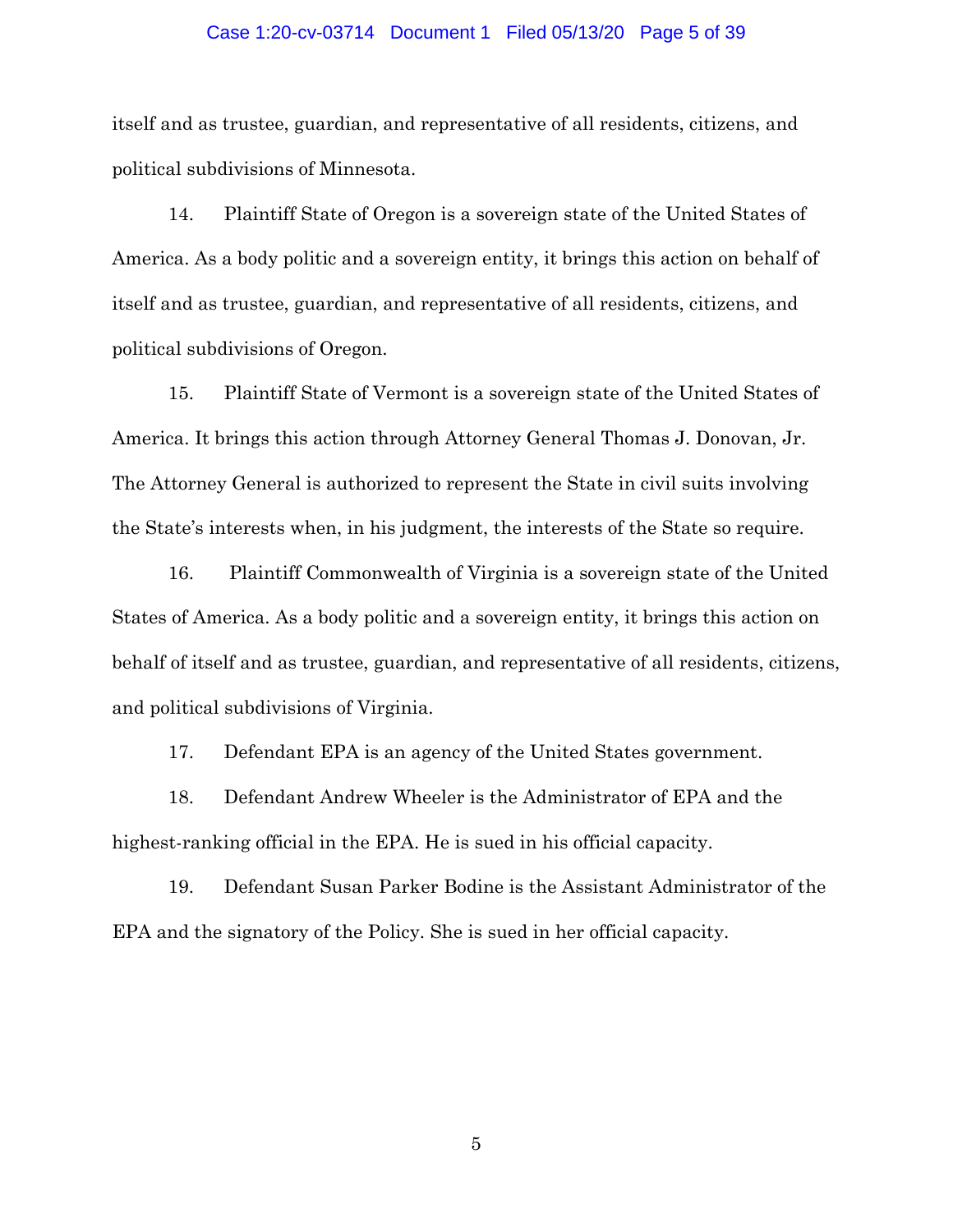#### **FACTUAL AND STATUTORY BACKGROUND**

## **COVID-19**

20. On March 11, 2020, the COVID-19 outbreak was characterized as a "pandemic" by the World Health Organization. Similarly, the Centers for Disease Control and Prevention (CDC) describes the COVID-19 outbreak as a pandemic that poses a serious public health risk. COVID-19 can cause mild to severe illness, with most severe cases typically occurring in adults 65 years and older and people of any age with serious underlying medical conditions. COVID-19 is a respiratory illness that infects the upper and lower part of the respiratory tract, causing irritation and inflammation. About 80 percent of people who contract COVID-19 experience [mild to](https://www.webmd.com/lung/covid-19-symptoms)  [moderate symptoms,](https://www.webmd.com/lung/covid-19-symptoms) including a dry [cough](https://www.webmd.com/cold-and-flu/overview) or a [sore throat.](https://www.webmd.com/cold-and-flu/understanding-sore-throat-basics) Severe cases involve shortness of breath and pneumonia. People who are older or who have existing chronic medical conditions, such as heart disease, lung disease, diabetes, severe obesity, chronic kidney or liver disease, or who have compromised immune systems may be at higher risk of serious illness, including death.

21. On March 13, 2020, President Trump declared the COVID-19 pandemic of sufficient severity and magnitude to warrant an emergency declaration for all states, tribes, territories, and the District of Columbia pursuant to  $\S 501(b)$  of the Robert T. Stafford Disaster Relief and Emergency Assistance Act, 42 U.S.C. §§ 5121-5207.

22. As of the date of this filing, COVID-19 had reached every state in the U.S. There were over 1.3 million of known cases of COVID-19 and more than 82,000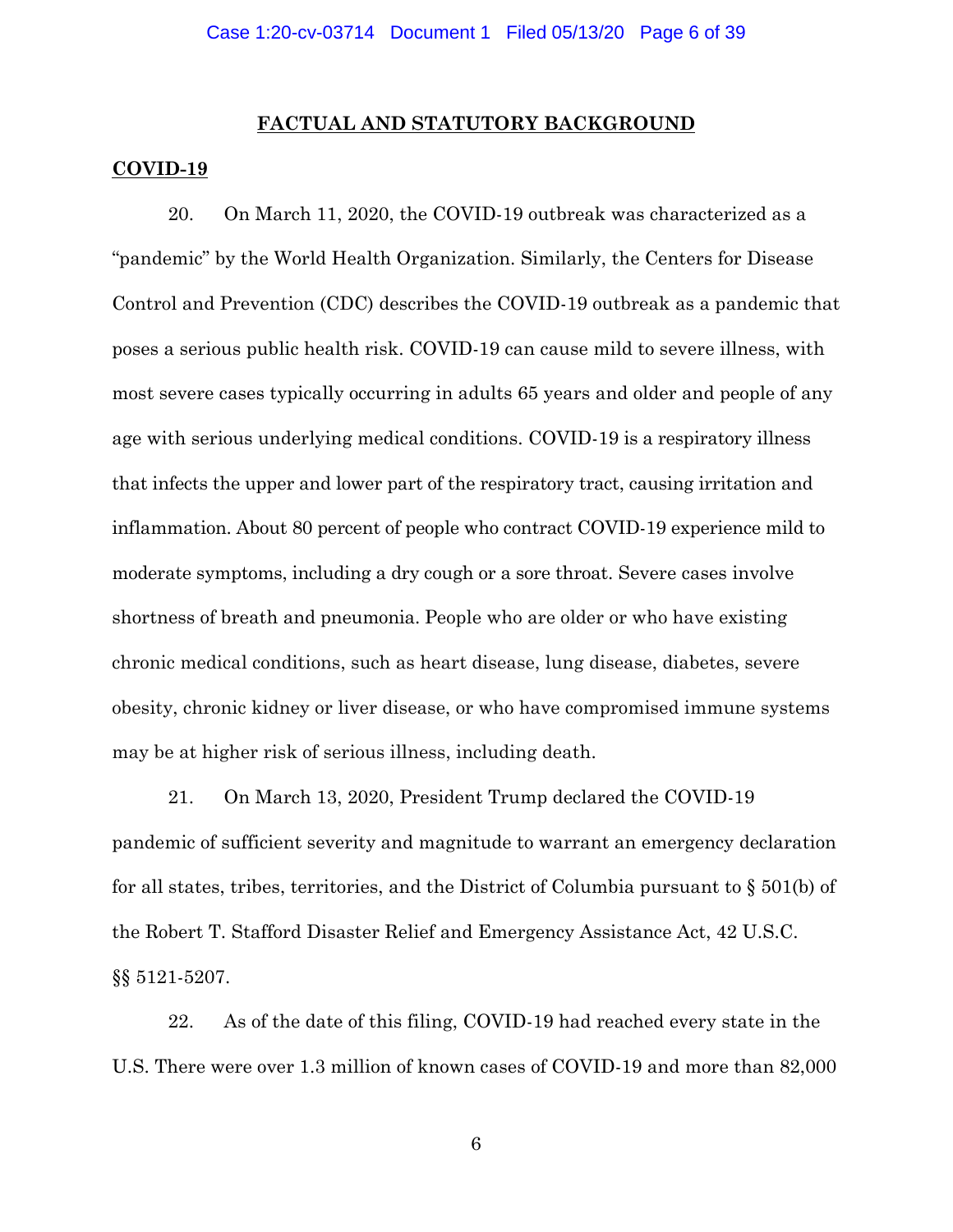#### Case 1:20-cv-03714 Document 1 Filed 05/13/20 Page 7 of 39

deaths reportedly caused by COVID-19 in the U.S. alone as of May 13. As of that same date, more than 27,000 New York residents have died from the virus.

## **The Nonenforcement Policy**

 $\overline{a}$ 

23. On March 23, 2020, the American Petroleum Institute (API) wrote to EPA and requested that EPA "temporarily waiv[e] non-essential compliance obligations" under various federal environmental laws in light of the pandemic. The API, which represents more than 600 oil and gas companies across the U.S., cited "physical challenges" that would impinge compliance with "on-site testing/monitoring/reporting requirements."<sup>1</sup>

24. On March 26, Assistant Administrator Bodine issued the nonenforcement policy (*Attachment A*), which applies retroactively to March 13, the date President Trump declared a national emergency. The policy states that it is "temporary," but currently has no end date.

25. In the nonenforcement policy, EPA states it "will exercise the enforcement discretion specified [] for noncompliance covered by this temporary policy and resulting from the COVID-19 pandemic, if regulated entities take the steps applicable to their situations, as set forth in this policy." Policy at 1. The policy's application is subject to general conditions that regulated entities "should make every effort to comply with their environmental obligations" and "if compliance is not reasonably practicable," the facility owners "should" act

<sup>1</sup> Letter from Frank Macchiarola, API to Andrew Wheeler, EPA Administrator (Mar. 23, 2020) at 2 and Attachment at 2, [https://www.eenews.net/assets/2020/03/24/document\\_gw\\_05.pdf.](https://www.eenews.net/assets/2020/03/24/document_gw_05.pdf)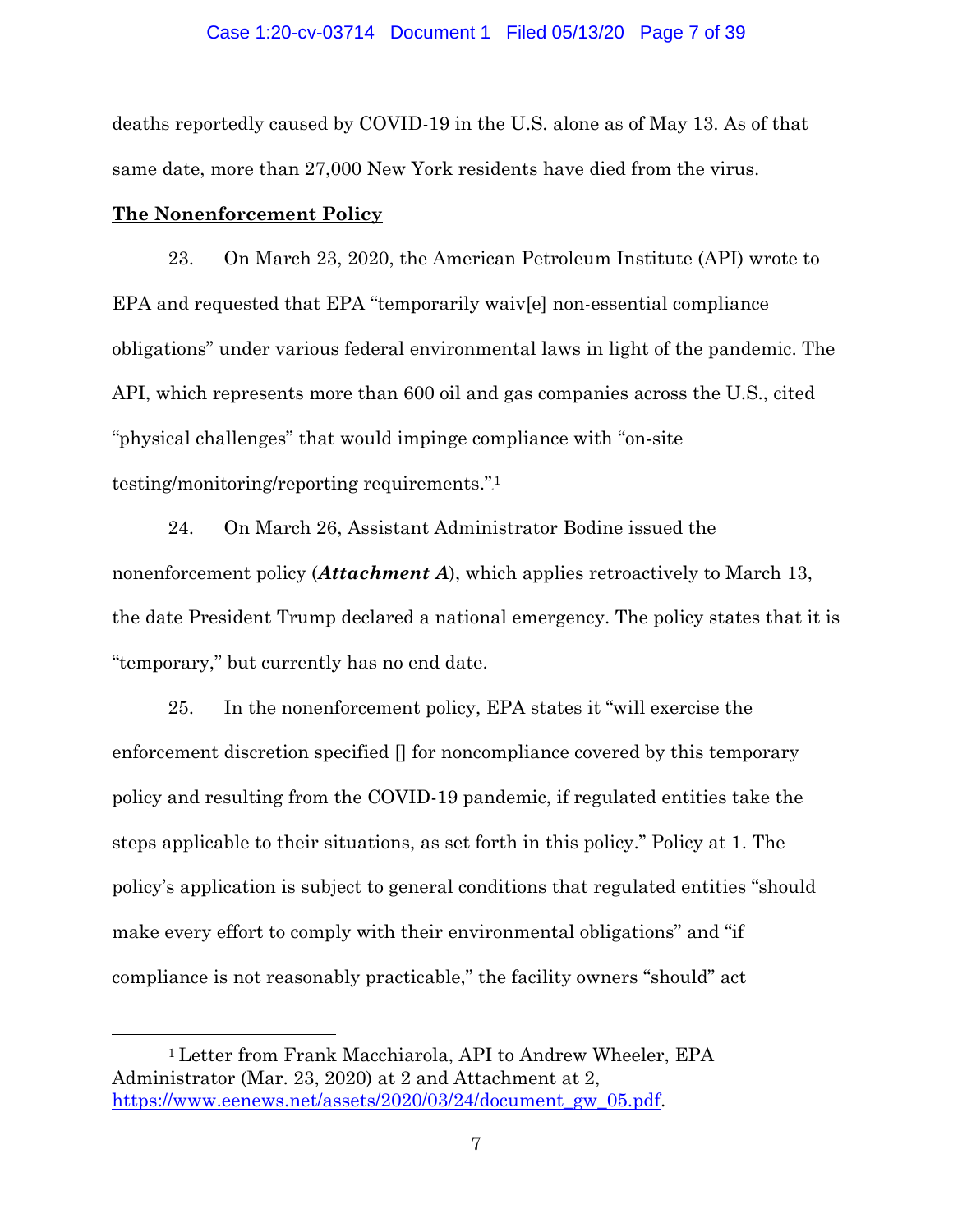## Case 1:20-cv-03714 Document 1 Filed 05/13/20 Page 8 of 39

responsibly, record certain information about the noncompliance, and return to compliance as soon as possible. *Id.* at 1-2.

26. The nonenforcement policy sets forth several areas in which EPA will exercise enforcement discretion: compliance monitoring and reporting, consent decree obligations, facility operations, and drinking water systems.

27. EPA stated that it intends to exercise enforcement discretion not to pursue violations of "routine compliance monitoring, integrity testing, sampling, laboratory analysis, training, reporting, and certification" (referred to in this complaint as "monitoring and reporting" requirements) because the pandemic "may" constrain the ability of companies to perform these obligations. Policy at 3. For example, the failure to conduct continuous emissions monitoring, leak detection and repair, integrity testing of storage tanks and other equipment, fence line monitoring of hazardous air pollutants, and wastewater sampling and testing will not provoke civil enforcement from EPA. *Id.* These and the numerous other monitoring and reporting obligations listed in the nonenforcement policy are used across the wide range of federal air, water, and waste laws to demonstrate industry compliance.

28. Under the nonenforcement policy, EPA will not seek to penalize violations of monitoring and reporting requirements provided that EPA agrees that COVID-19 was the reason for noncompliance. Policy at 3. Entities are directed to use existing procedures to report noncompliance, or if reporting is not "reasonably practicable" due to COVID-19, regulated entities "should maintain this information internally and make it available to the EPA or an authorized state or tribe upon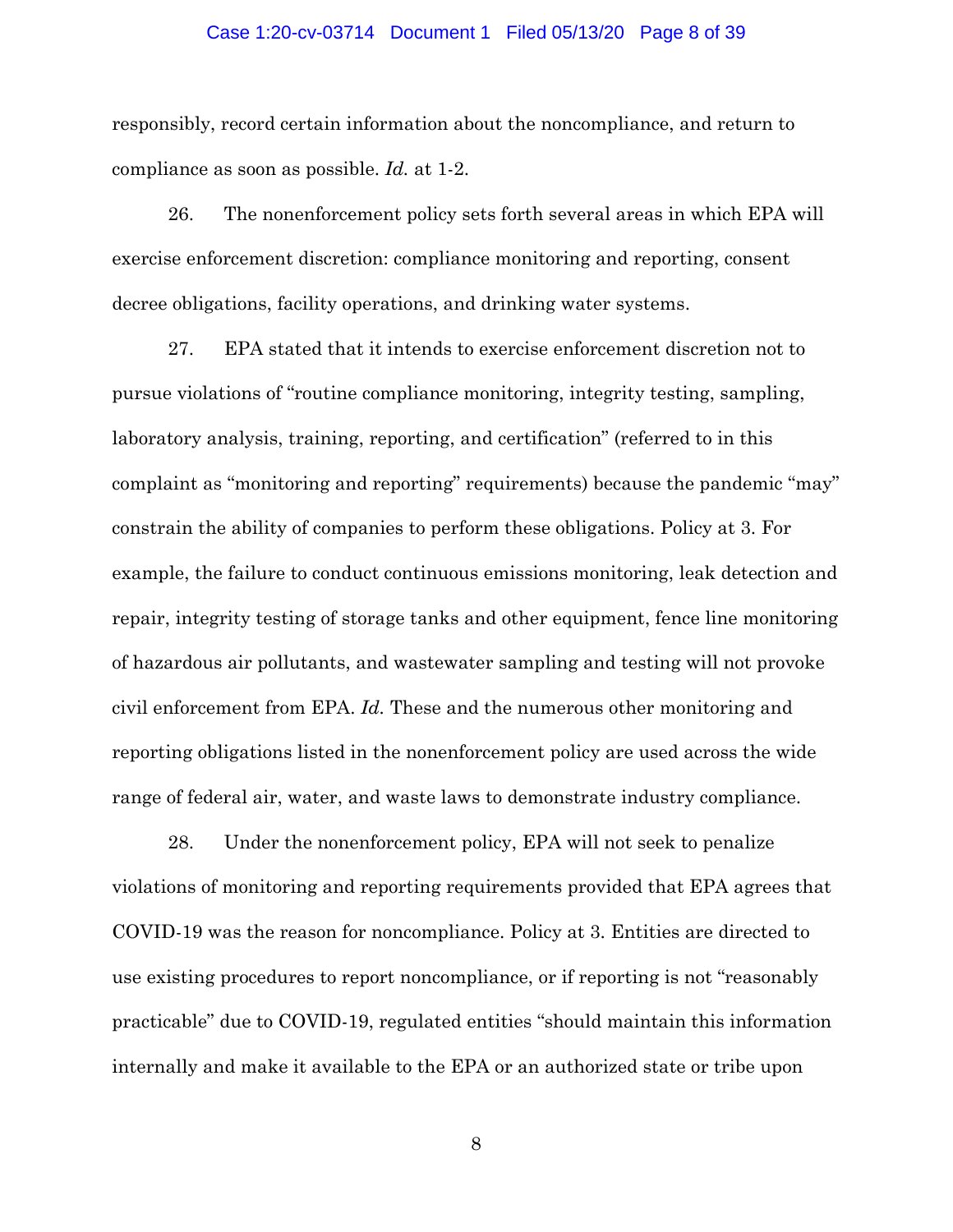#### Case 1:20-cv-03714 Document 1 Filed 05/13/20 Page 9 of 39

request." *Id.* In light of the lack of a mandatory obligation to inform EPA of noncompliance related to COVID-19, the policy does not explain how EPA will become aware of violations in the first place. The nonenforcement policy also lacks any requirement that EPA will make this information about noncompliance available to states or the general public, even if companies choose to report their noncompliance to EPA.

29. In justifying waiving enforcement for violations of monitoring and reporting requirements in advance, EPA did not cite any evidence that facilities could not continue to perform these functions. Instead, EPA stated that potential worker shortages and travel and social distancing restrictions "may" affect facility operations and the availability of workers and contractors to timely analyze samples and provide results. Policy at 2.

30. Regarding another aspect covered by the nonenforcement policy facility operations—EPA states its expectation that facilities will continue to comply with mandatory pollution limits, but fails to explain how EPA, states, or the general public will learn of noncompliance if facilities stop monitoring and reporting. Policy at 4-5. EPA's stated compliance expectation is further undermined by the policy's repeated use of permissive language regarding situations involving noncompliance with regulatory or permit limits. For example, the policy states that facilities that experience a "failure of air emission control or wastewater or waste treatment systems or other equipment that may result" in exceedances of emission or effluent limitations "should" inform EPA or the state agency promptly. *Id.* at 5. Even in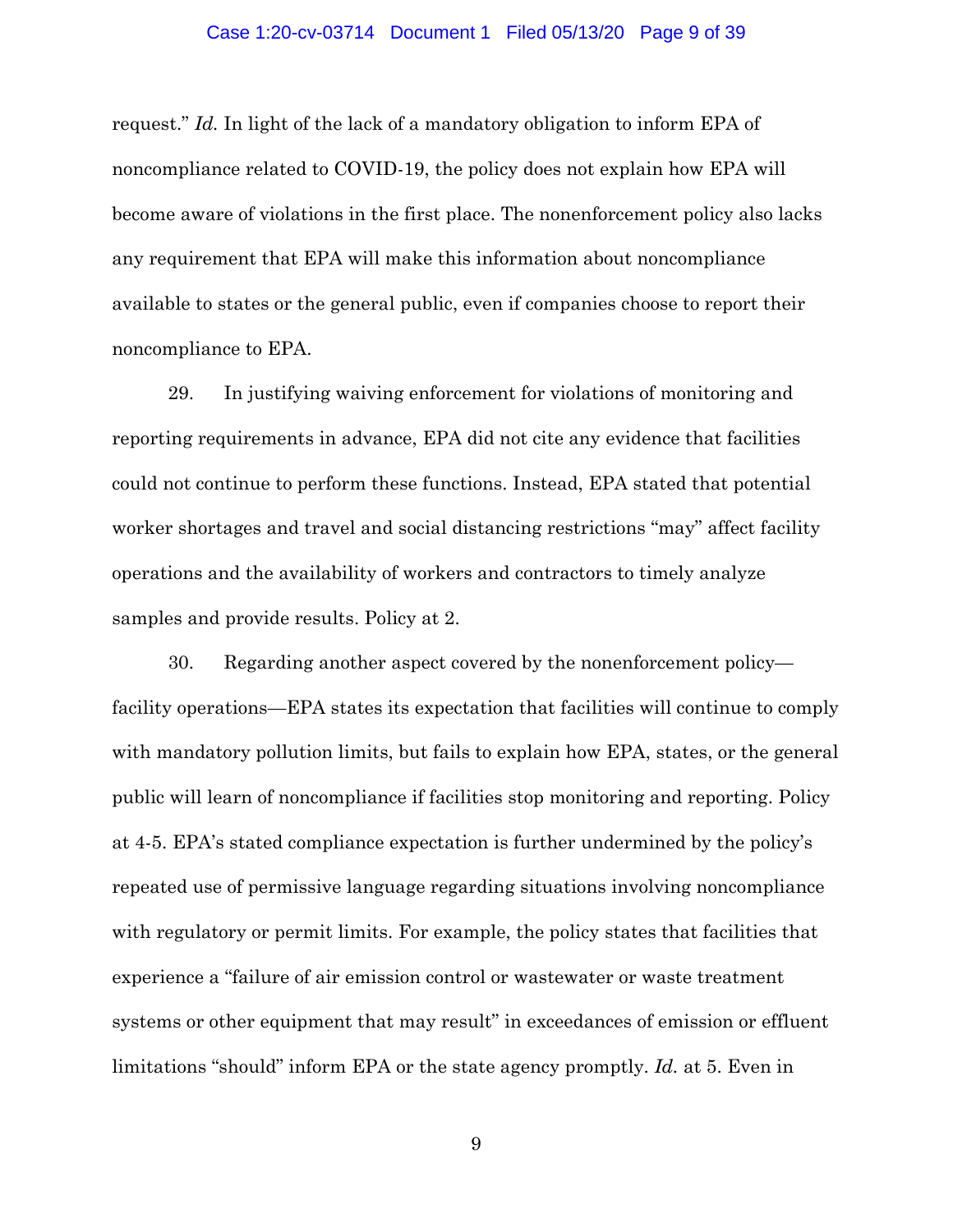#### Case 1:20-cv-03714 Document 1 Filed 05/13/20 Page 10 of 39

situations where facility operations may create an "acute risk or an imminent threat to human health or the environment," the policy merely directs owners that they "should" promptly contact the appropriate regulatory authority. *Id.* at 4.

31. The nonenforcement policy sets forth two specific areas of facility operations—interim storage of hazardous waste under the Resource Conservation and Recovery Act (RCRA) and the regulation of water pollution from livestock operations under the Clean Water Act (CWA)—in which EPA is suspending federal regulatory time limits on the on-site storage of hazardous waste and the number of livestock present at a facility if the owner determines the additional storage time is related to COVID-19. *Id.* at 4-5. By so doing, the policy eases more protective federal regulations that would otherwise apply to affected facilities. *See* 40 C.F.R. § 262.14-17 (RCRA requirements for interim storage of hazardous waste); 40 C.F.R. § 122.23 (CWA requirements for concentrated animal feedlot operations (CAFOs)).

32. With respect to drinking water systems, EPA has "heightened expectations" that operators of public water systems will continue normal operations and maintenance as well as required sampling to ensure the continued safety of drinking water supplies, but the nonenforcement policy nonetheless recognizes that operators may decide in light of COVID-19 to forego monitoring and reporting of certain contaminants. *See* Policy at 6.

33. Although protection of public health is at the core of EPA's mission, nowhere does the nonenforcement policy acknowledge or discuss the potential adverse impacts on public health that the policy will have, including impacts from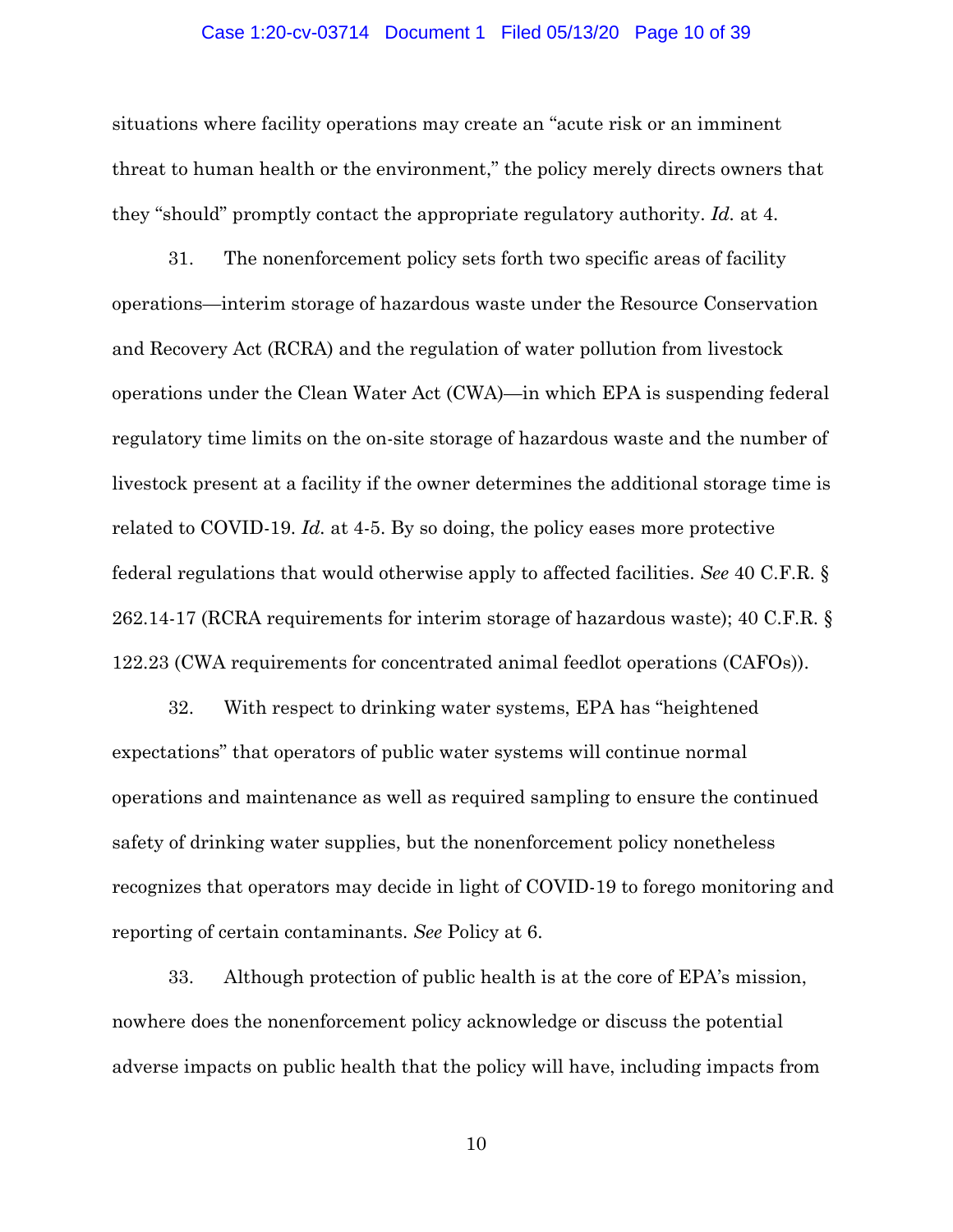## Case 1:20-cv-03714 Document 1 Filed 05/13/20 Page 11 of 39

increased pollution, and a lack of information about that pollution, that may result from the policy.

34. By providing a broad, open-ended, upfront waiver of enforcement of monitoring and reporting obligations, EPA departed from longstanding policy through multiple Presidential administrations of issuing time-limited "no action" assurances that were tailored to specific industries and circumstances.

35. Upon EPA's issuance of the nonenforcement policy, former EPA officials and several members of Congress promptly criticized the policy for its overbreadth and lack of transparency. Although EPA issued a press release disputing that the policy would result in more pollution, the agency's statement further confirmed the binding nature of the policy on EPA as to monitoring and reporting obligations:

The policy says that EPA *will not* seek penalties for noncompliance with routine monitoring and reporting requirements if, on a case-bycase basis, EPA agrees that such noncompliance was caused by the COVID-19 pandemic.<sup>2</sup>

36. In contrast to the nonenforcement policy, state agencies have issued circumscribed policy statements that provide guidance for regulated entities during the COVID-19 pandemic without waiving requirements that protect public health. For example, Michigan's Department of Environment, Great Lakes, and Energy issued a policy stating that "[d]uring COVID-19 response, regulated entities are expected to maintain compliance with

 <sup>2</sup> *See* [https://www.epa.gov/newsreleases/epa-sends-letter-all-members](https://www.epa.gov/newsreleases/epa-sends-letter-all-members-congress-correct-record-temporary-enforcement-policy)[congress-correct-record-temporary-enforcement-policy](https://www.epa.gov/newsreleases/epa-sends-letter-all-members-congress-correct-record-temporary-enforcement-policy) (emphasis added).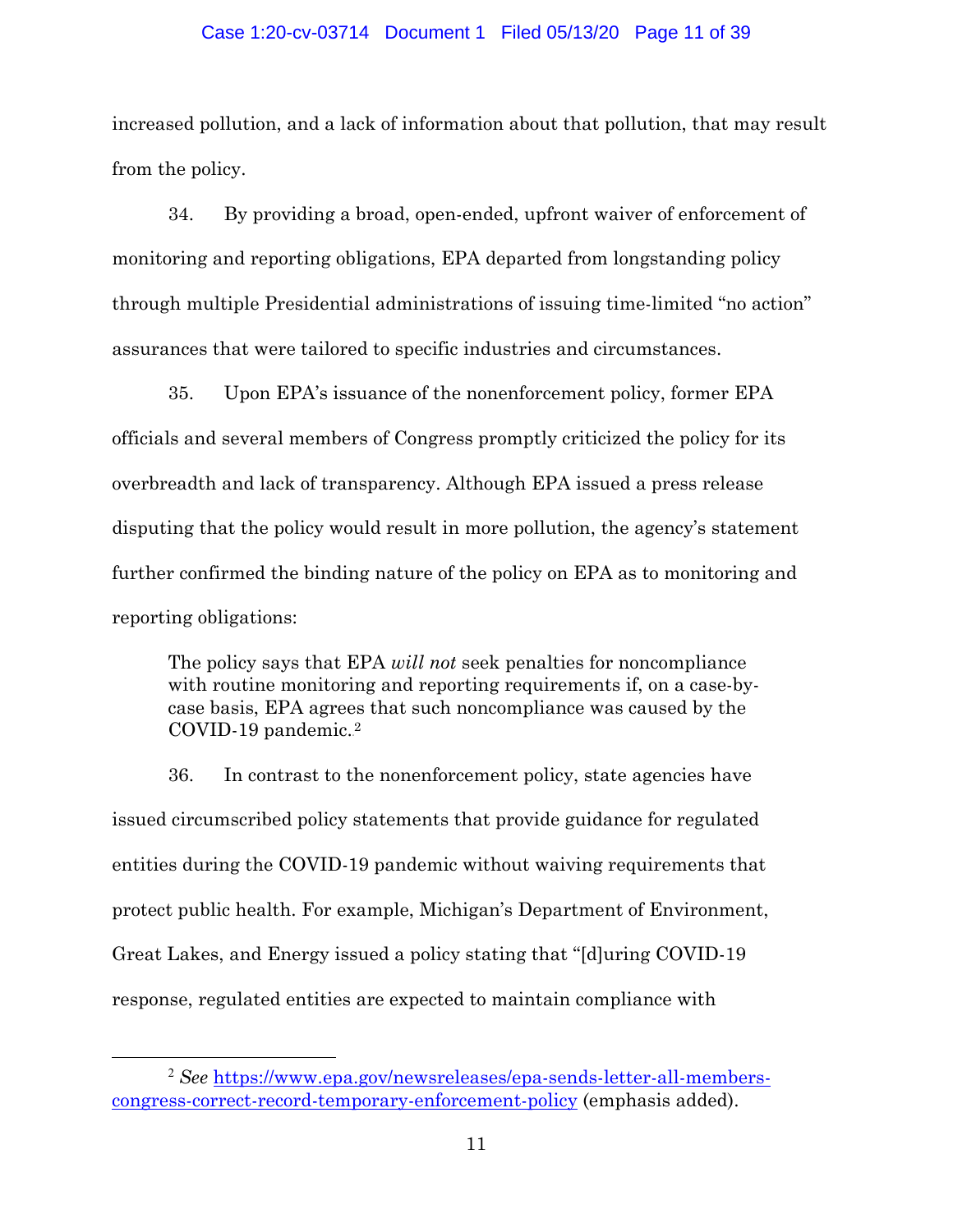environmental regulations and permit requirements to protect Michigan's environment and public health."<sup>3</sup> Michigan facilities that face "unavoidable noncompliance directly due to the COVID-19 emergency" may submit a request for regulatory flexibility by email to the Department that provides required information about the circumstances and the anticipated impacts of the noncompliance. Each request is a matter of public record, and available electronically on the agency's website. The Department will determine on a case-by-case basis whether to exercise enforcement discretion. Other state agencies have issued similar polices that set forth an expectation of compliance with all requirements but for case-by-case consideration of regulatory flexibility where compliance is not feasible. *See*, *e.g.,* California EPA Statement on Compliance with Regulatory Requirements During the COVID-19 Emergency (Apr. 15, 2020) ("Specific time-delimited remedies, such as extension of deadlines, may be warranted under clearly articulated circumstances, but regulated entities that cannot meet a specific regulatory requirement due to emergency government directives or specific hardship must contact the appropriate CalEPA board, department or office before falling out of compliance.").<sup>4</sup>

37. On April 1, 2020, in response to the nonenforcement policy, a group of non-governmental organizations filed a petition for emergency

 $\overline{a}$ 

<sup>3</sup> [https://www.michigan.gov/egle/0,9429,7-135--523592--,00.html.](https://www.michigan.gov/egle/0,9429,7-135--523592--,00.html)

<sup>4</sup> [https://calepa.ca.gov/2020/04/15/calepa-statement-on-compliance-with](https://calepa.ca.gov/2020/04/15/calepa-statement-on-compliance-with-regulatory-requirements-during-the-covid-19-emergency/)[regulatory-requirements-during-the-covid-19-emergency/.](https://calepa.ca.gov/2020/04/15/calepa-statement-on-compliance-with-regulatory-requirements-during-the-covid-19-emergency/)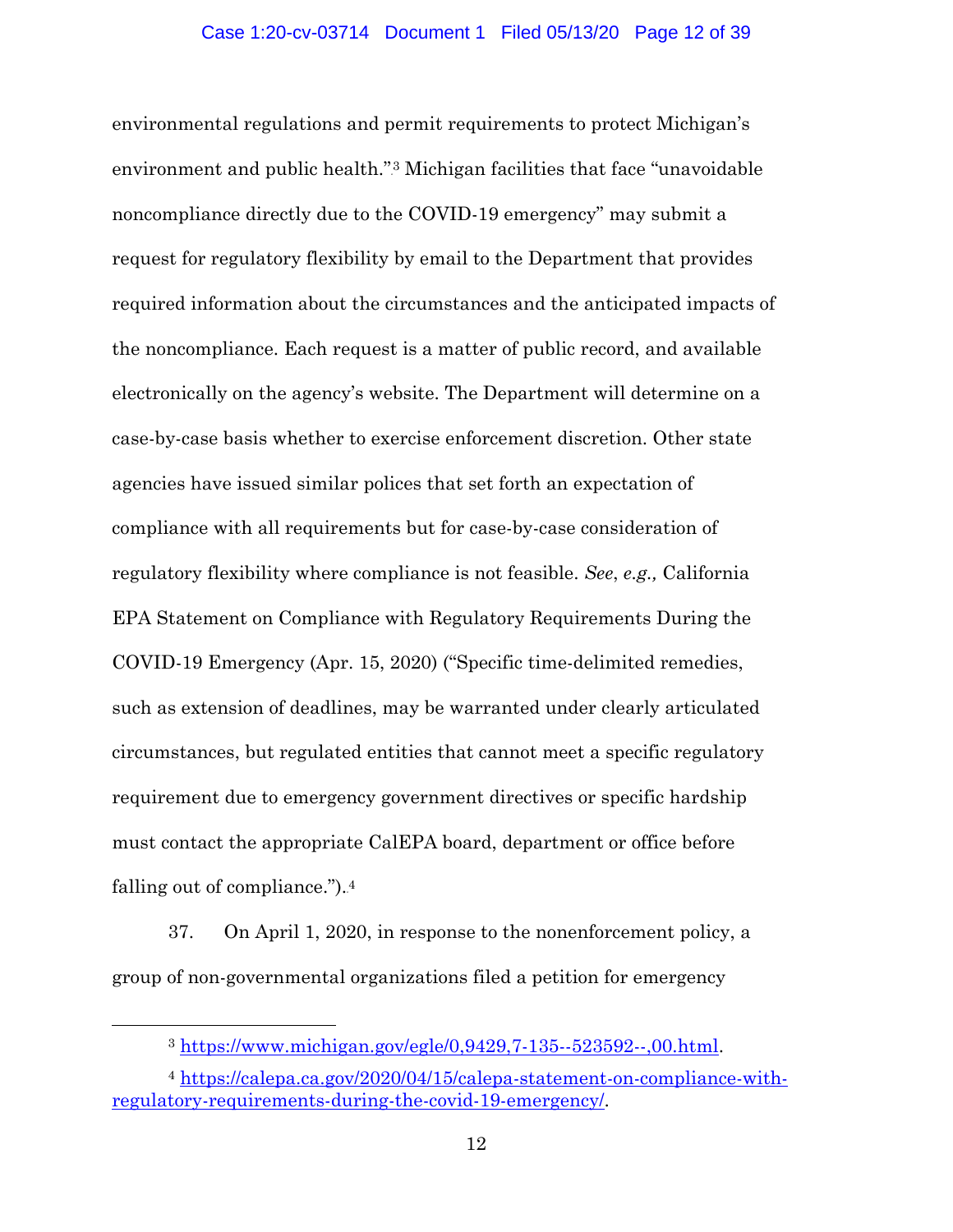### Case 1:20-cv-03714 Document 1 Filed 05/13/20 Page 13 of 39

rulemaking with EPA. The petition requested that EPA promulgate emergency rules obligating companies that intend to invoke COVID-19 as a defense for noncompliance to formally notify EPA and for EPA to make that information publicly available. On April 16, 2020, because EPA had not taken any action on the petition, the groups filed suit in *NRDC, et al. v. Bodine, et al.*, S.D.N.Y. Case No. 1:20-cv-3058. That case is pending with this Court.

38. On April 9, 2020, the California Attorney General sent a letter to Assistant Administrator Bodine objecting to the nonenforcement policy and supporting the demand by NRDC and other nonprofit groups for increased transparency in implementing the nonenforcement policy. The California Attorney General urged "*at a minimum* regulated entities must report noncompliance with mandatory environmental obligations to the EPA and applicable state and regulatory authorities" and that the reports "immediately be made publicly available so that the impacted communities can take necessary steps to mitigate the potential impacts from such noncompliance."

39. On April 15, the Attorneys General of New York, Illinois, Iowa, Maryland, Massachusetts, Michigan, Minnesota, Oregon, Pennsylvania, Rhode Island, Vermont, Virginia, Washington, and Wisconsin sent EPA Administrator Wheeler a letter objecting to the overbroad nature of the policy and EPA's failure to consider the policy's impact on public health, especially the health of people of color and low income communities who are suffering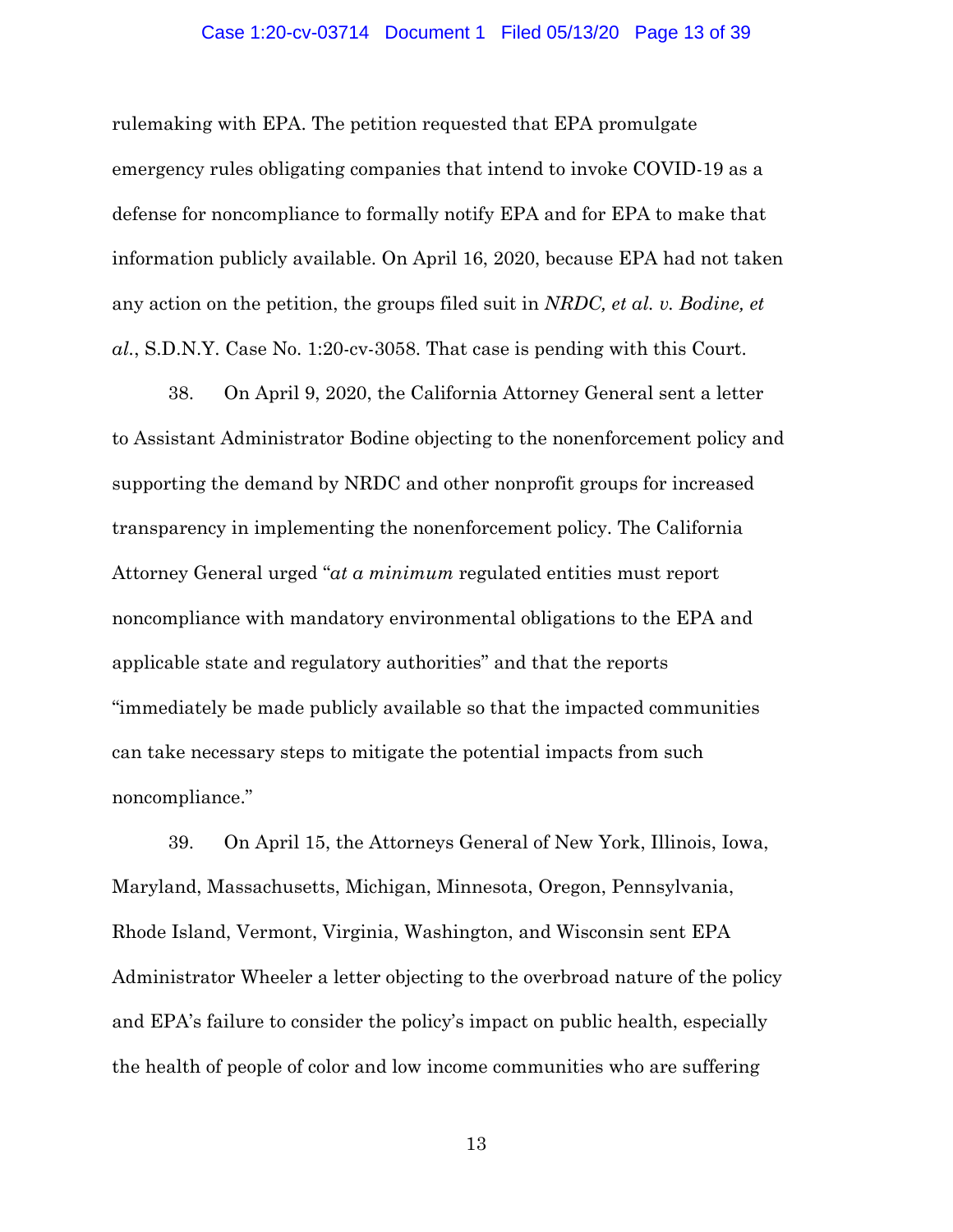disproportionate mortality and other adverse outcomes from COVID-19. The Attorneys General asked that EPA rescind the Policy.

40. EPA has not responded to either letter or taken any of the actions requested by the Attorneys General.

## **Compliance Monitoring and Reporting and Enforcement Under Federal Environmental Laws**

41. EPA is responsible for administering numerous environmental statutes, including the Clean Air Act, 42 U.S.C. § 7401, *et seq*. (CAA), Clean Water Act, 33 U.S.C. § 1251, *et seq*. (CWA), Safe Drinking Water Act, 42 U.S.C. § 1401 *et seq.*; (SDWA); Resource Conservation and Recovery Act, 42 U.S.C. § 6901, *et seq*. (RCRA), Comprehensive Environmental Response, Compensation, and Liability Act, 42 U.S.C. 9601, *et seq*. (CERCLA), and the Emergency Planning and Community Right to Know Act, 42 U.S.C. § 11004, *et seq*. (EPCRA).

42. EPA is also charged with the enforcement of federal environmental laws. *See*, *e.g.*, 42 U.S.C. § 7413 (CAA); 33 U.S.C. § 1319 (CWA); 42 U.S.C. § 6928 (RCRA). EPA may delegate certain enforcement and implementation powers to states, local governments, or tribes. Where such delegation has occurred, the state, local agency, or tribe becomes the primary implementer and enforcer of that federal program, with continued oversight from EPA. That continued oversight—including the ability of EPA to commence enforcement actions—is especially important concerning compliance with federal environmental requirements that protect states from pollution originating in upwind or upstream states.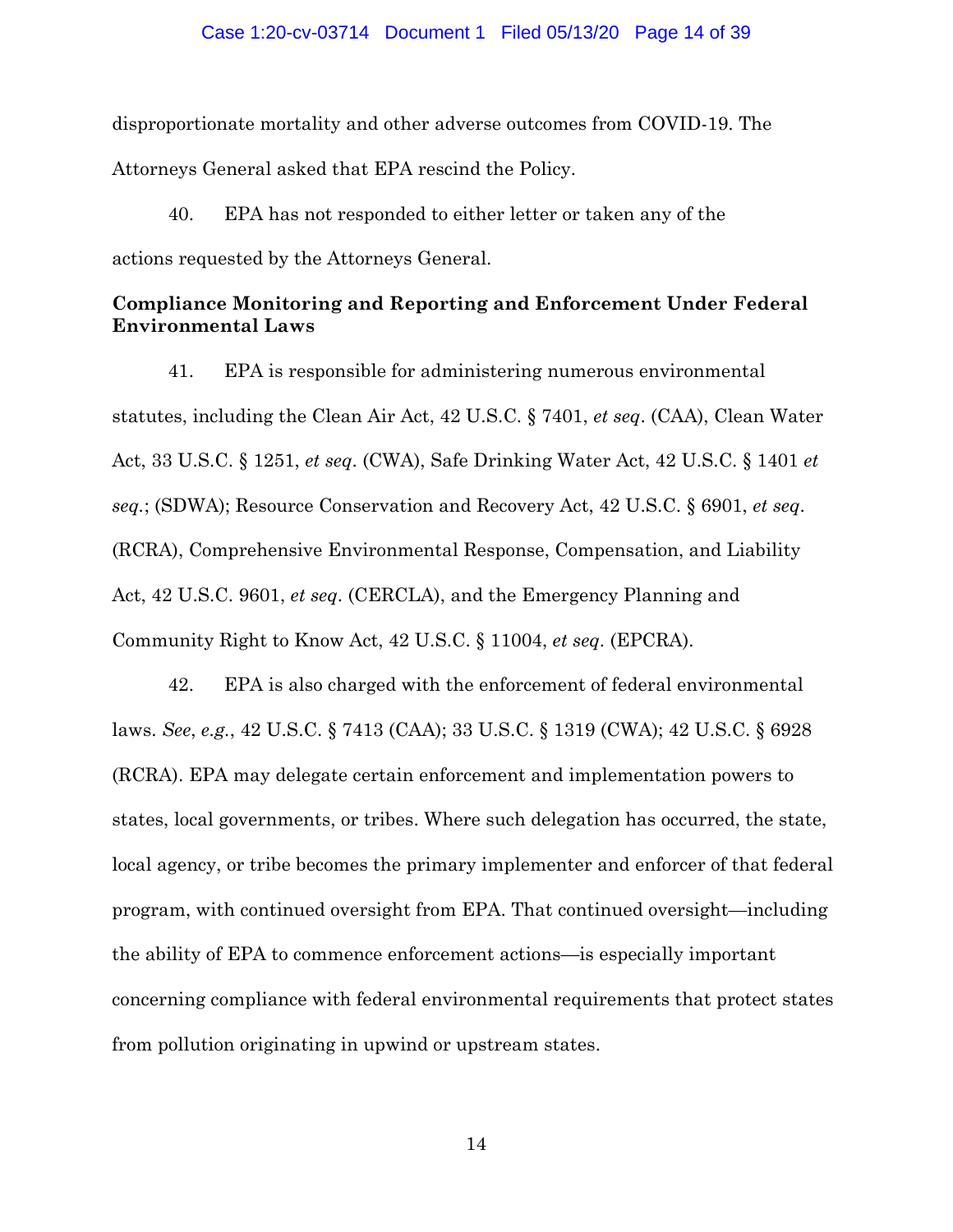## Case 1:20-cv-03714 Document 1 Filed 05/13/20 Page 15 of 39

43. Federal environmental laws also contain citizen suit provisions, which authorize any person (including any state) to commence litigation to address violations of these statutes where EPA or a delegated state is not taking action to address noncompliance. *See*, *e.g.*, 42 U.S.C. § 7604 (CAA), 33 U.S.C. § 1365 (CWA); 42 U.S.C. § 6972 (RCRA).

44. Fundamental to the enforcement of these laws are requirements that regulated entities demonstrate compliance through regular monitoring and reporting. Compliance monitoring and reporting take many forms and are essential for EPA, states, local governments, tribes, and citizens to enforce federal environmental laws and protect human health and the environment. These compliance monitoring and reporting requirements are not mere paperwork exercises—they are bedrock obligations that are fundamental to the successful implementation of these laws. Indeed, EPA has recognized that compliance monitoring and reporting are integral to protecting human health and the environment:

Compliance monitoring is one of the key components EPA uses to ensure that the regulated community obeys environmental laws and regulations. It encompasses all regulatory agency activities performed to determine whether a facility (or group of facilities, such as plants related geographically, by sector, or corporate structure) is in compliance with applicable law. Compliance monitoring includes:

- formulation and implementation of compliance monitoring strategies
- on-site compliance monitoring: compliance inspections, evaluations, and investigations (including review of permits, data, and other documentation)
- off-site compliance monitoring: data collection, review, reporting, program coordination, oversight, and support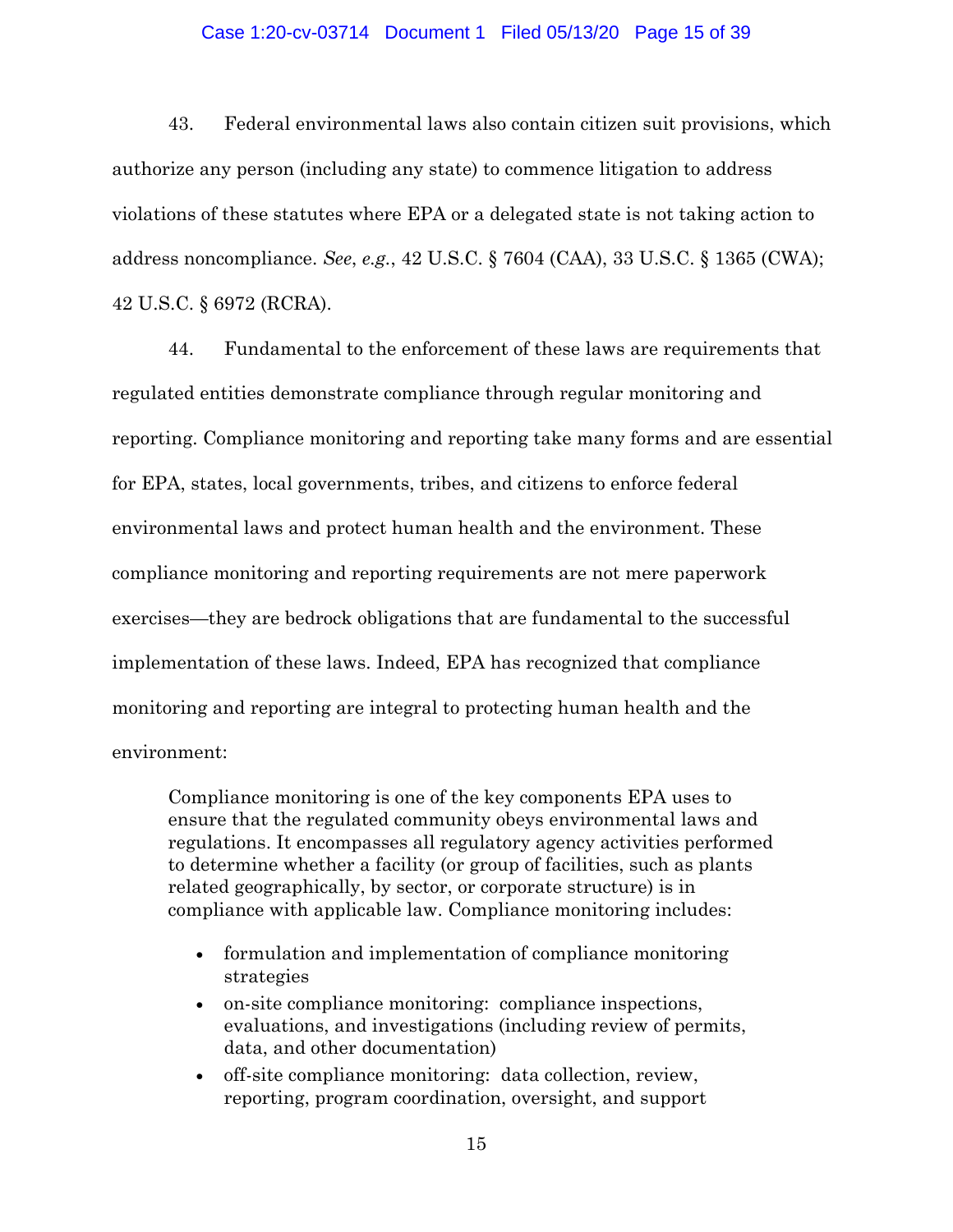- inspector training, credentialing and support.<sup>5</sup>
- 45. EPA also has recognized the vital role compliance monitoring plays in

meeting the goals Congress set out to accomplish in federal environmental laws:

Compliance monitoring is a key component of any effective environmental compliance and enforcement program. It encompasses all of the means used to make a compliance determination. The primary goals of compliance monitoring include:

- Assessing and documenting compliance with permits and regulations,
- Supporting the enforcement process through evidence collection,
- Monitoring compliance with enforcement orders and decrees,
- Creating deterrence, and
- Providing feedback on implementation challenges to permit and rule writers.**5F** 6

Thus, as EPA has recognized, monitoring and reporting by regulated entities are foundational requirements of the functioning of our federal environmental laws.

# **The Statutes Impacted by the Nonenforcement Policy**

# Clean Air Act

 $\overline{a}$ 

46. The CAA is one of the most comprehensive environmental statutes and

contains a number of programs that mandate and rely on compliance monitoring

and reporting by regulated entities. EPA has noted that CAA "compliance

monitoring ensures that the regulated community obeys environmental

<sup>5</sup> *See* <https://www.epa.gov/compliance/how-we-monitor-compliance>

<sup>6</sup> *See* [https://www.epa.gov/compliance/compliance-monitoring-programs.](https://www.epa.gov/compliance/compliance-monitoring-programs)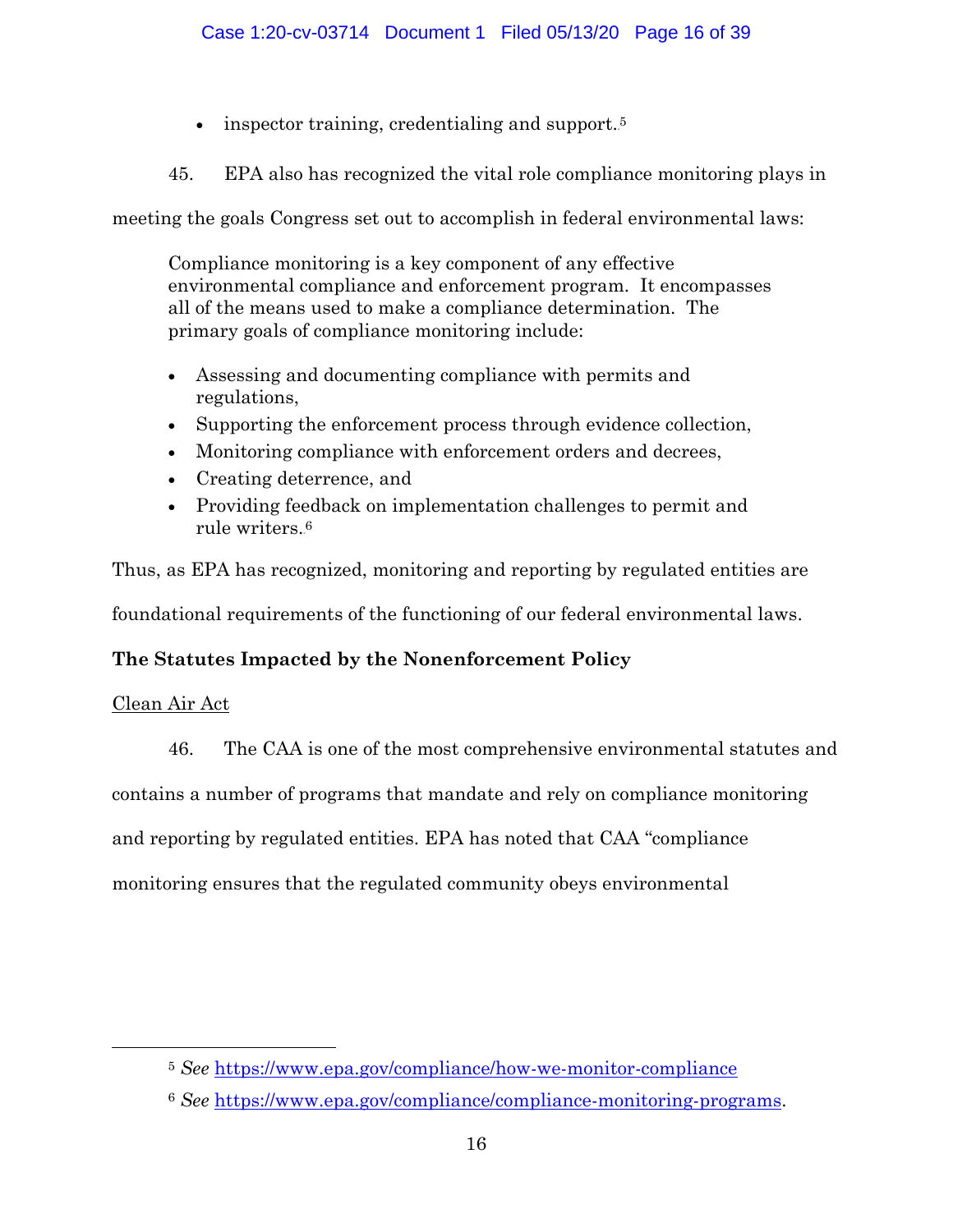## Case 1:20-cv-03714 Document 1 Filed 05/13/20 Page 17 of 39

laws/regulations through on-site inspections and record reviews that can lead to enforcement when necessary."<sup>7</sup>

47. Numerous CAA provisions, across its multiple programs, provide for mandatory monitoring and reporting. *See* 42 U.S.C. § 7410(a)(2)(B) (state implementation plans);  $\S 7412(r)(7)(A)$  (chemical accident safety prevention);  $\S 7414$ (inspections and information requests);  $\S 7475(e)$  (Prevention of Significant Deterioration permitting); § 7661a (Title V operating permits). Monitoring and reporting under these programs occurs at facilities, at the fence line of facilities, or in downwind areas.

48. The nonenforcement policy applies to the following federal monitoring and reporting requirements that are essential to fulfilling CAA programs aimed at protecting public health and welfare:

- a. Stack Testing. Compliance with pollution limits on major stationary sources imposed by the CAA's hazardous air pollutant program (section 112), 42 U.S.C. § 7412, New Source Performance Standards (section 111), *id.* § 7411, and New Source Review (sections 165 and 172), *id.* §§ 7475 and 7502, depends in part on stack testing. Stack tests measure the amount of pollutants emitted from a facility, including the removal efficiency of a pollution control device.
- b. Continuous Emission Monitoring Systems. "Good Neighbor" rules under section  $110(a)(2)(D)$ ,  $42$  U.S.C.  $\frac{5}{9}$  7410(a)(2)(D) and Title IV's

 $\overline{a}$ 

<sup>7</sup> *See* [https://www.epa.gov/enforcement/air-enforcement#compliance.](https://www.epa.gov/enforcement/air-enforcement#compliance)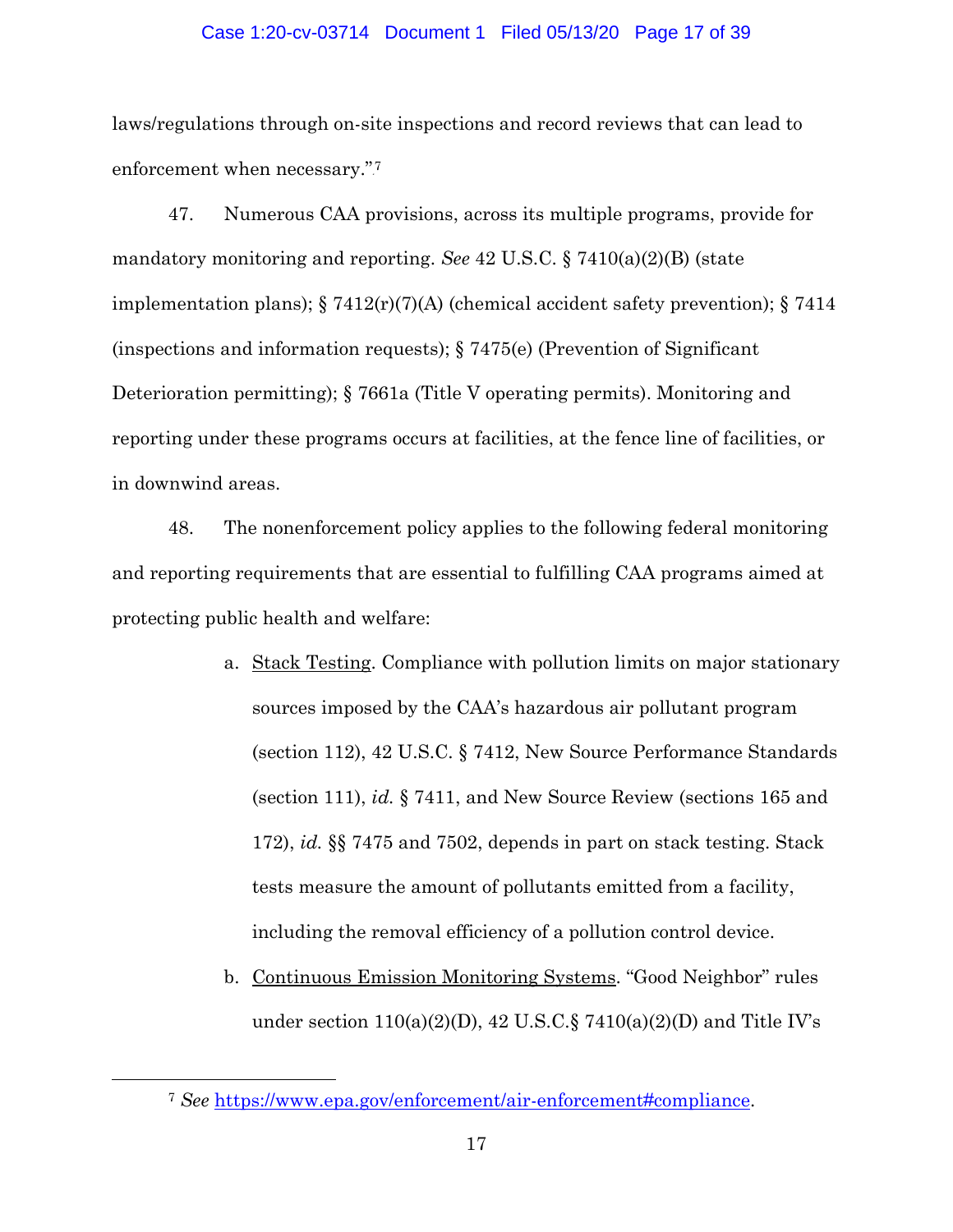Acid Rain Deposition program rely on continuous emission monitoring systems (CEMS) to ensure that power plants and other major stationary sources are properly limiting their emissions of pollutants such as nitrogen oxides and sulfur dioxide that can cause respiratory illness and premature death.

- c. Leak Detection and Repair. Leak Detection and Repair (LDAR) is regularly used at facilities that process and store petroleum and chemicals to monitor equipment—including wellheads, storage tanks, and pipelines—to determine whether volatile organic compounds (VOCs), methane, and hazardous air pollutants are leaking, alerting facility owners to repairs that need to be done to protect public health and the environment. Enforcing LDAR requirements at oil and gas facilities is particularly important when the price of oil or gas is low because facilities have less financial incentive to promptly detect and repair methane leaks (and other pollutants such as VOCs that are often released together with methane).
- d. Fence line monitoring. Fence line monitoring provides an important function by alerting adjacent communities to elevated levels of hazardous air pollutants that occur as fugitive emissions at nearby industrial facilities, such as refineries. For example, a recent report based on fence line monitoring found emissions of benzene—a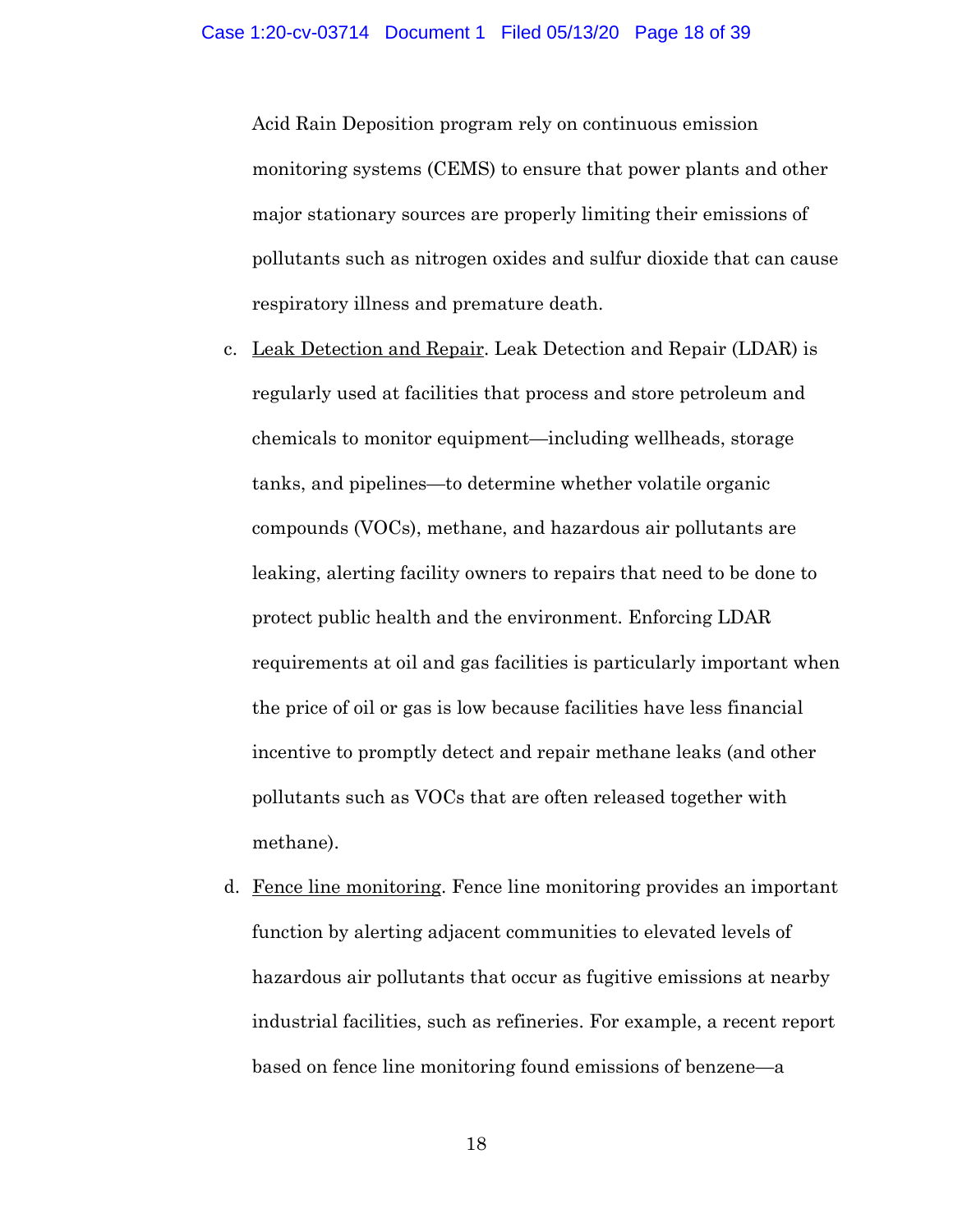carcinogenic pollutant—exceeded EPA action levels at ten petroleum refineries in the U.S.<sup>8</sup>

e. Tank testing. The CAA's Risk Management Program, which implements section  $112(r)(7)$ ,  $42$  U.S.C. §  $7412(r)(7)$ , requires facilities that handle certain quantities of listed hazardous chemicals to perform regular testing to evaluate the integrity of storage tanks. *See* 40 C.F.R. 68.73(d). This testing serves a vital function by enabling facility owners to detect tank flaws or leaks that could result in accidents and, in some instances, catastrophic explosions.

## Clean Water Act

 $\overline{a}$ 

49. The CWA establishes the basic structure for regulating discharges of pollutants into the water of the United States and issuing water quality standards to protect surface waters. The CWA makes it unlawful to discharge any pollutant from a point source into navigable waters without a discharge permit issued under the National Pollution Discharge Elimination System (NPDES) program. Industrial, municipal and other facilities must obtain discharge permits if their discharges go directly into surface waters.

50. Compliance monitoring is an essential aspect of the NPDES discharge permit program, as EPA has recognized:

<sup>8</sup> Environmental Integrity Project, *Monitoring for Benzene at Refinery Fencelines* (Feb. 6, 2020), [https://environmentalintegrity.org/wp](https://environmentalintegrity.org/wp-content/uploads/2020/02/Benzene-Report-2.6.20.pdf)[content/uploads/2020/02/Benzene-Report-2.6.20.pdf](https://environmentalintegrity.org/wp-content/uploads/2020/02/Benzene-Report-2.6.20.pdf)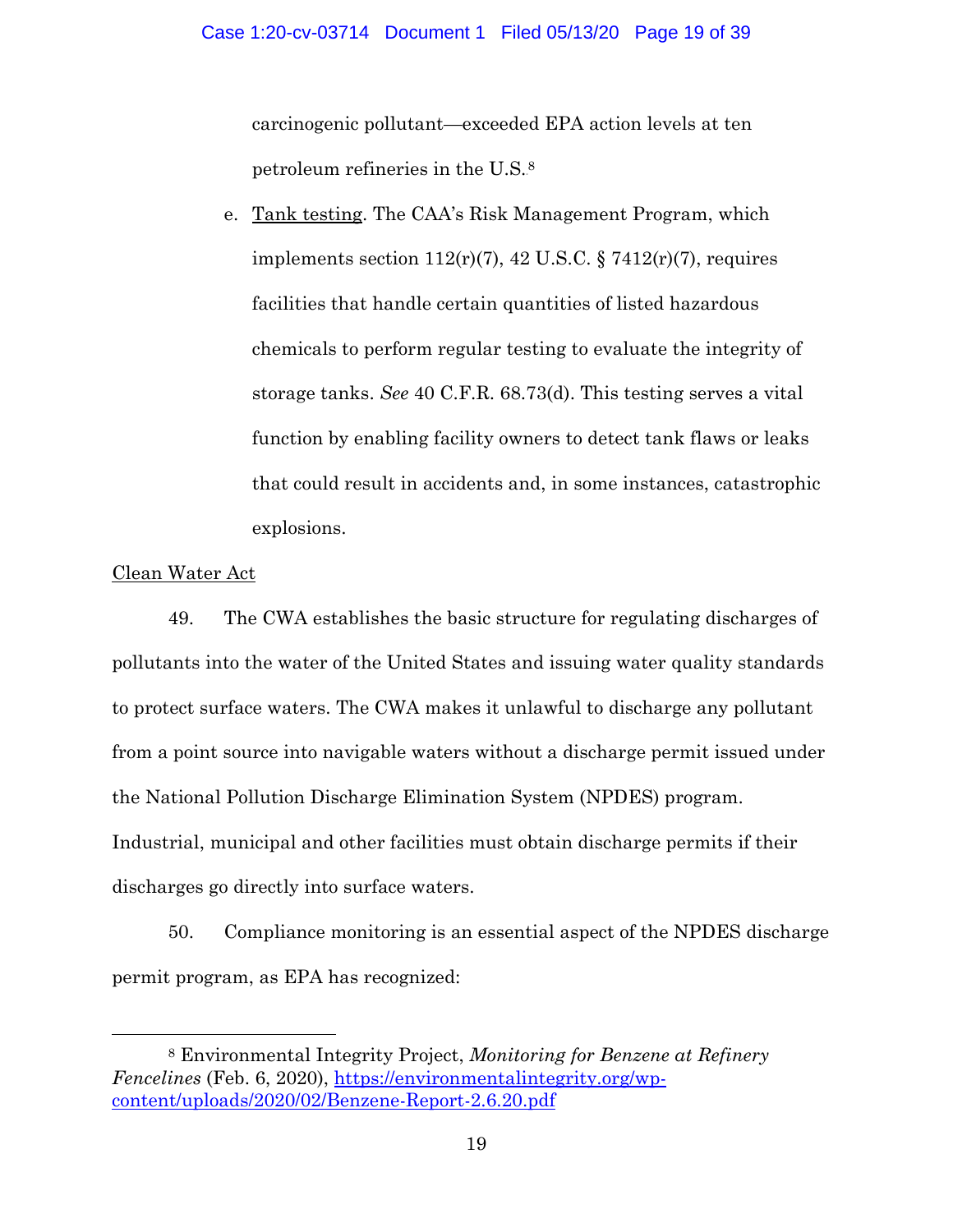Compliance monitoring is a cornerstone of EPA's program to protect and restore water quality. The primary goal of the combined EPA and state compliance monitoring efforts, such as on-site inspections and evaluation of self-reported Discharge Monitoring Report (DMR) data, is to ensure and document whether entities regulated under the NPDES and pretreatment programs should accurately identify and document noncompliance, support the enforcement process, monitor compliance with enforcement orders and decrees, establish presence in the regulated community, deter noncompliance, support the permitting process and further the broad watershed protection and restoration goals of the NPDES program.**8F** 9

## Safe Drinking Water Act

 $\overline{a}$ 

51. The SDWA was passed to ensure that Americans have safe, good quality water to drink. The law and EPA's implementing regulations establish standards regulating more than 90 contaminants with an aim of ensuring a minimum quality of all public drinking water systems. Under the SDWA, EPA's regulations set maximum contaminant levels for particular contaminants or required ways to treat water to remove contaminants. *See* 42 U.S.C. § 300g-1; 40 C.F.R. § 141. The regulations also include requirements for water systems to regularly sample water and test for contaminants to make sure that standards are achieved. 40 C.F.R. § 141.74.

52. EPA has recognized that public information about water quality is an "important component<sup>'</sup>" of safe drinking water.<sup>10</sup> Operators of public drinking water systems are required to report annually to their consumers on water quality,

<sup>9</sup> *See* EPA's July 21, 2014 Memorandum: Issuance of Clean Water Act National Pollutant Discharge Elimination System Compliance Monitoring Strategy, [https://www.epa.gov/sites/production/files/2013-09/documents/npdescms.pdf.](https://www.epa.gov/sites/production/files/2013-09/documents/npdescms.pdf)

<sup>10</sup> EPA, *Understanding the Safe Drinking Water Act* (June 2004), at 1 [https://www.epa.gov/sites/production/files/2015-04/documents/epa816f04030.pdf.](https://www.epa.gov/sites/production/files/2015-04/documents/epa816f04030.pdf)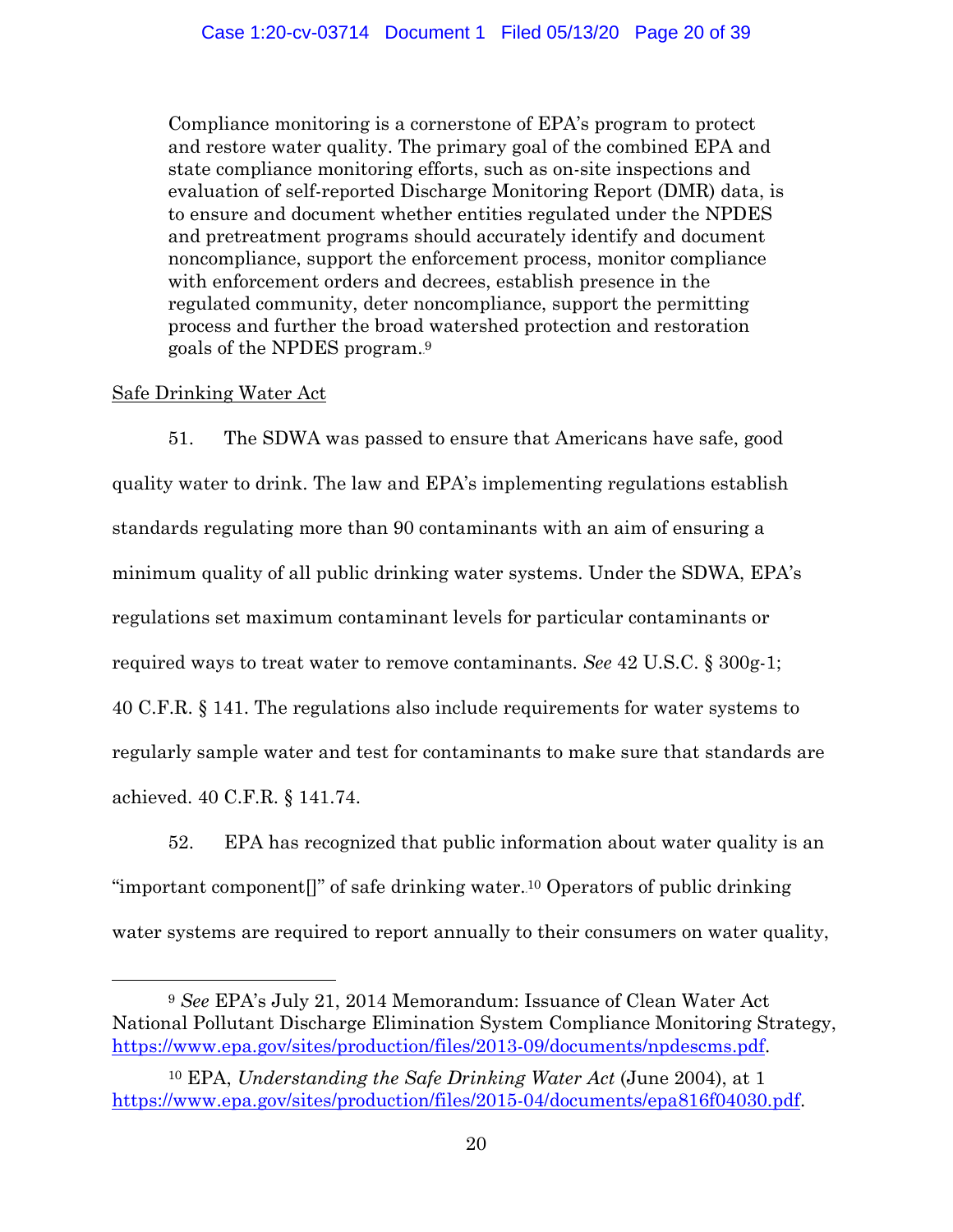## Case 1:20-cv-03714 Document 1 Filed 05/13/20 Page 21 of 39

including contaminant levels. 40 C.F.R. § 141.152. The importance of public information about water quality was borne out by the lead contamination of water that caused a public health crisis in Flint, Michigan.

## Resource Conservation and Recovery Act

 $\overline{a}$ 

53. RCRA was enacted to ensure that solid waste and hazardous waste are managed in a manner that is protective of human health and the environment. RCRA includes a number of programs that regulate, among other things, hazardous waste generators; transporters; treatment, storage, and disposal facilities; and other operations such as used oil facilities, universal waste handlers, reclamation of hazardous secondary materials, and underground storage tanks.

54. According to EPA, "[t]he RCRA compliance monitoring program is designed to attain and maintain a high level of compliance throughout the regulated community with statutory requirements, and applicable RCRA regulations, permits, orders, and settlement agreements.".<sup>11</sup>

## Comprehensive Environmental Response, Compensation, and Liability Act

55. CERCLA requires parties to immediately notify the National Response Center ("NRC") of any release of a hazardous substance over a threshold set by the EPA—known as the "reportable quantity." *See* 42 U.S.C. § 9603. The NRC acts as the single federal point of contact for all pollution incident reporting, 40 C.F.R.

<sup>11</sup> *See* EPA's September 2015 Compliance Monitoring Strategy for the Resource Conservation and Recovery Act (RCRA) Subtitle C Program, [https://www.epa.gov/sites/production/files/2013-11/documents/rcracms.pdf.](https://www.epa.gov/sites/production/files/2013-11/documents/rcracms.pdf)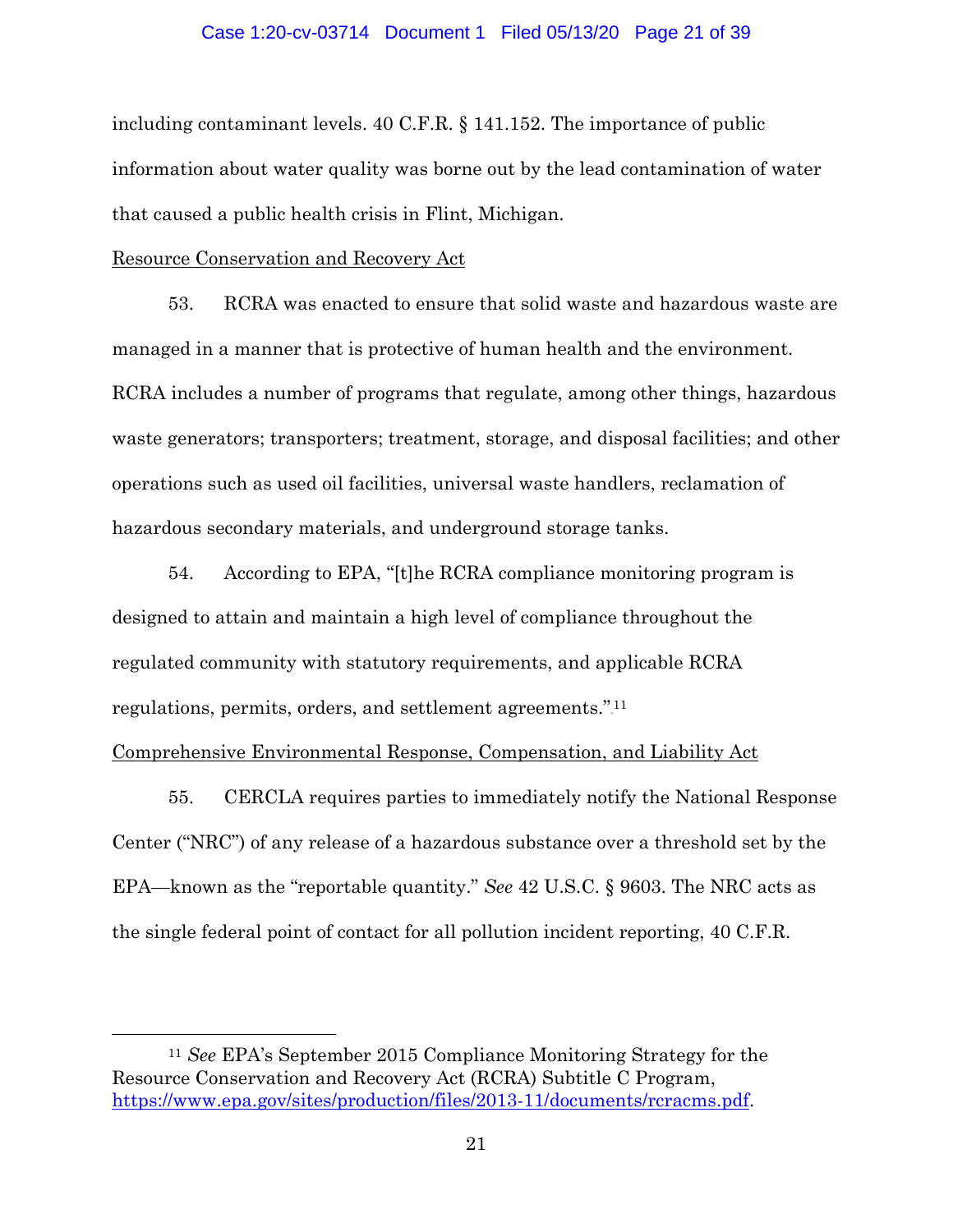#### Case 1:20-cv-03714 Document 1 Filed 05/13/20 Page 22 of 39

§ 300.125(a) and must convey the notification expeditiously to all appropriate Government agencies, including any affected State. 42 U.S.C. § 9603(a).

Emergency Planning and Community Right to Know Act

56. EPCRA requires parties to notify state and local authorities whenever covered pollutants (which it refers to as "extremely hazardous substances") are released into the environment. *See* 42 U.S.C. § 11004.

57. Although the nonenforcement policy indicates that it does not apply to reporting of "accidental releases" or CERCLA "enforcement instruments," the policy would apply to releases that would otherwise be reportable under EPCRA and CERCLA. *See* 42 U.S.C. §§ 9603 and 11004(a)(2) (requiring reporting of releases exceeding reportable quantities stemming from normal operations).

## **Emergency Authority Under Federal Environmental Laws**

58. Many federal environmental laws contain provisions that provide EPA with express authority to deal with situations in which imminent harm to public health and the environment from pollution requires the agency to take immediate action rather than following standard procedures. *See*, *e.g.*, 42 U.S.C. § 7603 (CAA provision authorizing Administrator to file suit to "immediately restrain any person" causing or contributing to such pollution or "to take such other action that may be necessary"); 33 U.S.C. § 1364(a) (substantially same language in CWA); 42 U.S.C. § 300i (SDWA provision stating that Administrator "may take such actions as he may deem necessary in order to protect the health" of those in danger).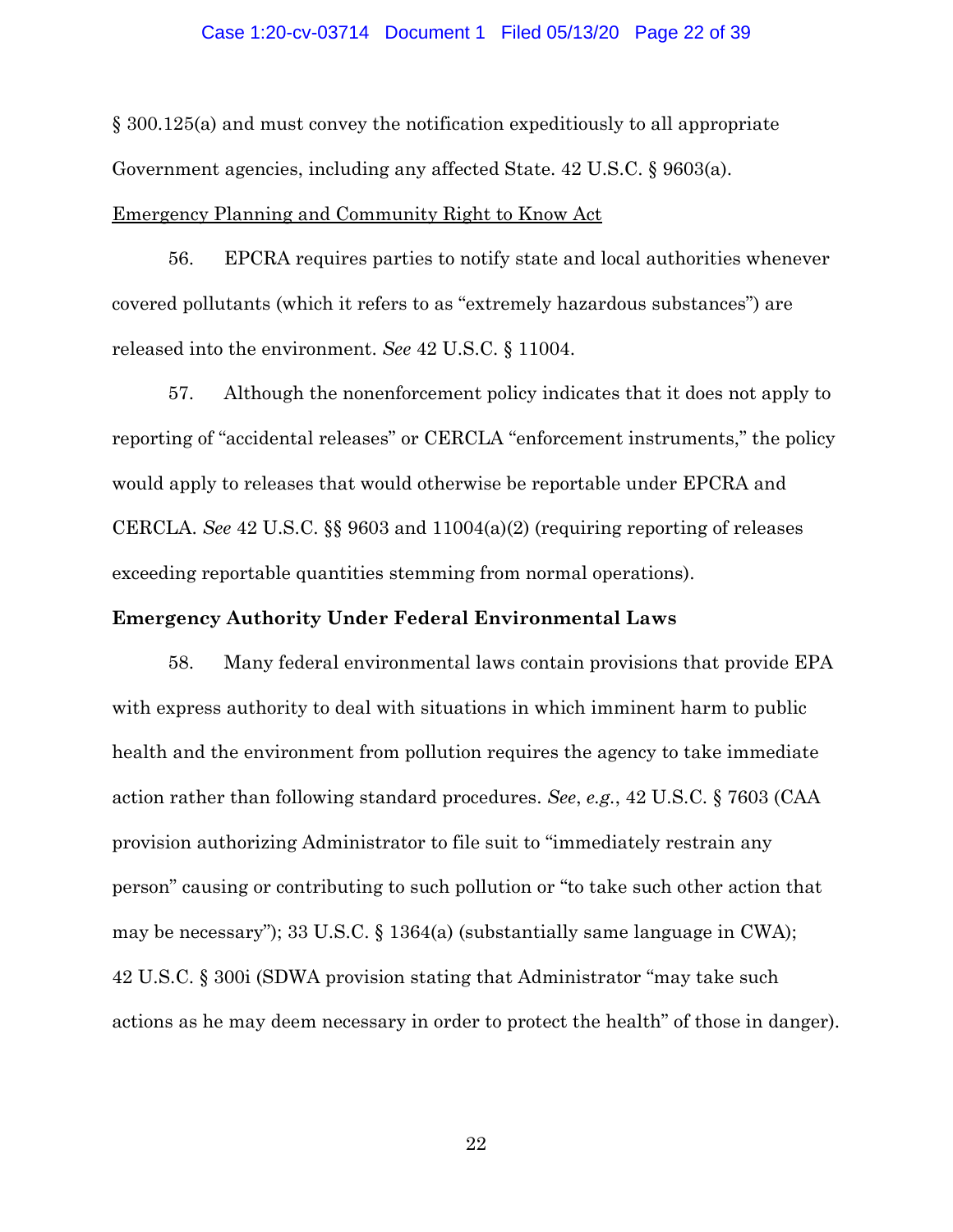## Case 1:20-cv-03714 Document 1 Filed 05/13/20 Page 23 of 39

59. In addition, the CAA contains a provision that allows for the temporary waiver of requirements of state implementation plans where the President has declared a national or regional energy emergency. 42 U.S.C. § 7410(f). The statute gives that authority solely to the President, and expressly prohibits its delegation to EPA or any other third party. *Id.* § 7410(f)(1).

## **HARM TO THE STATES**

60. As discussed below, the nonenforcement policy harms the States' proprietary, informational, and substantive interests. An order from this Court setting aside the policy would prevent regulated industries from relying on it to excuse noncompliance with federal environmental laws, thus preventing these harms to the States.

## **The Nonenforcement Policy Injures the States' Proprietary Interests**

61. By announcing that EPA is significantly curtailing its enforcement of federal environmental laws, the nonenforcement policy harms the States in their proprietary capacity by forcing them to expend state resources to attempt to fill this void.

62. For example, EPA is the primary enforcement authority of the CWA's pretreatment program for wastewater discharges in Illinois and New York. The pretreatment program, which is part of the NPDES permitting regime, requires that certain commercial and industrial facilities first treat wastewater to remove harmful pollutants before discharging effluent to wastewater treatment plants. *See* 40 C.F.R Part 403. The nonenforcement policy will likely result in reduced EPA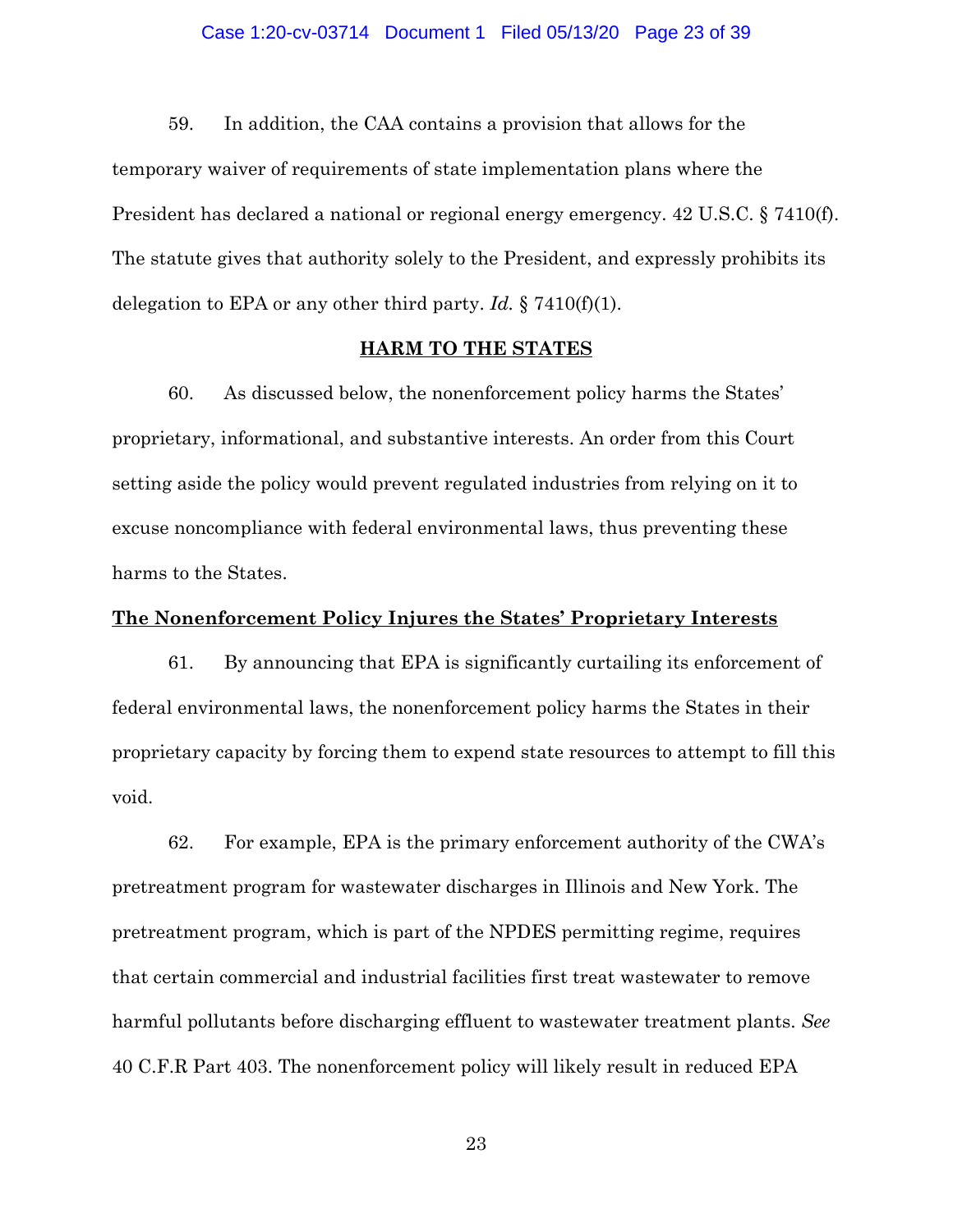#### Case 1:20-cv-03714 Document 1 Filed 05/13/20 Page 24 of 39

enforcement of requirements that industrial and commercial dischargers provide reporting on the amounts and concentrations of pollutants. *See* 40 C.F.R. § 403.12. Together with the anticipated reduction of EPA inspections and sampling at industrial and commercial dischargers, there is a substantial likelihood of increased water quality violations at and/or downstream from wastewater treatment plants.

63. As a result of the nonenforcement policy, the New York State Department of Environmental Conservation, which implements the other aspects of NPDES permitting in New York, anticipates increasing its analysis of monitoring data regarding effluent discharge and post-processing wastewater, as well as potentially increasing its enforcement activities under federal or state law if violations are detected. Such exercises of state enforcement authority will be timeconsuming, burdensome, and expensive, and are only necessary to fill the gap left by the nonenforcement policy.

64. In addition, because EPA enforces the CAA's chemical accident safety program  $(42 \text{ U.S.C.} \S 7412(r)(7))$  in many states, including in plaintiff states Illinois, Maryland, Michigan, Minnesota, New York, Oregon, Vermont, and Virginia, EPA's curtailing of federal enforcement—including ensuring that facilities are regularly conducting tank testing to detect potential releases of pollutants—means that those States will not know whether facilities are fulfilling those obligations. To attempt to fill that void, States would have to expend additional resources by investigating facility compliance under state law (if possible) and using the CAA's citizen suit provision to bring enforcement cases if violations are discovered. These added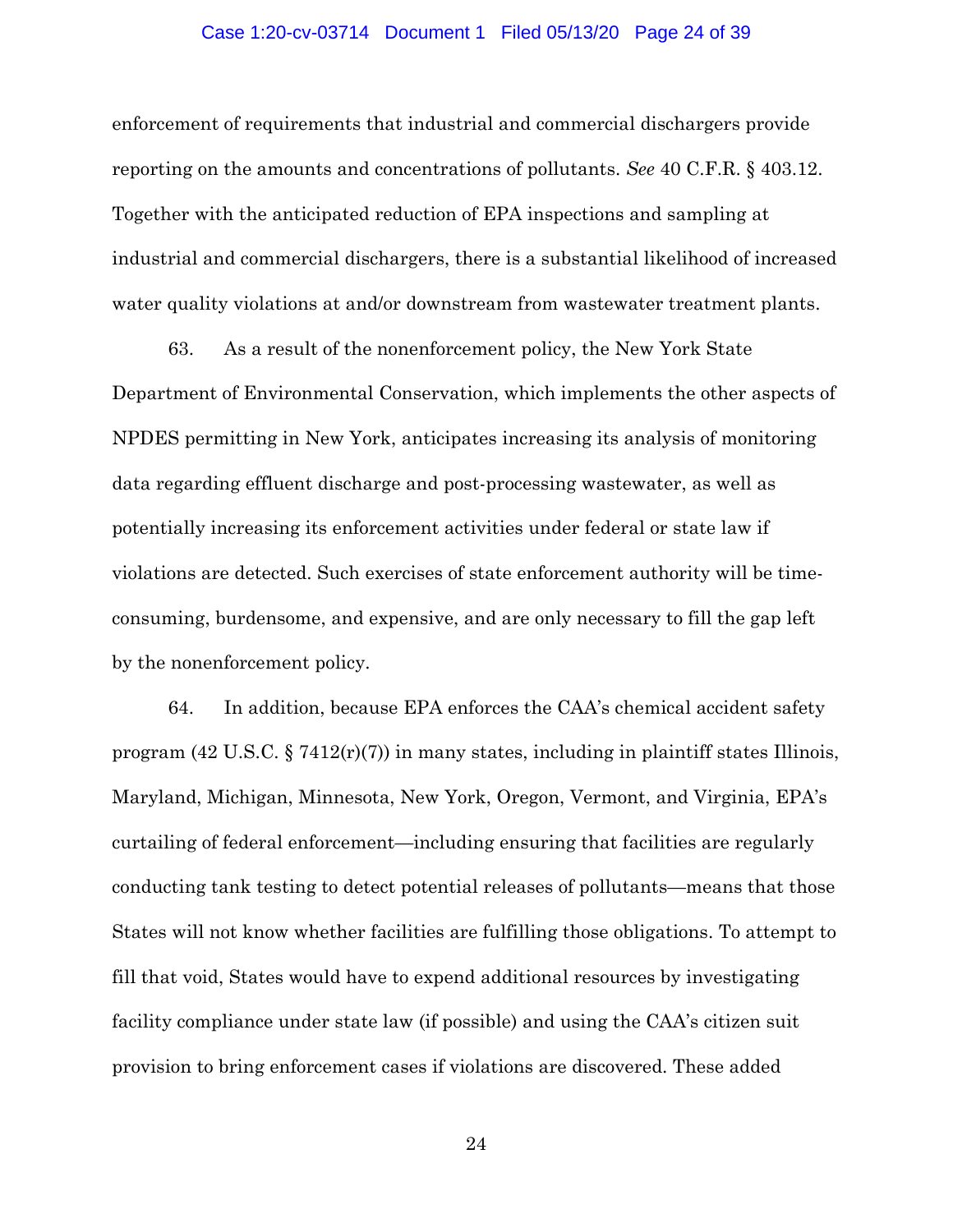## Case 1:20-cv-03714 Document 1 Filed 05/13/20 Page 25 of 39

demands on state financial resources resulting from the nonenforcement policy comes when the States are facing severe budget constraints as a result of the COVID-19 pandemic.

65. Less EPA enforcement of the CAA's chemical accident safety program is likely to result in more numerous and more serious chemical accidents, resulting in greater response costs incurred by those States. This outcome is not just limited to states in which EPA retains enforcement of the chemical accident safety program under section  $112(r)(7)$ , but to all states, given that EPA has sole authority to enforce the requirement in section  $112(r)(1)$  that facilities handling extremely hazardous substances exercise a general duty of care in their operations.

## **The Nonenforcement Policy Injures the States' Informational Interests**

66. Monitoring and reporting of discharges of pollutants into the environment is mandatory under numerous environmental statutes such as the CAA, CWA, RCRA, and the SDWA, as discussed above. States and their citizens have a statutory right to obtain compliance monitoring reports that are at the heart of the nonenforcement policy. Further, as noted above, EPA itself has recognized that compliance monitoring and reporting are essential components of environmental laws and vital tools to protect public health.

67. The nonenforcement policy's blanket, prospective waiver of compliance monitoring and reporting requirements mandated by federal environmental statutes is likely to result in less monitoring and reporting by regulated industries. This resulting decrease in monitoring and reporting will deprive the States and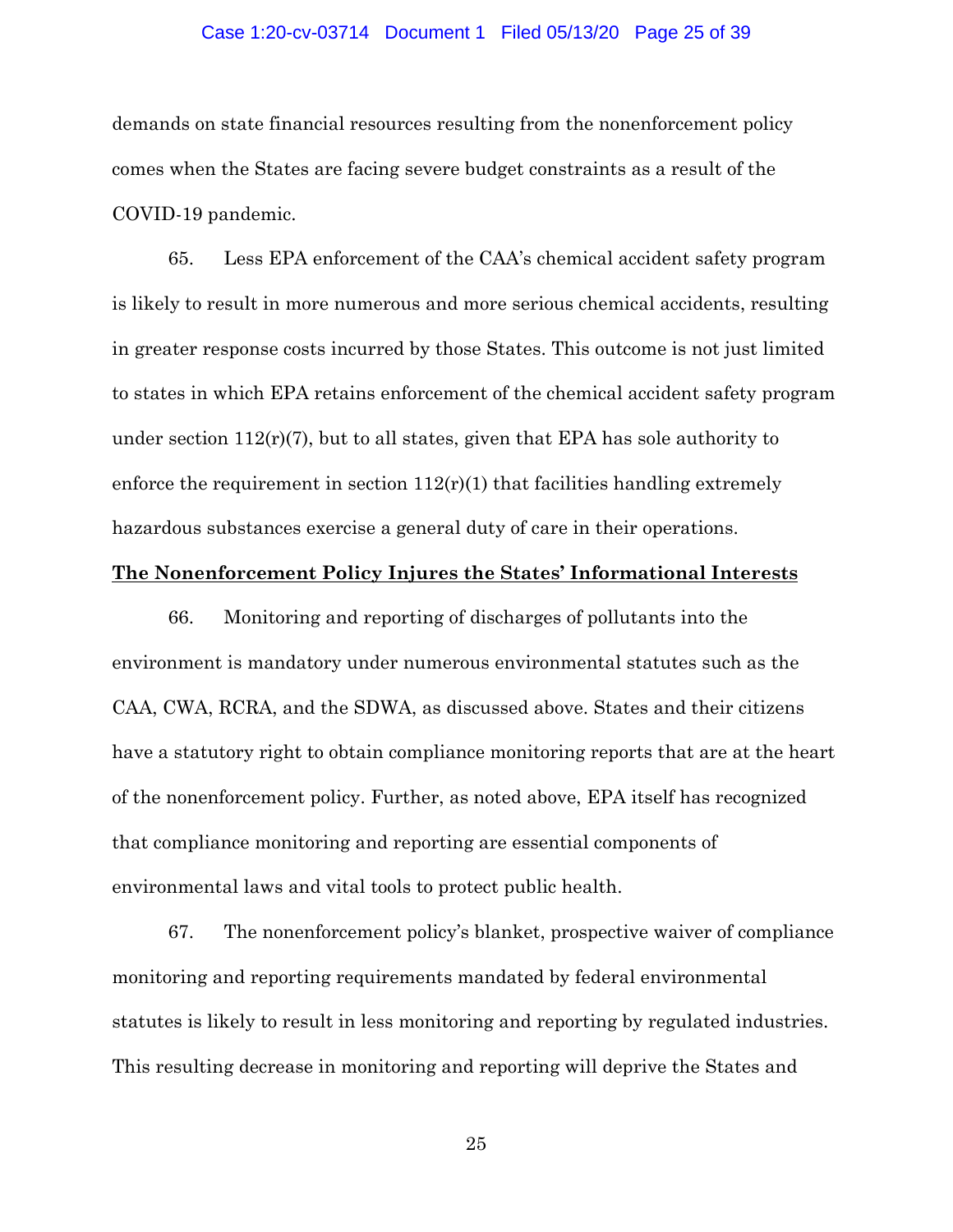### Case 1:20-cv-03714 Document 1 Filed 05/13/20 Page 26 of 39

their citizens of essential information relating to the pollutants released into the environment. This lack of information will stymie the ability of States and citizens to use citizen suits in federal environmental statutes or use state laws to remedy noncompliance and take other actions necessary to protect public health and the environment.

68. In addition, EPCRA mandates that polluters report releases of hazardous chemicals to state and local emergency response agencies for use in emergency response. Because the nonenforcement policy effectively allows regulated entities to suspend compliance monitoring, the policy creates a risk that such releases will go unreported to state and local emergency response agencies. Such a situation would hinder state and local emergency responders' ability to respond effectively to releases of hazardous substances and would endanger the lives and health of emergency responders and the public at large.

# **The Nonenforcement Policy Injures the States' Interests in the Health and Safety of Our States' Residents and Our Natural Resources**

69. In addition to depriving the States of key information regarding pollution, the nonenforcement policy undermines another important function of compliance monitoring and reporting—deterring noncompliance with substantive environmental law requirements. Deterrence of illegal polluting activity is a key underlying purpose of environmental monitoring programs under federal environmental laws. EPA recognizes that compliance monitoring deters noncompliance and, thus, results in less pollution. This understanding is reiterated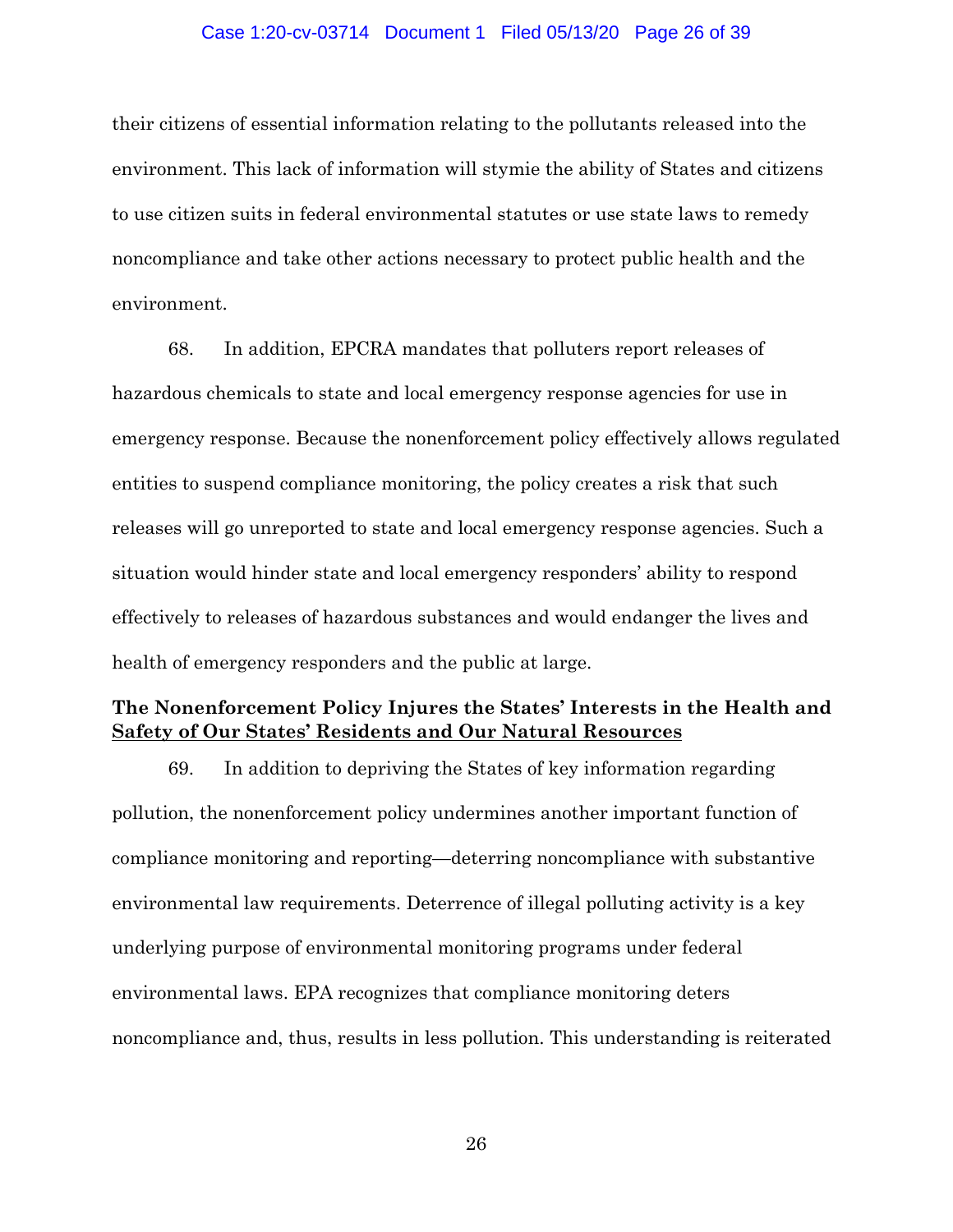#### Case 1:20-cv-03714 Document 1 Filed 05/13/20 Page 27 of 39

by EPA in its enforcement penalty policies and has been further endorsed in penalty decisions by the EPA's Environmental Appeals Board.<sup>12</sup>

70. By stating upfront EPA's decision that it will not enforce against monitoring and reporting noncompliance related to COVID-19, and by failing to require facilities to notify EPA or states of such noncompliance, the nonenforcement policy likely will reduce the deterrent effect of environmental laws and result in increased noncompliance, in turn increasing the releases of pollution that are harmful to public health and the environment.

71. Millions of people live in areas of our States that are in non-attainment with National Ambient Air Quality Standards for fine particulate matter and/or ozone, such as those living in the Chicago, New York City, and Los Angeles metropolitan areas. As EPA has found, short-term and long-term exposure to elevated concentrations of these pollutants can cause respiratory illnesses and premature death. In addition, many people in our States live in communities that are located near sources of hazardous air pollutants, which are pollutants that are known or suspected to cause cancer or other serious health effects.<sup>13</sup> The risks from

 $\overline{a}$ 

<sup>12</sup> Jon D. Silberman, *Does Environmental Deterrence Work? Evidence and Experience Says Yes, But We Need to Understand How and Why*, 30 ELR 10523 (July 2000), [https://elr.info/news-analysis/30/10523/does-environmental-deterrence](https://elr.info/news-analysis/30/10523/does-environmental-deterrence-work-evidence-and-experience-say-yes-we-need-understand-how-and-why)[work-evidence-and-experience-say-yes-we-need-understand-how-and-why;](https://elr.info/news-analysis/30/10523/does-environmental-deterrence-work-evidence-and-experience-say-yes-we-need-understand-how-and-why) *see*, *e.g., In the Matter of Henry Stevenson and Parkwood Land Co.,* 16 E.A.D. 151, 174-75, 2013 EPA App. LEXIS 36 (Oct. 24, 2013).

<sup>13</sup>*See* [https://www.epa.gov/enforcement/national-compliance-initiative](https://www.epa.gov/enforcement/national-compliance-initiative-creating-cleaner-air-communities-reducing-excess)[creating-cleaner-air-communities-reducing-excess.](https://www.epa.gov/enforcement/national-compliance-initiative-creating-cleaner-air-communities-reducing-excess)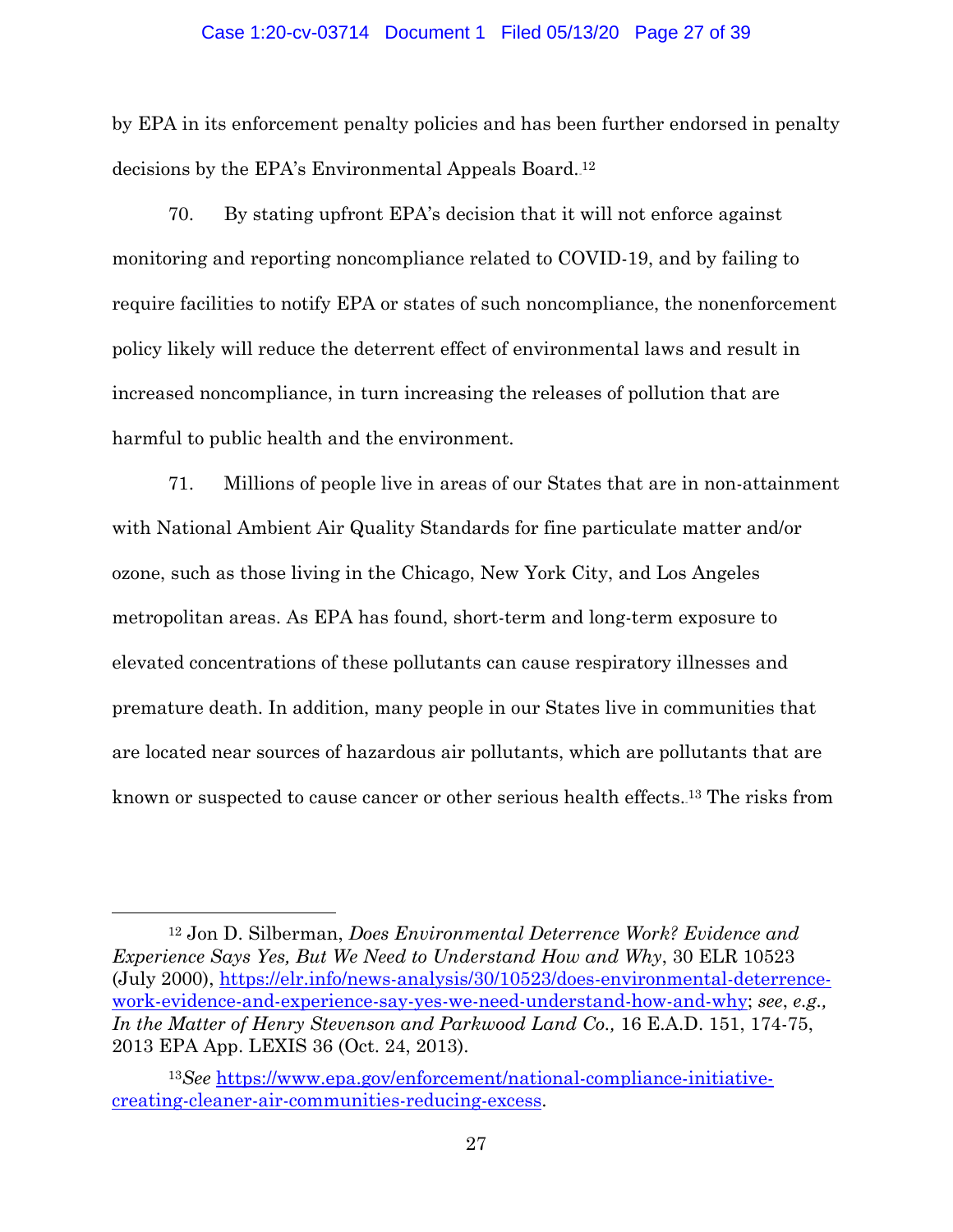#### Case 1:20-cv-03714 Document 1 Filed 05/13/20 Page 28 of 39

pollution released from these facilities often disproportionately impacts low-income and minority communities.

72. The nonenforcement policy likely will result in increased air and water pollution from facilities that will take advantage of EPA's nonenforcement posture. For our residents that live near or downwind or downstream of these facilities, increased fine particulate matter and ozone pollution will cause or exacerbate health harms, such as respiratory conditions like asthma in children and adults, cardiovascular disease, diabetes, and cancer, resulting in premature deaths.

73. Furthermore, according to the CDC, COVID-19 presents a significantly higher risk to people with previous medical conditions such as chronic lung disease,<sup>14</sup> which is significantly exacerbated by increased industrial pollution. States' hospitals that are or will become overburdened with treating COVID-19 patients can ill afford increased hospital admissions triggered by more pollution.

74. In addition, the nonenforcement policy increases the risk that the States and their residents will suffer harm from chemical facility accidents. As discussed above, EPA is the primary enforcer of the chemical accident safety program under section 112(r)(7) of the CAA in Illinois, Maryland, Michigan, Minnesota, New York, Oregon, Vermont, and Virginia, and our States rely on EPA to ensure that regulated facilities take action to prevent and detect releases of

 $\overline{a}$ 

<sup>14</sup> CDC, Preliminary Estimates of the Prevalence of Selected Underlying Health Conditions Among Patients with Coronavirus Disease 2019—United States, February 12 – March 28, 2020. MMWR Morb Mortal Wkly Rep 2020; 69: 382-86, [https://www.cdc.gov/mmwr/volumes/69/wr/mm6913e2.htm?s\\_cid=mm6913e2\\_w.](https://www.cdc.gov/mmwr/volumes/69/wr/mm6913e2.htm?s_cid=mm6913e2_w)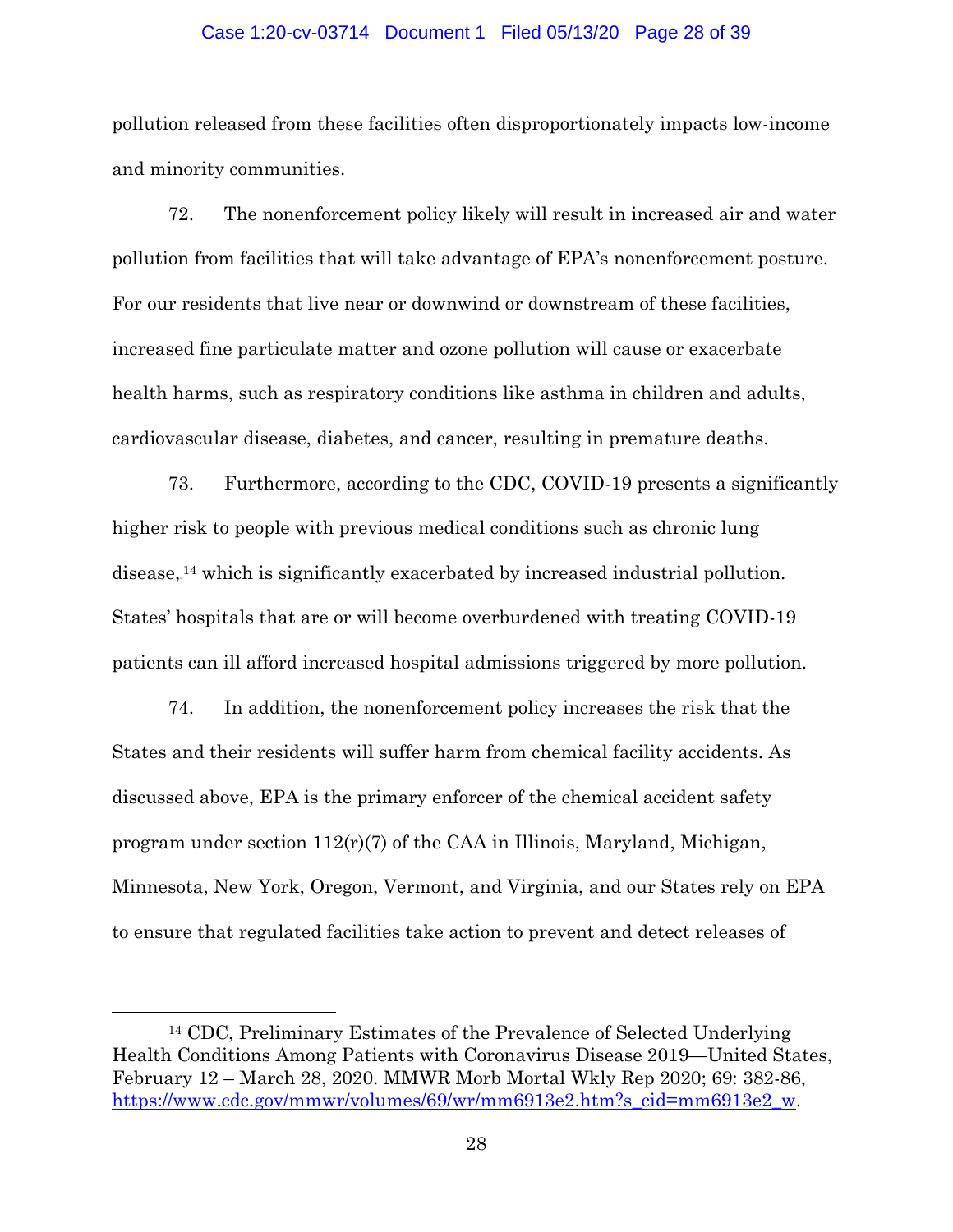#### Case 1:20-cv-03714 Document 1 Filed 05/13/20 Page 29 of 39

hazardous substances by, among other things, regularly testing storage tanks. Furthermore, EPA enforces the "general duty" clause requirements in CAA section  $112(r)(1)$ , which, unlike the section  $112(r)(7)$  regulations, are not limited to pollutants that exceed certain threshold quantities. The general duty clause obligates facilities at which extremely hazardous substances are located to adhere to standards of care by taking the necessary steps to prevent releases of extremely hazardous substances and minimize any impacts should such a release occur.

75. EPA has recently stated that its own enforcement of chemical accident safety regulations is key to the program's success, and that "inspections, sanctions, or increased threats of inspections and sanctions result in improved compliance not only at the evaluated or sanctioned facility, but also improve performance at other facilities, creating general deterrence." 84 Fed. Reg. 69,866-67.

76. By effectively removing this "threat" of federal enforcement, the nonenforcement policy makes it more likely that companies—such as those referred to in the API's March 23 letter that allegedly have "physical challenges" associated with "on-site testing/monitoring/reporting requirements"—will fail to take crucial steps like chemical tank testing, making spills and other chemical accidents more likely, thereby increasing the risk of harm to the States' residents.

77. Hundreds of facilities in the States are subject to the chemical accident safety requirements of section  $112(r)(7)$  because they make, work with, or store hazardous chemicals above a quantity that could cause injury or death. Millions of people live within the "vulnerability zones" of these facilities, including over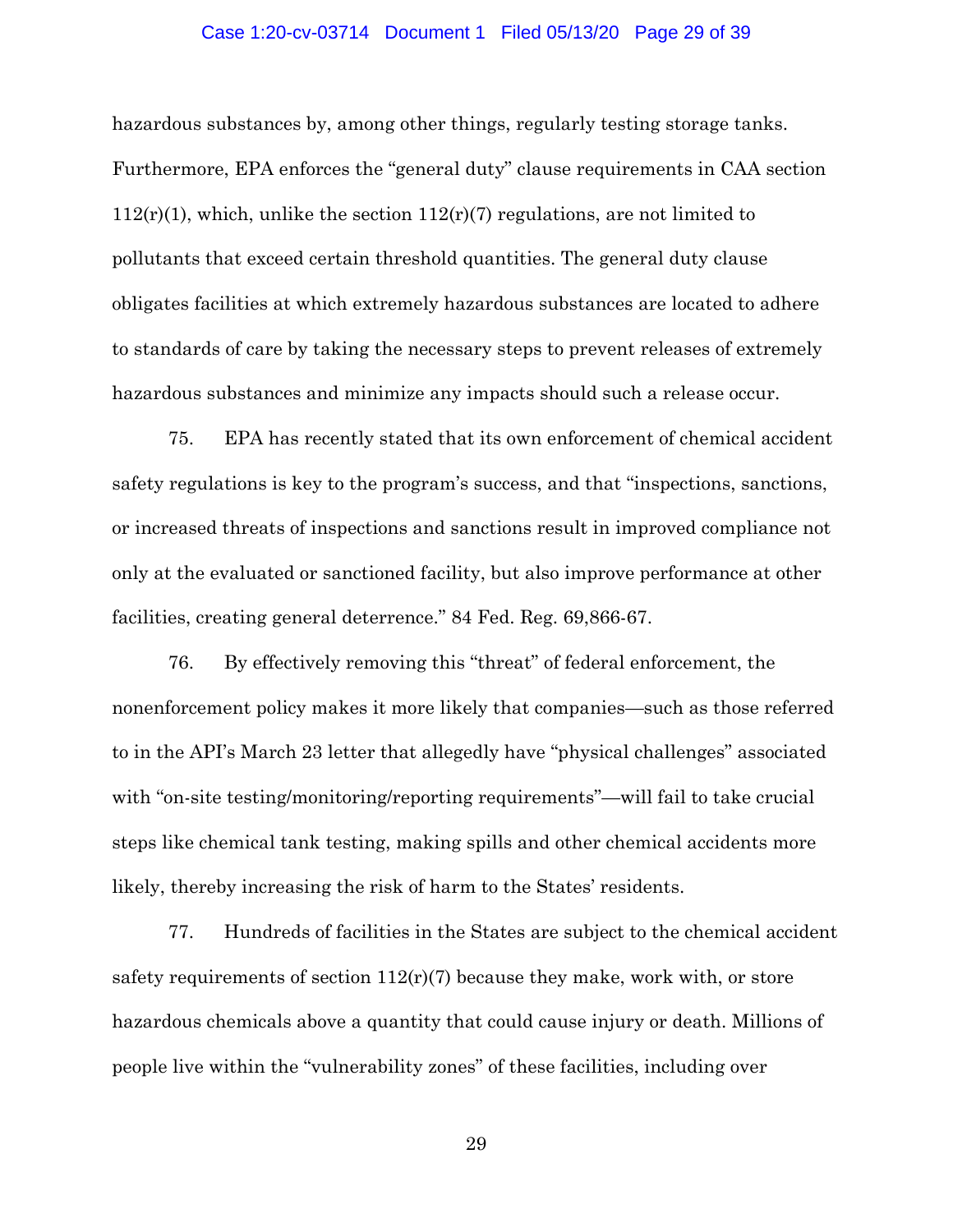#### Case 1:20-cv-03714 Document 1 Filed 05/13/20 Page 30 of 39

9 million people just within the zones of facilities located in New York alone. Moreover, because a greater percentage of minorities and low-income individuals live closer to these facilities, EPA has found that these communities bear a disproportional share of harms resulting from accidents.<sup>15</sup> And under EPA's own rationale, the rate and seriousness of accidents at regulated facilities are likely to increase due to curtailed EPA enforcement pursuant to the nonenforcement policy.

78. In addition, leak detection and repair requirements at oil and gas facilities serve to limit emissions of VOCs—which contribute to the formation of ozone pollution—and methane, which is one of the pollutants EPA has found to be endangering public health and welfare by contributing to climate change. Leaks of these pollutants from oil and gas facilities can and do occur regardless of whether active drilling operations are occurring. By removing or lessening the deterrent effect of EPA enforcement, the nonenforcement policy will lead to increased emissions from these facilities and resulting health harms in downwind areas.

79. The nonenforcement policy also threatens to harm States and their residents with more water pollution. For example, New York's waters receive large amounts of pollution from sources located in upstream states in which EPA is the NPDES permitting authority. Long Island Sound, a New York estuary, suffers from low oxygen levels caused in significant part by discharges of nitrogen into the

 $\overline{a}$ 

<sup>15</sup> *See* EPA, Regulatory Impact Analysis for Reconsideration of the 2017 Amendments to the Accidental Prevention Release Requirements: Risk Management Program Requirements Under the Clean Air Act Section 112(r)(7) (Apr. 27, 2018) at 78-79, [https://www.regulations.gov/document?D=EPA-HQ-OEM-](https://www.regulations.gov/document?D=EPA-HQ-OEM-2015-0725-0907)[2015-0725-0907.](https://www.regulations.gov/document?D=EPA-HQ-OEM-2015-0725-0907)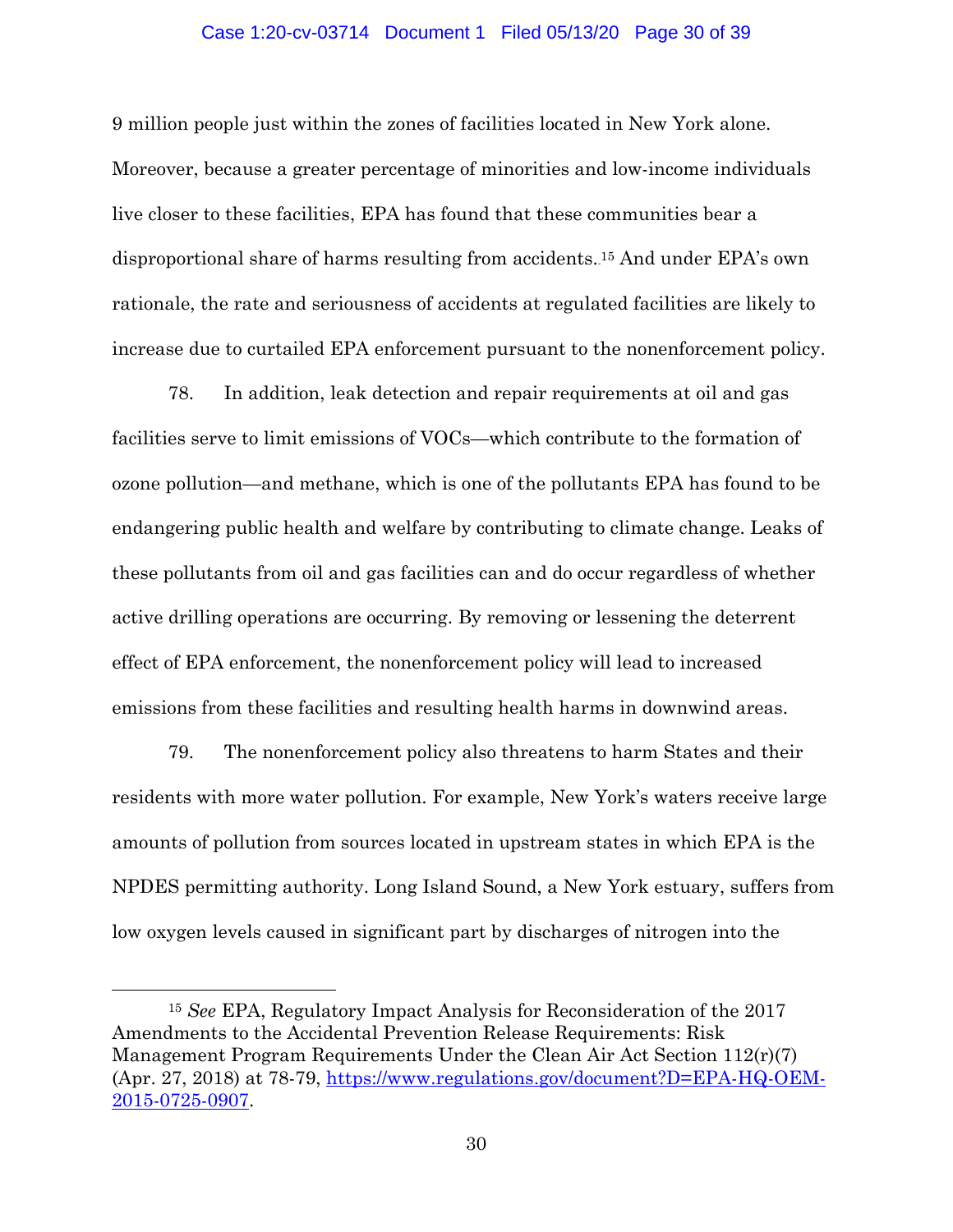### Case 1:20-cv-03714 Document 1 Filed 05/13/20 Page 31 of 39

Connecticut River before emptying into the Sound. Stormwater discharges from development sites in upstream states such as Massachusetts and New Hampshire are regulated directly by EPA under the NPDES Construction General Permit (CGP), which requires covered facilities to adopt technology-based pollution control measures, and to conduct frequent inspections to ensure the effectiveness of these controls. Suspension or curtailment of the CGP inspection requirements under the nonenforcement policy will increase the likelihood of excessive nitrogen discharges from these sites, to the detriment of water quality in the Long Island Sound.

## **FIRST CLAIM FOR RELIEF The Nonenforcement Policy is** *Ultra Vires* **Agency Action**

80. The States reallege and incorporate by reference the allegations set forth in all preceding paragraphs.

81. The APA provides that this Court "shall" "hold unlawful and set aside" agency action that is "in excess of statutory jurisdiction, authority, or limitations, or short of statutory right."  $5 \text{ U.S.C.}$  § 706(2)(C).

82. As set forth above, numerous federal environmental laws, including the CAA, CWA, RCRA, SDWA, CERCLA, and EPCRA, mandate that regulated entities conduct compliance monitoring and reporting, and EPA has recognized the importance of these provisions to ensure compliance with substantive requirements in these laws that protect public health and the environment.

83. The nonenforcement policy, in practice and effect, is a blanket waiver of these monitoring and reporting requirements. Such a waiver exceeds the discretion and authority Congress extended to EPA through these laws.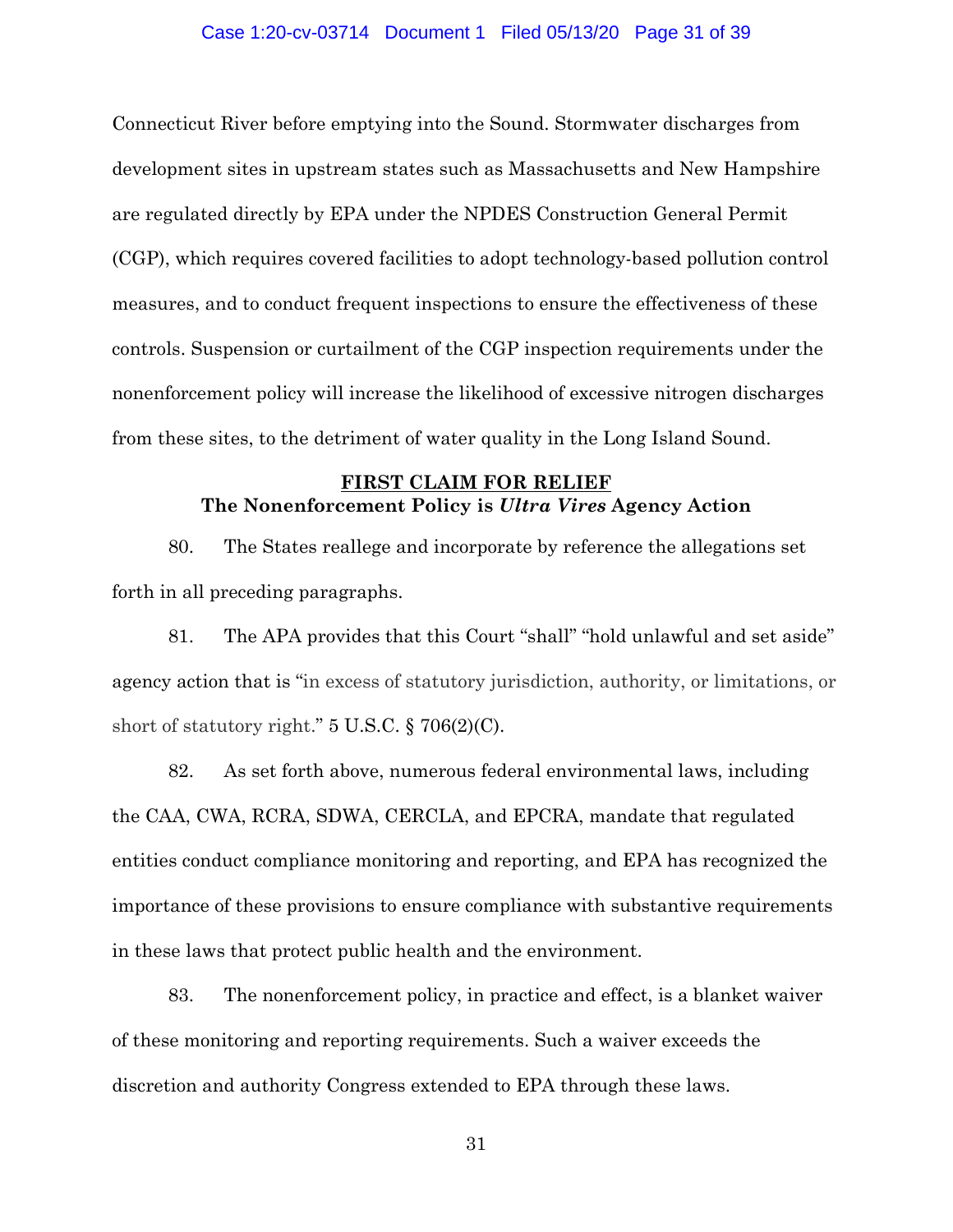## Case 1:20-cv-03714 Document 1 Filed 05/13/20 Page 32 of 39

84. As set forth above, federal environmental laws such as the CAA, CWA, and the SDWA give EPA or the President authority in emergency situations to take expedited action to protect public health or in the public interest, but none of these provisions applies here, and the agency did not invoke any such provision in issuing the nonenforcement policy.

85. As such, the nonenforcement policy is "in excess of statutory jurisdiction, authority, or limitations, or short of statutory right." Therefore, the policy should be held unlawful and set aside under the APA, 5 U.S.C. § 706(2)(C).

## **SECOND CLAIM FOR RELIEF The Nonenforcement Policy is an Abdication of EPA's Statutory Responsibilities**

86. The States reallege and incorporate by reference the allegations set forth in all preceding paragraphs.

87. As set forth above, the nation's federal environmental laws and implementing regulations require that EPA implement and enforce those laws and regulations.

88. EPA's action in adopting the nonenforcement policy amounts to an abdication of its responsibility to implement those laws and regulations.

89. The nonenforcement policy is "in excess of [EPA's] statutory jurisdiction, authority, or limitations, or short of statutory right."

90. As a result, the policy should be held unlawful and set aside under the APA, 5 U.S.C. § 706(2)(C).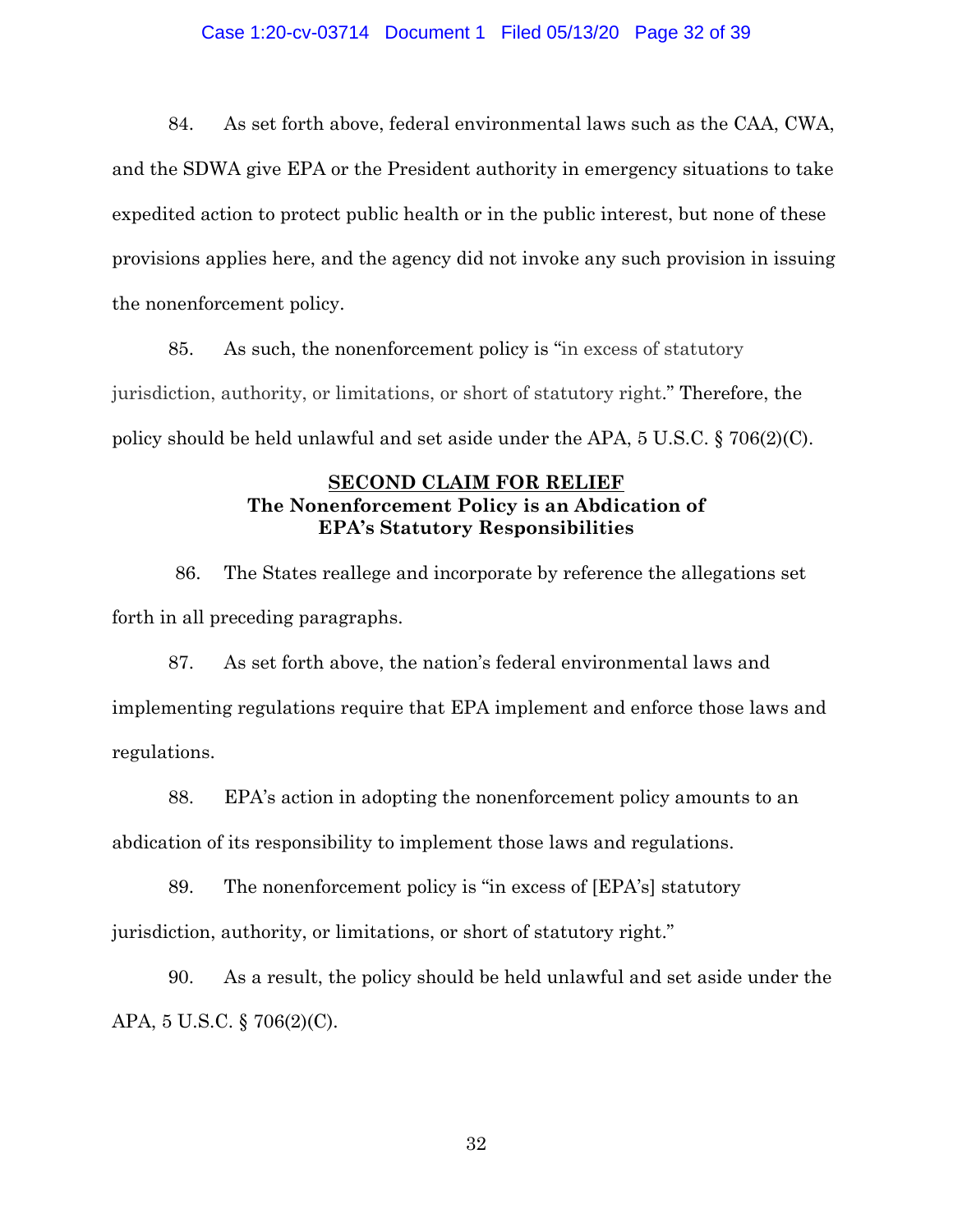# THIRD CLAIM FOR RELIEF **The Nonenforcement Policy Was Promulgated Without Notice and Comment**

91. The States reallege and incorporate by reference the allegations set forth in all preceding paragraphs.

92. The APA provides that this Court "shall" "hold unlawful and set aside" agency rules adopted "without observance of procedure required by law." 5 U.S.C.  $§ 706(2)(D).$ 

93. Under the APA, a federal agency must publish notice of a proposed rulemaking in the Federal Register, 5 U.S.C. § 553(b), and "shall give interested persons an opportunity to participate in the rule making through submission of written data, views, or arguments." *Id.* at § 553(c).

94. The opportunity for public comment under 5 U.S.C. § 553(c) must be meaningful, which means the agency must allow comment on the relevant issues. An agency may only issue a rule after "consideration of the relevant matter presented" in public comments. 5 U.S.C. § 553(c).

95. The nonenforcement policy constitutes an agency rule, within the meaning of 5 U.S.C. § 706(2)(D), and final agency action, within the meaning of 5 U.S.C § 704, and is therefore ripe for judicial review. By staking out a definitive position now that it will not enforce against noncompliance with monitoring and reporting requirements that regulated entities link to COVID-19, the nonenforcement policy is, in practice and effect, a statement of general policy that is subject to both notice-and-comment requirements of the APA and judicial review.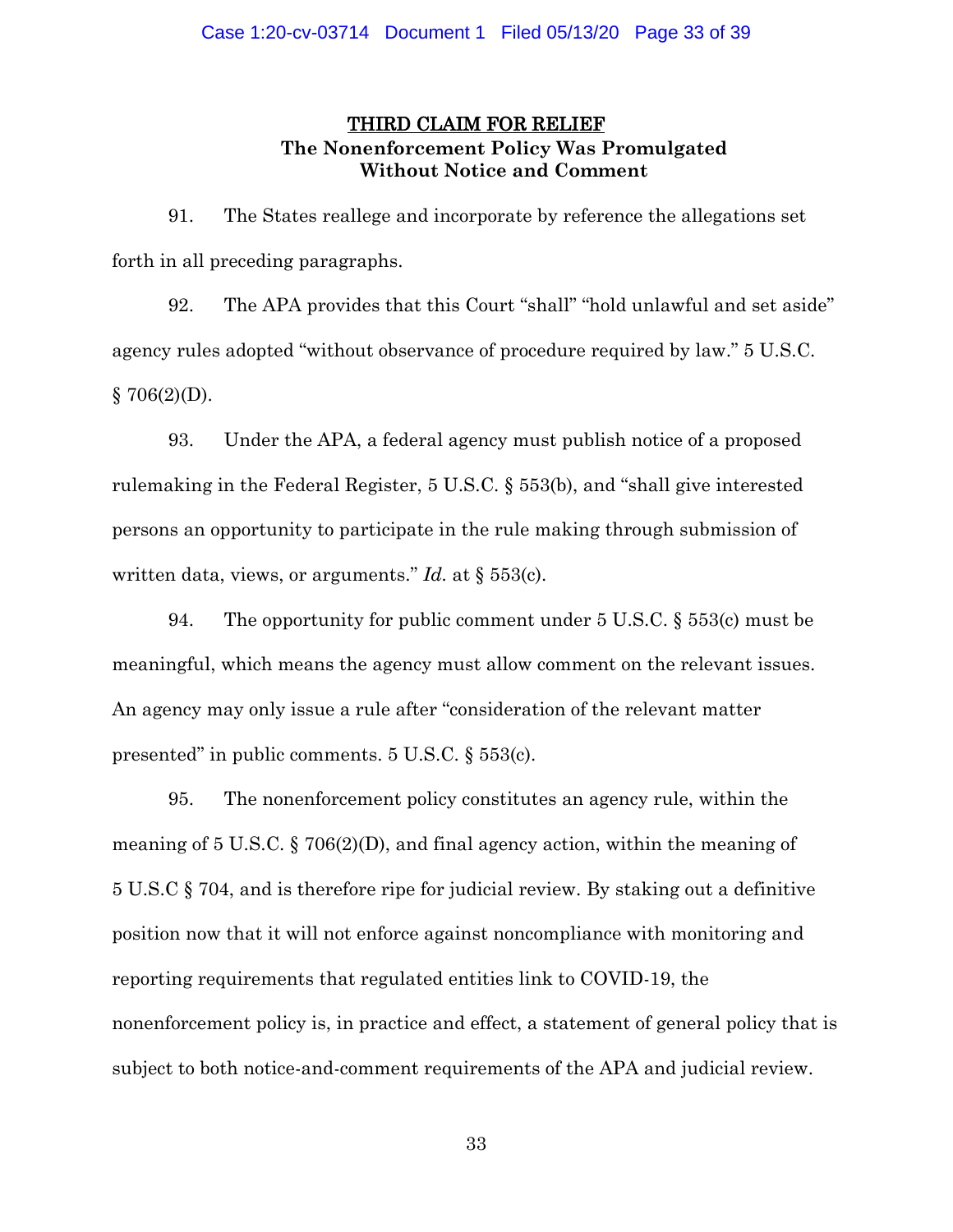## Case 1:20-cv-03714 Document 1 Filed 05/13/20 Page 34 of 39

96. The nonenforcement policy also changes existing regulations by extending the time periods for the accumulation of hazardous waste for very small quantity generators (40 C.F.R. § 262.14), small quantity generators (40 C.F.R. § 262.16), and large quantity generators (40 C.F.R. § 262.17).

97. The nonenforcement policy also changes existing regulations by authorizing operators of animal feedlot operations to keep livestock under the CWA beyond the time period authorized by EPA regulations without triggering the obligations applicable to (i) Concentrated Animal Feedlot Operations (CAFOs) under 40 C.F.R. § 122.23 and (ii) medium and large CAFOs under 40 C.F.R. § 122.23.

98. EPA did not provide the public with notice or an opportunity to comment on the nonenforcement policy. Had the States been provided an opportunity to comment on the policy, the States would have, *inter alia*, urged EPA to consider the potential impacts to public health in deciding on the proper scope and transparency of such action.

99. As a result, the nonenforcement policy was adopted "without observance of procedure required by law" and should be held unlawful and set aside under the APA, 5 U.S.C. § 706(2)(D).

## **FOURTH CLAIM FOR RELIEF The Nonenforcement Policy Is Arbitrary and Capricious**

100. The States reallege and incorporate by reference the allegations set forth in all preceding paragraphs.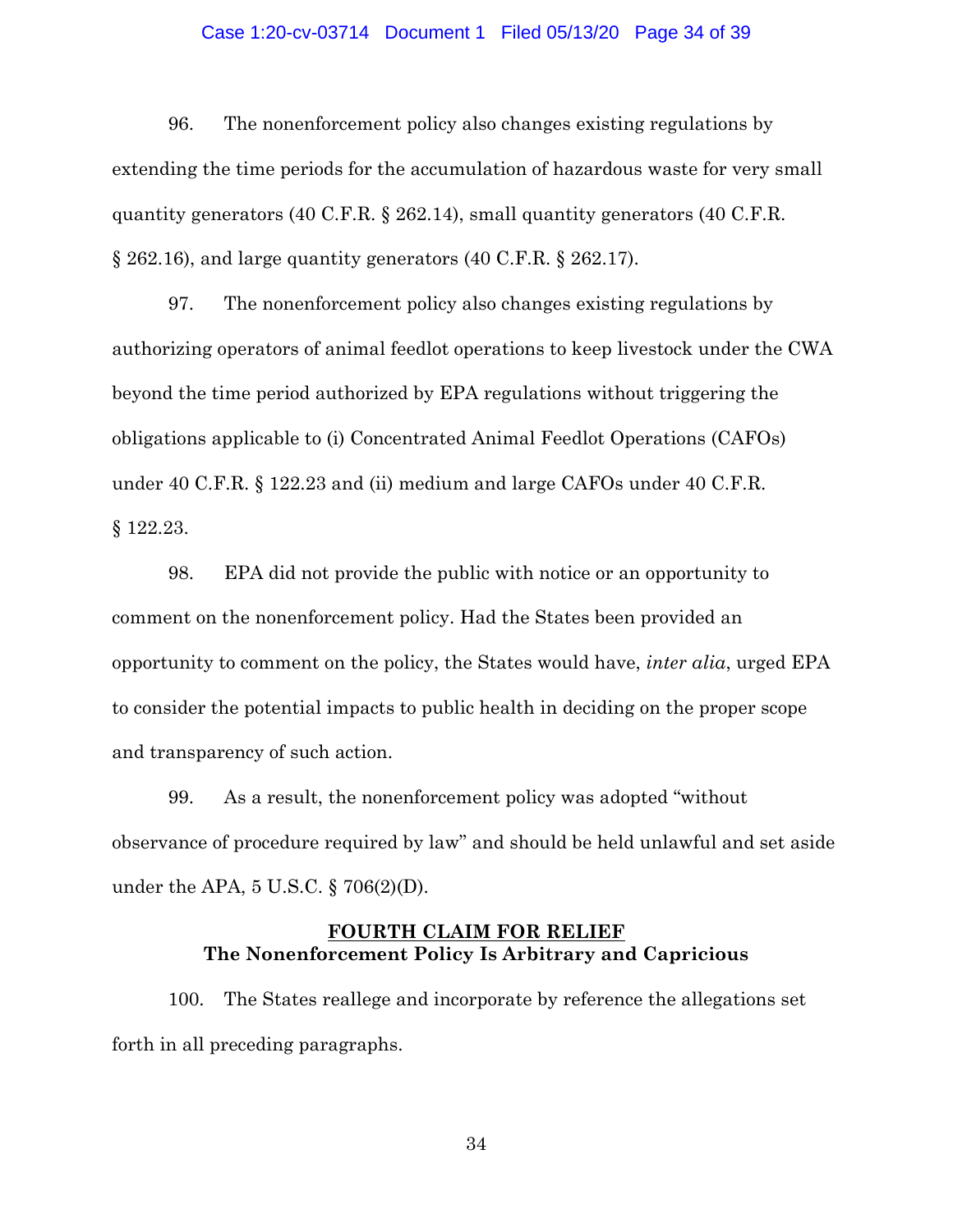### Case 1:20-cv-03714 Document 1 Filed 05/13/20 Page 35 of 39

101. The APA provides that this Court "shall" "hold unlawful and set aside" agency action that is "arbitrary, capricious, [or] an abuse of discretion." 5 U.S.C.  $$706(2)(A).$ 

102. The nonenforcement policy's provisions that effectively waive enforcement of noncompliance with monitoring and reporting under federal environmental laws were not based on consideration of all relevant data and factors. Despite its longstanding recognition that monitoring, reporting, and agency enforcement deter noncompliance, thereby reducing pollution, EPA failed—in the midst of a public health emergency—to consider the impacts of relaxing monitoring and reporting obligations, and agency enforcement, on human health and the environment. EPA's inexplicable failure to issue the policy without considering its resulting harm, especially on the health of low income and minority communities that often experience disproportionate harm from pollution and may be at greater risk of suffering adverse outcomes from COVID-19, was arbitrary and capricious.

103. EPA acted arbitrarily and capriciously by making the nonenforcement policy applicable across the board to all industries and to virtually all monitoring and reporting requirements, assuming without evidence that the COVID-19 pandemic will prevent (or at least hinder) all industries from performing their monitoring and reporting obligations.

104. EPA acted arbitrarily and capriciously by departing from its longstanding policy against issuing broad "no action" enforcement assurances without providing a reasoned explanation for that departure.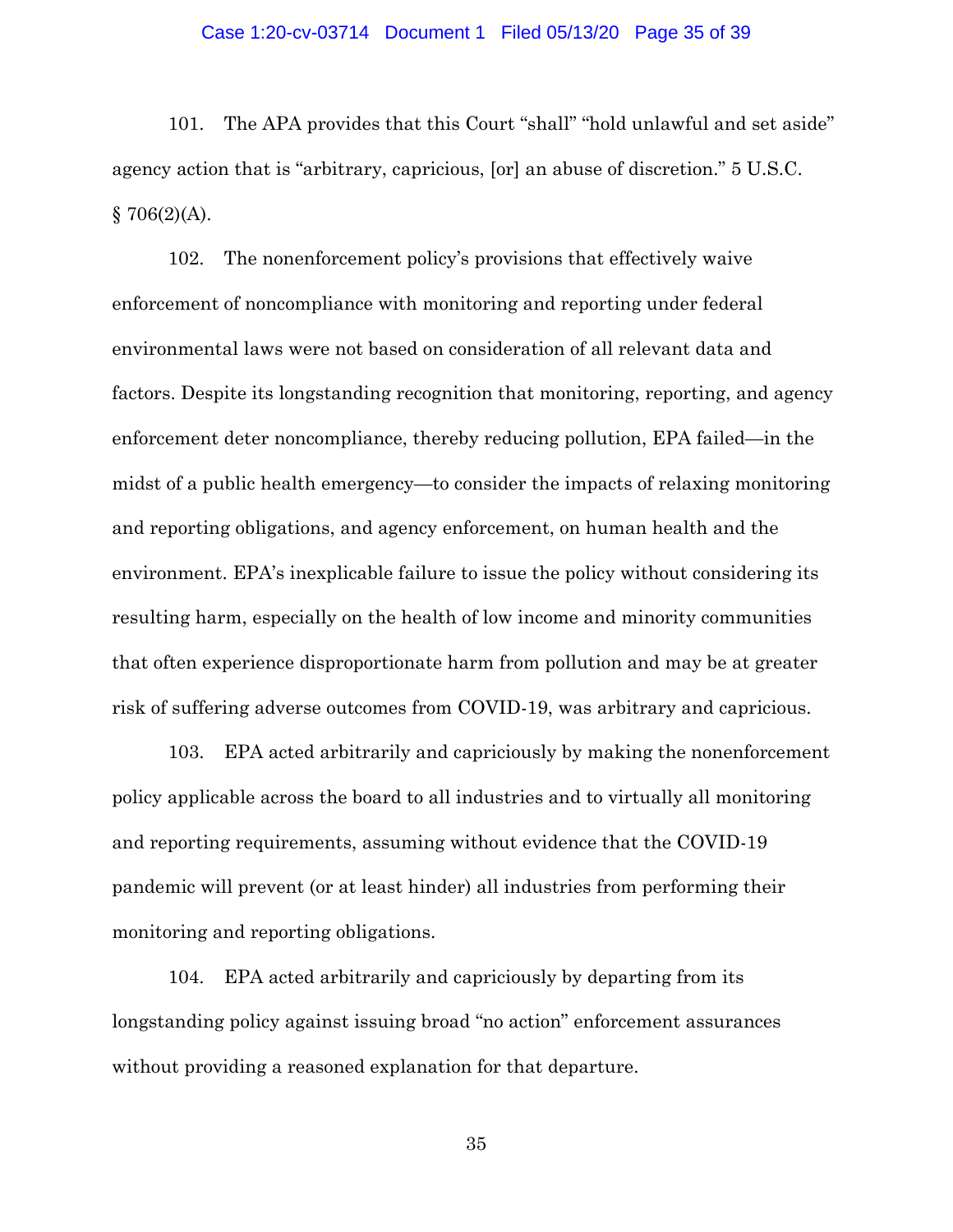105. As a result, the monitoring and reporting provisions of the policy should be held unlawful and set aside under the APA, 5 U.S.C. § 706(2)(A).

## **PRAYER FOR RELIEF**

WHEREFORE, the States respectfully request that this Court enter judgment:

A. Declaring that the nonenforcement policy was adopted without observance of procedure required by law; is in excess of EPA's statutory jurisdiction, authority, or limitations; is not in accordance with law; and is arbitrary and capricious;

B. Vacating the nonenforcement policy and permanently enjoining EPA from applying it;

C. Awarding the State its reasonable fees, costs, and expenses, including attorneys' fees, pursuant to 28 U.S.C. § 2412; and

D. Granting such further relief as the Court deems just and proper. Dated: May 13, 2020 Respectfully submitted,

FOR THE STATE OF NEW YORK

LETITIA JAMES Attorney General

*S*/ *Samantha Liskow***15F** *16*  SAMANTHA LISKOW Assistant Attorney General BENJAMIN COLE Project Attorney Environmental Protection Bureau

 $\overline{a}$ 

<sup>16</sup> Counsel for the State of New York represents that the other parties listed in the signature blocks on this document consent to this filing.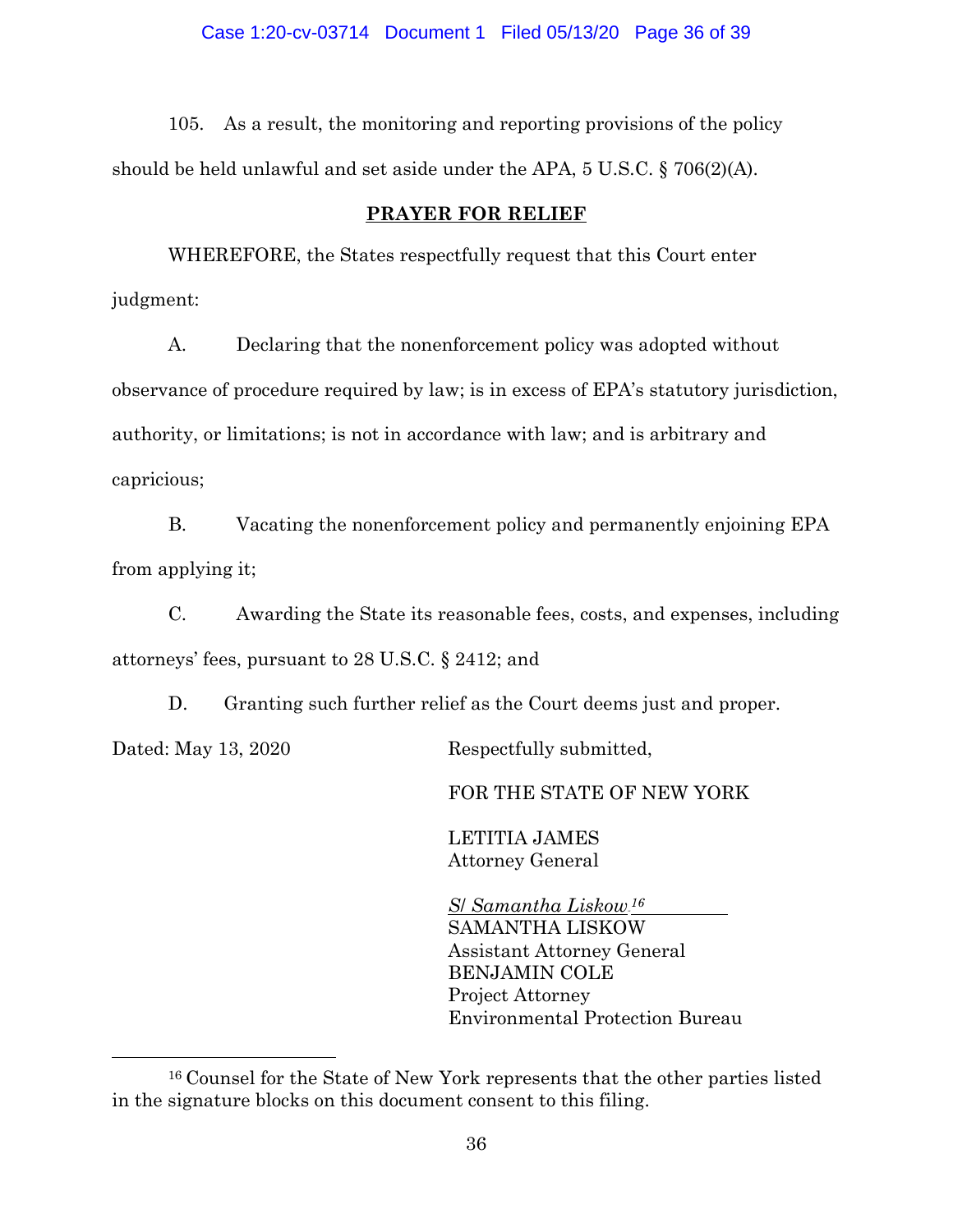28 Liberty Street New York, NY 10005 (212) 416-8479 [samantha.liskow@ag.ny.gov](mailto:samantha.liskow@ag.ny.gov) 

MICHAEL J. MYERS Senior Counsel MEREDITH LEE-CLARK BRIAN M. LUSIGNAN Assistant Attorneys General Environmental Protection Bureau The Capitol Albany, NY 12224 (518) 776-2382 [michael.myers@ag.ny.gov](mailto:michael.myers@ag.ny.gov) 

PATRICK OMILIAN Assistant Attorney General Environmental Protection Bureau Main Place Tower 350 Main Street, Suite 300A Buffalo, NY 14202 (716) 853-8579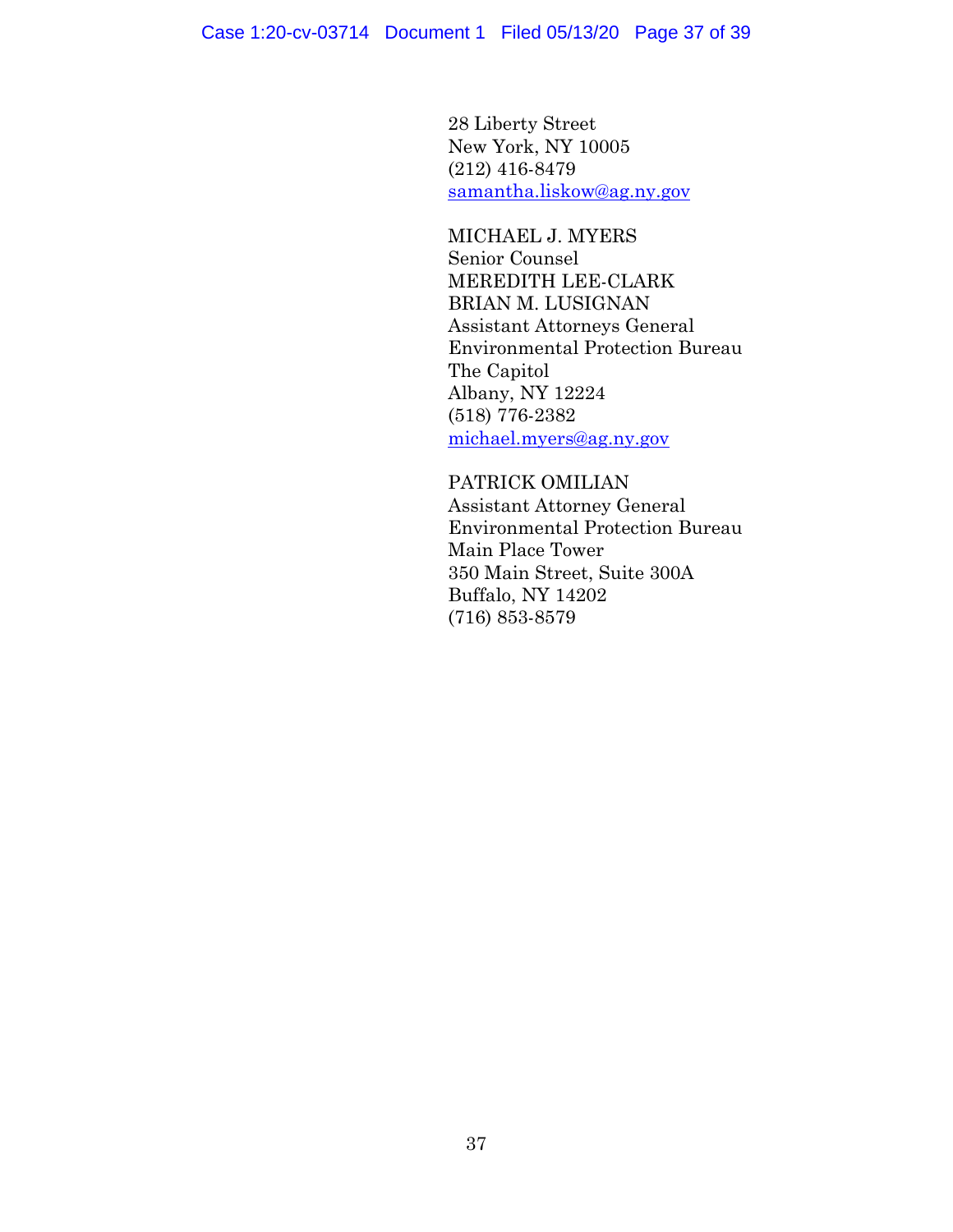## FOR THE STATE OF CALIFORNIA

# XAVIER BECERRA ATTORNEY GENERAL

# *S/ David Zonana / SL (by permission)*

DAVID ZONANA Supervising Deputy Attorney General 1515 Clay Street, Suite 2000 Oakland, CA 94612 Ph: (510) 879-1248 [david.zonana@doj.ca.gov](mailto:david.zonana@doj.ca.gov) 

# FOR THE STATE OF ILLINOIS

# KWAME RAOUL Attorney General

## *S/ Daniel I. Rottenberg / SL (by*

*permission)* DANIEL I. ROTTENBERG\* Assistant Attorney General MATTHEW J. DUNN Chief, Environmental Enforcement and Asbestos Litigation Division Office of the Attorney General Environmental Bureau 69 W. Washington St., 18th Floor Chicago, IL 60602 Ph: (312) 814-3816 [drottenberg@atg.state.il.us](mailto:drottenberg@atg.state.il.us) 

## FOR THE STATE OF MARYLAND

BRIAN E. FROSH Attorney General

# *S/ Steven J. Goldstein / SL (by*

*permission*) STEVEN J. GOLDSTEIN\* Special Assistant Attorney General Office of the Attorney General 200 Saint Paul Place, 20th Floor Baltimore, MD 21202 Ph: (410) 576-6414 [sgoldstein@oag.state.md.us](mailto:sgoldstein@oag.state.md.us) 

# FOR THE PEOPLE OF THE STATE OF MICHIGAN

DANA NESSEL Attorney General

## *S/ Elizabeth R. Husa Briggs / SL (by*

*permission)* ELIZABETH R. HUSA BRIGGS Assistant Attorney General Michigan Department of the Attorney General 525 W. Ottawa Street P.O. Box 30758 Lansing, MI 48909 Ph: (517) 335-7603 Fax: (517) 335-1152 [BriggsE1@michigan.gov](mailto:BriggsE1@michigan.gov)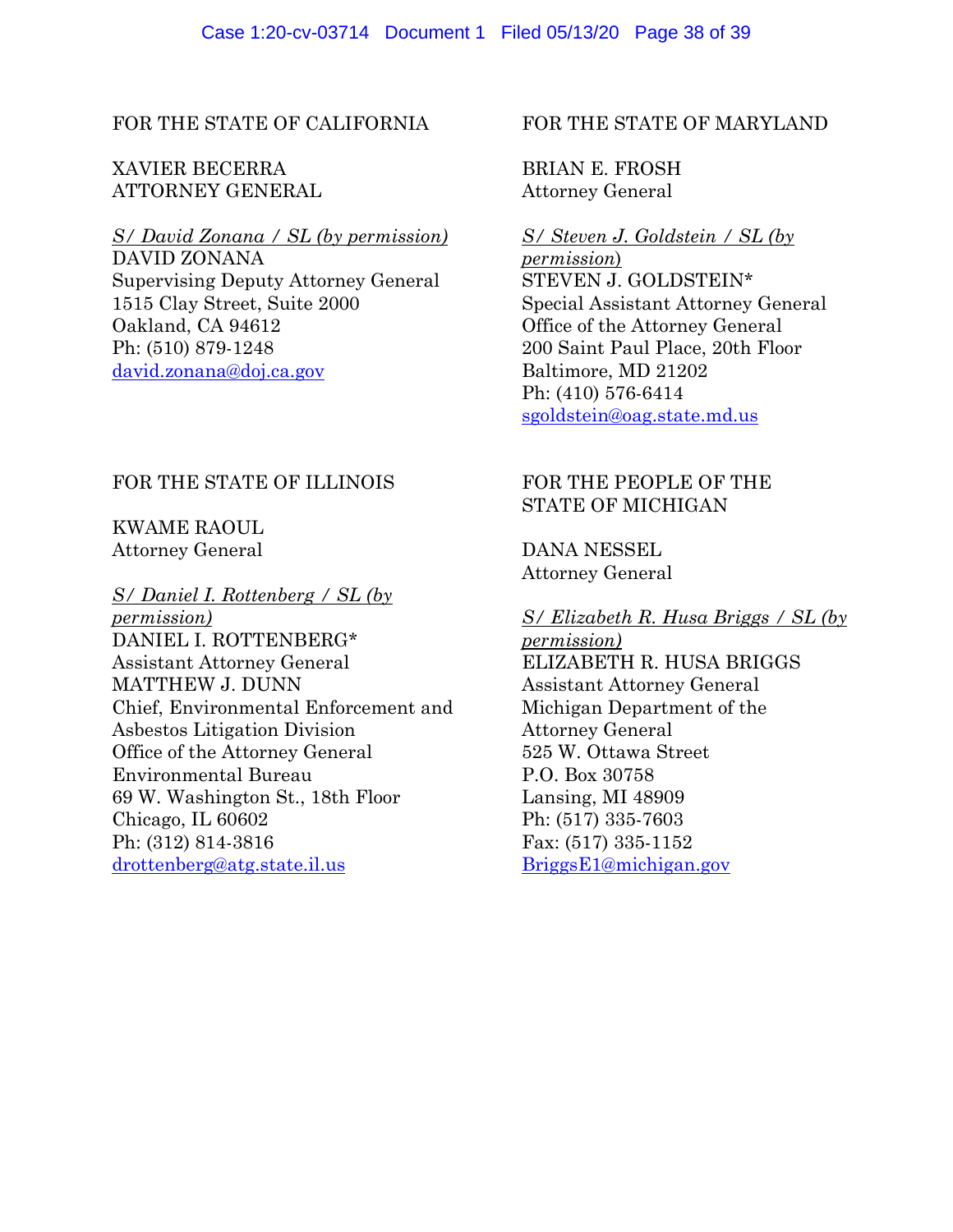# FOR THE STATE OF MINNESOTA

# KEITH ELLISON Attorney General

# *S/ Leigh Currie / SL (by permission)*

LEIGH K. CURRIE\* Special Assistant Attorney General Minnesota Attorney General's Office 445 Minnesota Street, Suite 900 Saint Paul, MN 55101 Ph: (651) 757-1291 [leigh.currie@ag.state.mn.us](mailto:leigh.currie@ag.state.mn.us)

# FOR THE STATE OF OREGON

ELLEN F. ROSENBLUM Attorney General

## *S/ Paul Garrahan / SL (by permission)*

PAUL GARRAHAN\* Attorney-in-Charge Natural Resources Section Oregon Department of Justice 1162 Court Street NE Salem, OR 97301-4096 Ph: (503) 947-4593 [Paul.Garrahan@doj.state.or.us](mailto:Paul.Garrahan@doj.state.or.us) 

*\*Pro Hac Vice applications to be filed*

# FOR THE STATE OF VERMONT

# THOMAS J. DONOVAN, JR. Attorney General

# *S/ Jill S. Abrams / SL (by permission)*

JILL S. ABRAMS Assistant Attorney General Office of the Attorney General 109 State Street Montpelier, VT 05609 Ph: (802) 828-3171 [jill.abrams@vermont.gov](mailto:jill.abrams@vermont.gov) 

# FOR THE COMMONWEALTH OF VIRGINIA

MARK HERRING Attorney General

*S/ Jerald R. Hess / SL (by permission)* DONALD D. ANDERSON Deputy Attorney General PAUL KUGELMAN, JR. Sr. Asst. Attorney General and Chief JERALD R. HESS\* Assistant Attorney General Environmental Section 202 North 9th Street Richmond, VA 23219 (804) 371-8329 [JHess@oag.state.va.us](mailto:JHess@oag.state.va.us)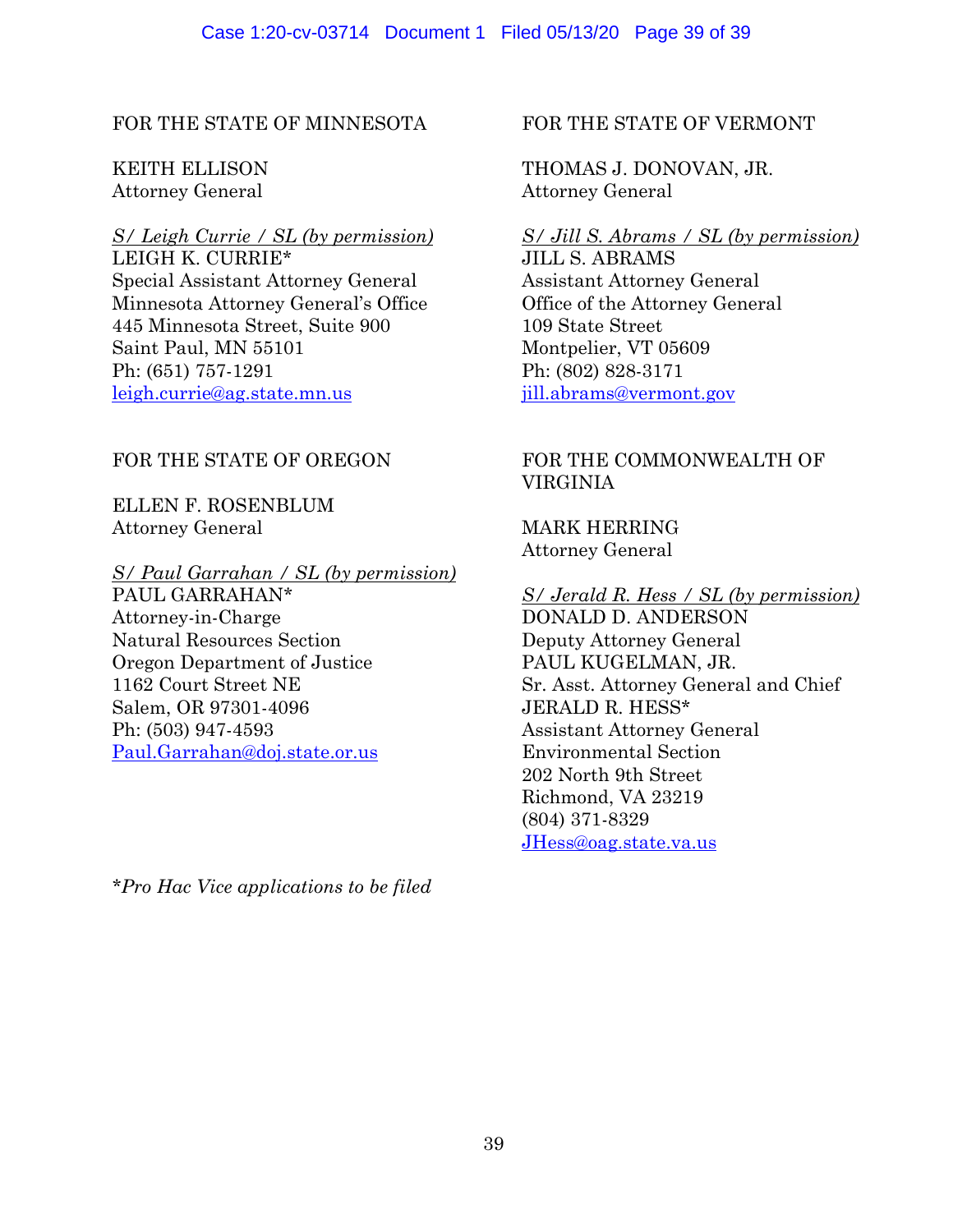# **Attachment A**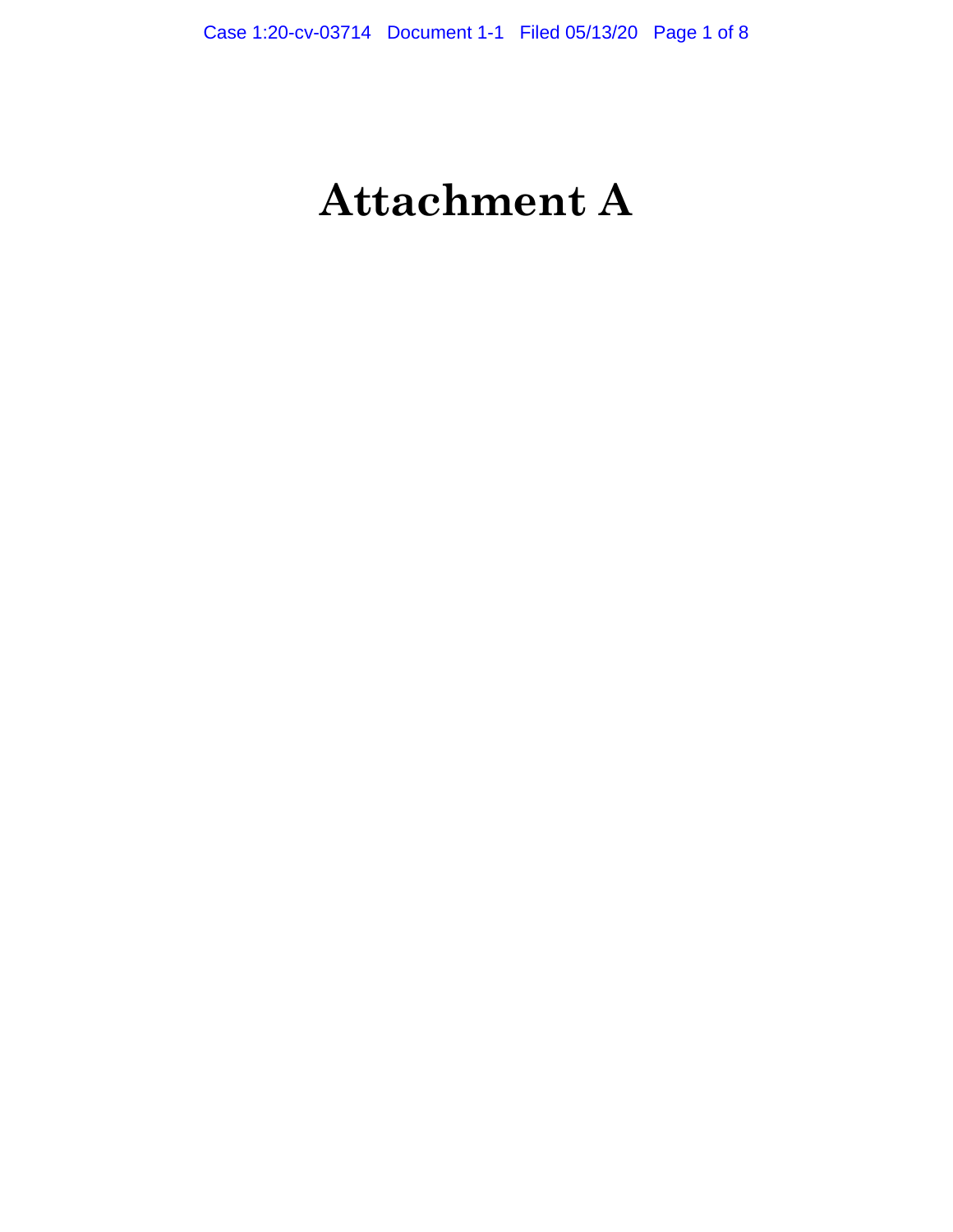

 WASHINGTON, D.C. 20460 **UNITED STATES ENVIRONMENTAL PROTECTION AGENCY**

> ASSISTANT ADMINISTRATOR FOR ENFORCEMENT AND COMPLIANCE ASSURANCE

March 26, 2020

# **MEMORANDUM**

**SUBJECT:** COVID-19 Implications for EPA's Enforcement and Compliance Assurance Program

FROM: Susan Parker Bodine Surra Parker Bording

**TO:** All Governmental and Private Sector Partners

As all of us at the U.S. Environmental Protection Agency adjust to the evolving COVID-19 pandemic, we are first and foremost mindful of the health and safety of the public, as well as our staff, and those of Federal Agencies, State and Local Governments, Tribes, Regulated Entities, Contractors, and Nongovernmental Organizations. The agency must take these important considerations into account as we all continue our work to protect human health and the environment. Accordingly, we are announcing the following temporary policy regarding EPA enforcement of environmental legal obligations during this time.

The EPA will exercise the enforcement discretion specified below for noncompliance covered by this temporary policy and resulting from the COVID-19 pandemic, if regulated entities take the steps applicable to their situations, as set forth in this policy. For noncompliance that occurs during the period of time that this temporary policy is in effect, and that results from the COVID-19 pandemic, this policy will apply to such noncompliance in lieu of an otherwise applicable EPA enforcement response policy.

# **APPLICABILITY**

This policy will apply retroactively beginning on March 13, 2020. Authorized states or tribes may take a different approach under their own authorities. The EPA will undertake to coordinate with other federal agencies in situations where the EPA shares jurisdiction over a regulated entity's environmental compliance obligations.

The EPA will assess the continued need for and scope of this temporary policy on a regular basis and will update it if the EPA determines modifications are necessary. In order to provide fair and sufficient notice to the public, the [EPA will post a notification here https://www.epa.gov/enforcement/enforcement-policy](https://www.epa.gov/enforcement/enforcement-policy-guidance-publications)guidance-publications, at least seven days prior to terminating this temporary policy.

 The EPA will apply this policy to actions or omissions that occur while this policy is in effect even after the policy terminates.

# **SCOPE**

At the EPA, we are cognizant of potential worker shortages due to the COVID-19 pandemic as well as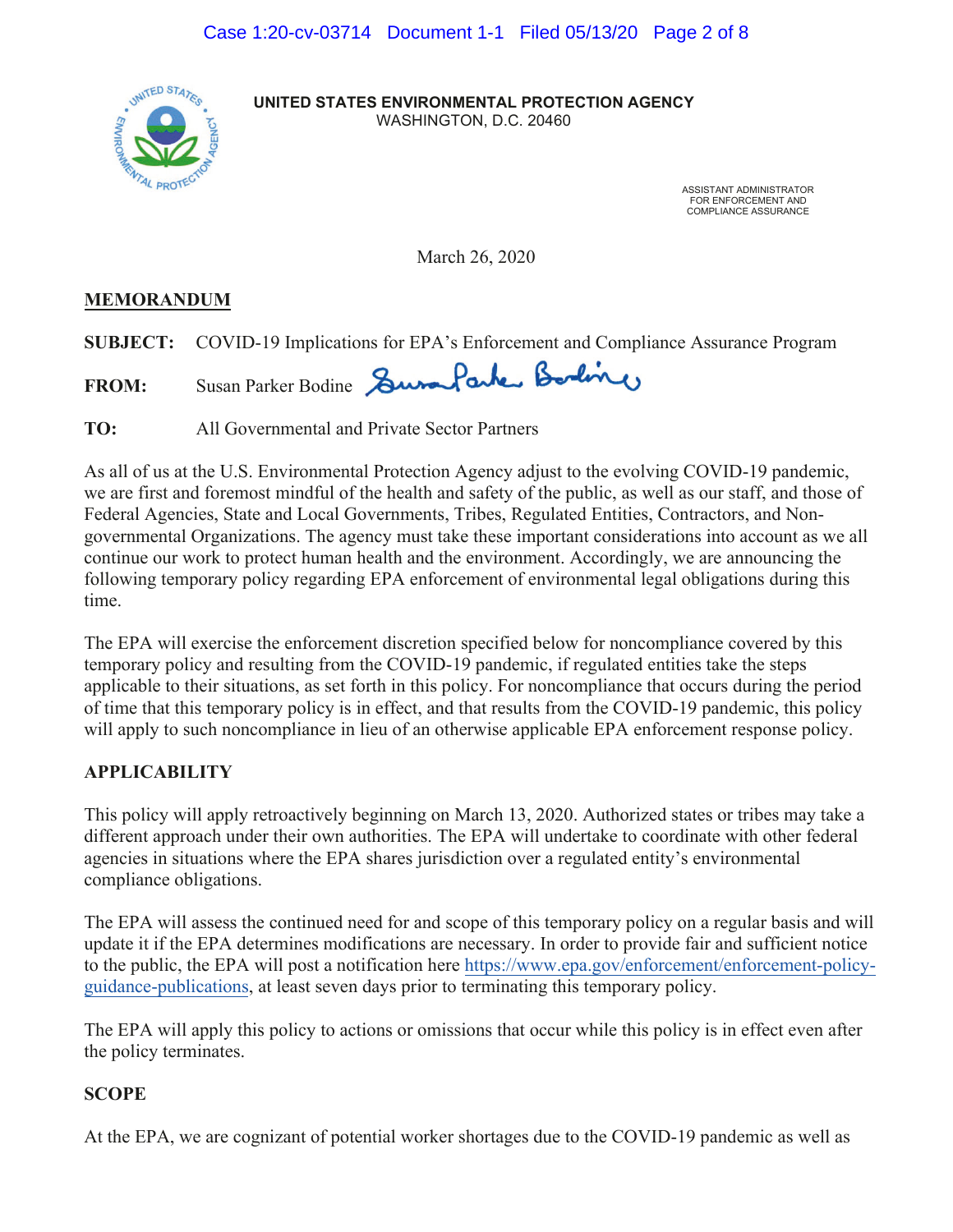# Case 1:20-cv-03714 Document 1-1 Filed 05/13/20 Page 3 of 8

the travel and social distancing restrictions imposed by both governments and corporations or recommended by the Centers for Disease Control and Prevention to limit the spread of COVID-19. The consequences of the pandemic may affect facility operations and the availability of key staff and contractors and the ability of laboratories to timely analyze samples and provide results. As a result, there may be constraints on the ability of a facility or laboratory to carry out certain activities required by our federal environmental permits, regulations, and statutes. These consequences may affect reporting obligations and milestones set forth in settlements and consent decrees. Finally, these consequences may affect the ability of an operation to meet enforceable limitations on air emissions and water discharges, requirements for the management of hazardous waste, or requirements to ensure and provide safe drinking water. These are very distinct situations that the EPA plans to manage differently, as described below.

The enforcement discretion described in this temporary policy do not apply to any criminal violations or conditions of probation in criminal sentences. Appropriate consideration of potential criminal liability is discussed separately, below.

This policy does not apply to activities that are carried out under Superfund and RCRA Corrective Action enforcement instruments. Such matters will be addressed in a separate communication.

This policy does not apply to imports. We also are especially concerned about pesticide products entering the United States, or produced, manufactured, distributed in the United States, that claim to address COVID-19 impacts. The agency expects to focus on ensuring compliance with requirements applicable to these products to ensure protection of public health. Information relating to FIFRA import [requirements can be found here: https://www.epa.gov/compliance/importing-and-exporting-pesticides](https://www.epa.gov/compliance/importing-and-exporting-pesticides-and-devices)and-devices. This website will be updated to provide information on how to submit information via email, as may be necessary during the COVID-19 pandemic.

program remains available.<sup>1</sup> Finally, we realize that the general statements contained in this policy may not address every potential civil violation that may arise as a result of COVID-19. As such, the EPA may provide additional enforcement guidance applicable to specific programs on an ongoing basis and the EPA's self-disclosure

# **ENFORCEMENT DISCRETION**

## **I. Civil Violations**

## **A. General conditions**

All enforcement discretion set forth in this temporary policy is conditioned on the following.

1. Entities should make every effort to comply with their environmental compliance obligations.

 of potential violations may be eligible for a reduction or elimination of any civil penalties that otherwise might apply. Most 1 Regulated entities who voluntarily discover, promptly disclose, expeditiously correct, and take steps to prevent recurrence violations can be disclosed and processed via the EPA's automated online "eDisclosure" system (*see*  <https://www.epa.gov/compliance/epas-edisclosure>). To learn more about the EPA's violation disclosure policies, including conditions for eligibility, please review the EPA's Audit Policy website at https://www.epa.gov/compliance/epas-auditpolicy. Many states also [offer incentives for self-policing; please check with the appropriate state agency for more](https://www.epa.gov/compliance/epas-audit-policy)  information.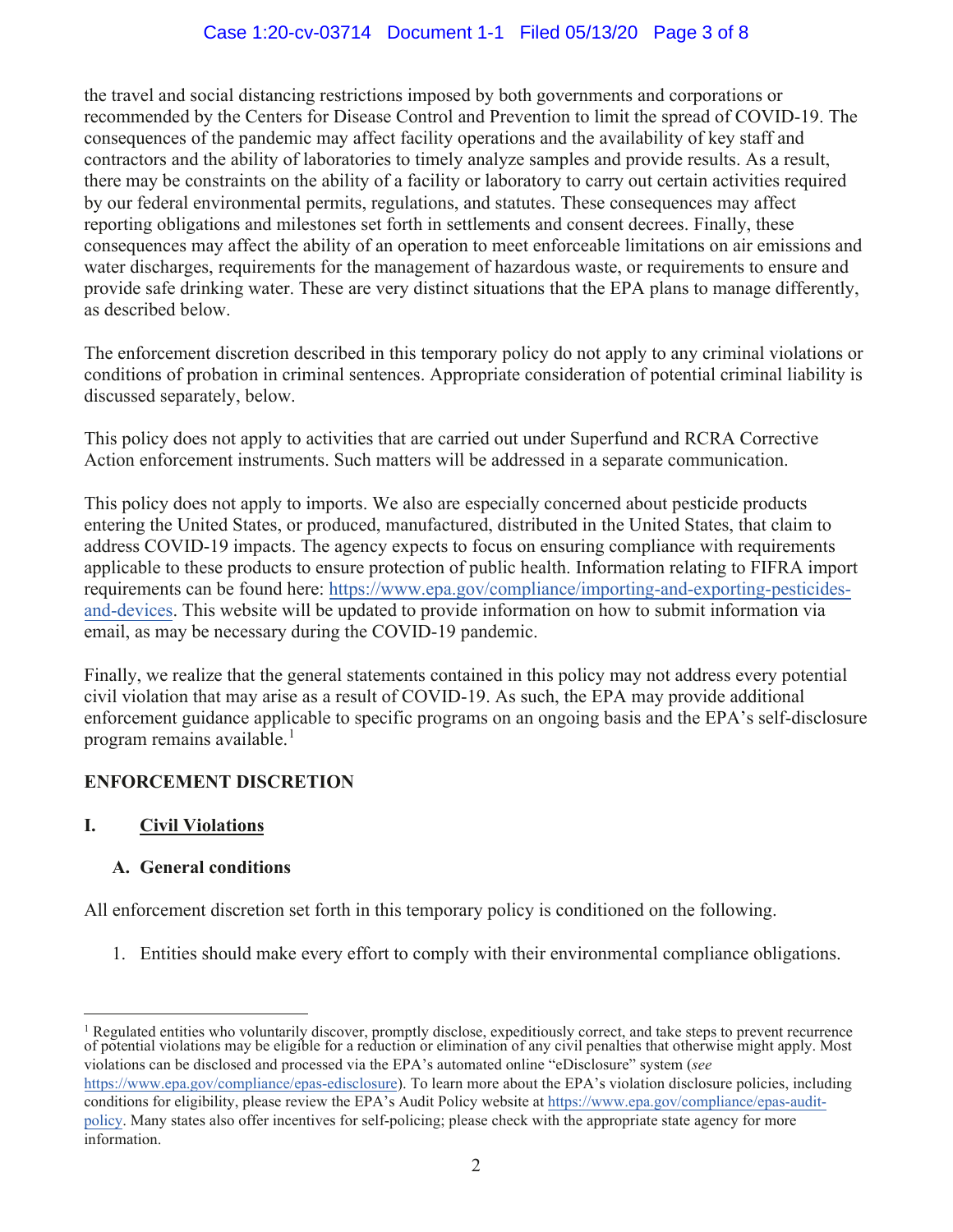- 2. If compliance is not reasonably practicable, facilities with environmental compliance obligations should:
	- a. Act responsibly under the circumstances in order to minimize the effects and duration of any noncompliance caused by COVID-19;
	- b. Identify the specific nature and dates of the noncompliance;
	- c. Identify how COVID-19 was the cause of the noncompliance, and the decisions and actions taken in response, including best efforts to comply and steps taken to come into compliance at the earliest opportunity;
	- d. Return to compliance as soon as possible; and
	- e. Document the information, action, or condition specified in a. through d.

# **B. Routine compliance monitoring and reporting by regulated entities**

 certification.<sup>7</sup> The consequences of the pandemic may constrain the ability of regulated entities to perform routine compliance monitoring,<sup>2</sup> integrity testing,<sup>3</sup> sampling,<sup>4</sup> laboratory analysis,<sup>5</sup> training,<sup>6</sup> and reporting or

Entities should use existing procedures to report noncompliance with such routine activities, such as pursuant to an applicable permit, regulation or statute. If no such procedure is applicable, or if reporting is not reasonably practicable due to COVID-19, regulated entities should maintain this information internally and make it available to the EPA or an authorized state or tribe upon request. In general, the EPA does not expect to seek penalties for violations of routine compliance monitoring, integrity testing, sampling, laboratory analysis, training, and reporting or certification obligations in situations where the EPA agrees that COVID-19 was the cause of the noncompliance and the entity provides supporting documentation to the EPA upon request.

After this policy is no longer in effect, the EPA expects full compliance going forward. In general, absent exigent circumstances, the EPA does not plan to ask facilities to "catch-up" with missed monitoring or reporting if the underlying requirement applies to intervals of less than three months. For other monitoring or reports, such as those required on a bi-annual or annual basis, when this policy is no longer in effect, the EPA expects facilities to take reasonable measures to resume compliance activities as soon as possible, including conducting late monitoring or submitting late reports. In some programs, there are sections or codes in the reporting form in which a facility may indicate why it has not conducted the required sampling and monitoring, and the EPA encourages facilities to include such information when submitting any late reports.

Many training classes are offered on-line and such on-line training generally should not be affected by

<sup>&</sup>lt;sup>2</sup> If affected by COVID-19, this category may include, for example, CEMS and stack tests, relative accuracy test audits, LDAR monitoring, fence line monitoring, RICE readings and monitoring, tank and piping inspections, assessments, or stormwater inspections.

<sup>&</sup>lt;sup>3</sup> If affected by COVID-19, this category may, for example, include tank integrity testing (e.g., API 653) for compliance with certain "good air pollution control practices."

<sup>&</sup>lt;sup>4</sup> If affected by COVID-19, this category may include, for example, effluent sampling and testing, as well as cooling tower sampling.

<sup>&</sup>lt;sup>5</sup> If affected by COVID-19, this category may include, for example, laboratory holding times and turn-around times.

<sup>6</sup> If affected by COVID-19, this category may include, for example, SPCC training, hazardous waste trainings, CAA section 129 renewals, and other annual re-certifications.

inventory reporting. <sup>7</sup> If affected by COVID-19, this category may include, for example, reports and certifications associated with delayed activities described above, and late reports under permit or other regulatory obligations, including TRI and greenhouse gas inventory reporting.  $\frac{3}{3}$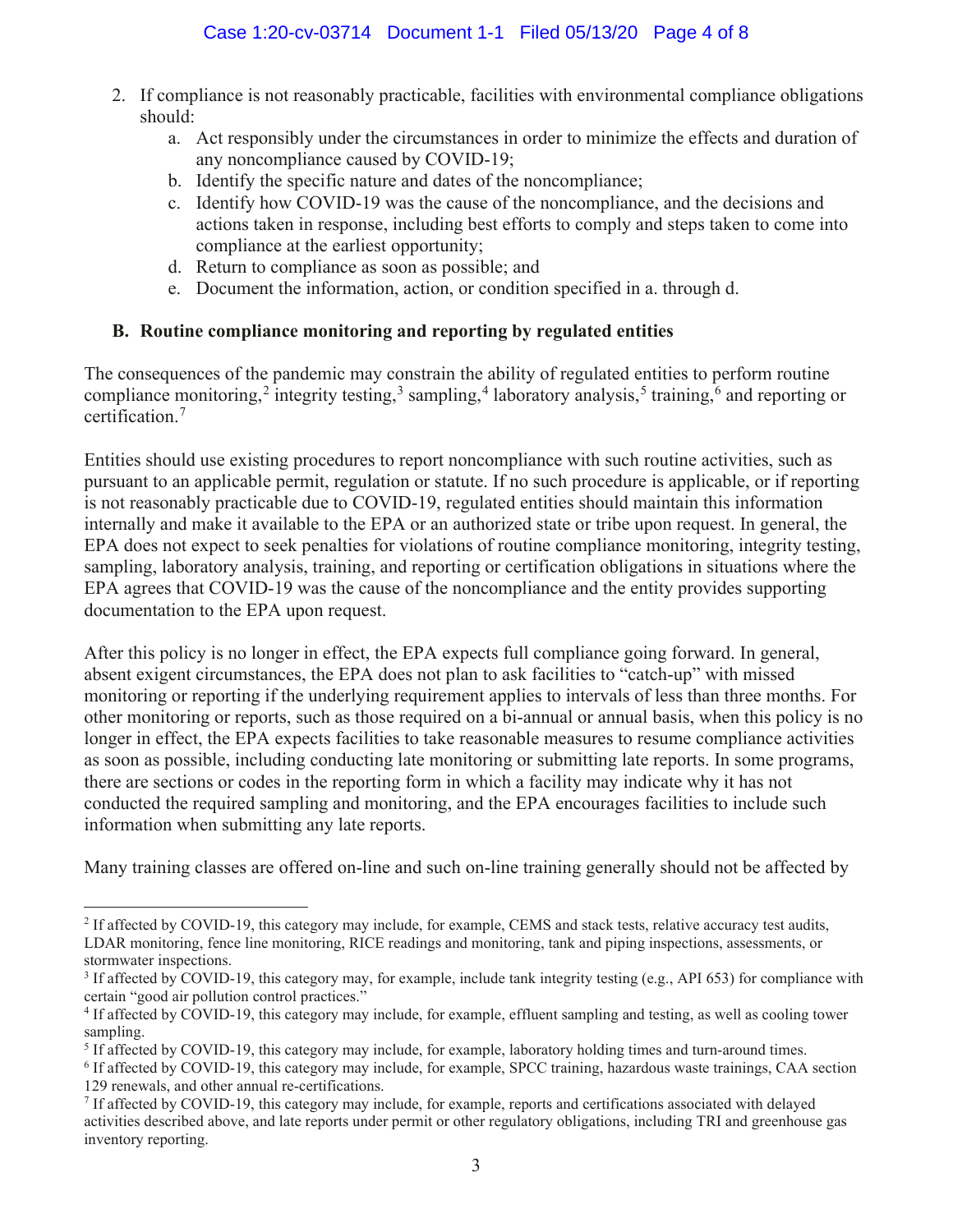travel and social distancing constraints. If practicable, sectors mandated to function with certified operators should maintain normal certification and training practices. If not practicable due to the COVID-19 pandemic, the EPA believes that it is more important to keep experienced, trained operators on the job, even if a training or certification is missed.

If a submission to the EPA requires a "wet" signature of a responsible official, the EPA will accept a digital or other electronic signature. The mere inability to obtain a "wet" signature will not be considered a justification for failure to make a paper submission or certification. We strongly encourage the regulated community use the EPA's approved electronic reporting mechanisms. For enforcement purposes, the EPA also will accept emailed submissions even if a paper original is required.

# **C. Settlement agreement and consent decree reporting obligations and milestones**

- 1. With respect to **EPA administrative settlement agreement** reporting obligations and milestones, if, as a result of COVID-19, parties to such settlement agreements anticipate missing enforceable milestones set forth in those documents, parties should utilize the notice procedures set forth in the agreement, including notification of a force majeure, as applicable. For EPA administrative settlement agreements, the EPA intends to treat routine compliance monitoring, integrity testing, sampling, laboratory analysis, training, and associated reporting or certification obligations in the manner described above and will generally not seek stipulated or other penalties for noncompliance with such obligations. The notification should provide the information required by the agreement, which typically will include steps taken to minimize the effects and duration of any noncompliance caused by COVID-19, as well as the information specified under subpart A, above. EPA staff will review these notifications and may contact a party to seek adjustments to a proposed plan of action, pursuant to the agreement.
- 2. With respect to **consent decrees entered into with the EPA and the U.S. Department of Justice**, these documents are agreements and court orders. EPA staff will coordinate with DOJ to exercise enforcement discretion with regard to stipulated penalties for the routine compliance obligations described in paragraph 1 and will also consult with any co-plaintiffs to seek agreement to this approach. Courts retain jurisdiction over consent decrees and may exercise their own authority. Parties should utilize the notice procedures set forth in the consent decree, including notification of a force majeure, as applicable, with respect to any noncompliance alleged to be caused by COVID-19.
- 3. Parties should proceed as proposed in their notice to the EPA (and to DOJ for consent decrees) unless and until contacted by the agency (if an EPA administrative settlement) or DOJ (if a judicial consent decree).

# **D. Facility operations**

# **manner that is safe and that protects the public and the environment. The EPA expects all regulated entities to continue to manage and operate their facilities in a**

1. Facilities should contact the appropriate implementing authority (EPA region, authorized state, or tribe) if **facility operations impacted by the COVID-19 pandemic may create an acute risk or an imminent threat to human health or the environment.** Even in authorized programs, the EPA strongly encourages facilities, states, and tribes to consult with their EPA regional office on acute risks and imminent threats. If an entity contacts the EPA due to noncompliance that could result in an acute risk or an imminent threat to human health or the environment, the EPA will act as follows.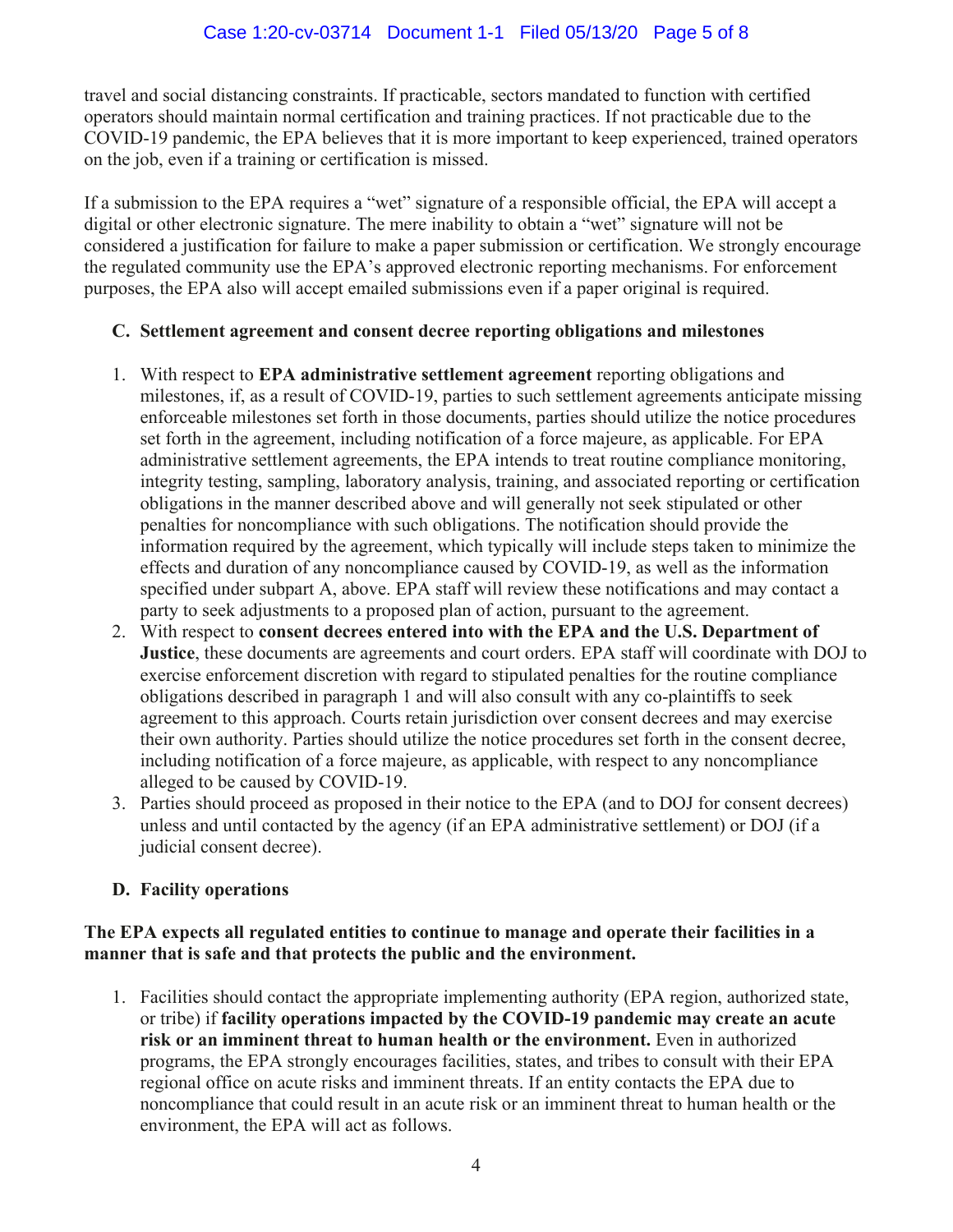- a. The EPA's first step will be to consult with the state or tribe, if an authorized program, to discuss measures to minimize or prevent the acute or imminent threat to health or the environment from the COVID-19-caused noncompliance. State or tribal permits or regulations may have provisions that address the situation and result in a return to compliance. Consultation with authorized states or tribes will proceed in accordance with the July 11, 2019 memorandum on *Enhancing Effective Partnerships Between EPA and [States in Civil Enforcement and Compliance Assurance Work](https://www.epa.gov/compliance/enhancing-effective-partnerships-between-epa-and-states-civil-enforcement-and-compliance)*.
- b. In cases where the EPA implements the program directly:
	- nationwide issues that may arise. i. The EPA regional office will evaluate whether an applicable permit, statutory, or regulatory provision addresses the situation. The EPA's Office of Enforcement and Compliance Assurance (OECA) will work with program offices on
	- ii. If there is no permit/regulatory provision that addresses the situation, the EPA will work with the facility to minimize or prevent the acute or imminent threat to health or the environment from the COVID-19-caused noncompliance and obtain a return to compliance as soon as possible.
	- iii. The EPA will inform the relevant state or tribe of any acute threats and actions taken in response to the noncompliance.
	- iv. The EPA will consider the circumstances, including the COVID-19 pandemic, when determining whether an enforcement response is appropriate.
- discharges, disposal, or release and any applicable limitation(s); and the expected duration and will evaluate whether the risk posed by the exceedance, disposal, or release is acute or may 2. If a facility suffers from **failure of air emission control or wastewater or waste treatment systems or other facility equipment** that may result in exceedances of enforceable limitations on emissions to air or discharges to water, or land disposal, or other unauthorized releases, the facility should notify the implementing authority (EPA regional office or authorized state or tribe) as quickly as possible. The notification also should include information on the pollutants emitted, discharged, discarded, or released; the comparison between the expected emissions or timing of the exceedance(s) or releases. The EPA will consult with authorized states or tribes, as applicable, in accordance with the July 11, 2019 memorandum on *Enhancing Effective [Partnerships Between EPA and States in Civil Enforcement and Compliance Assurance](https://www.epa.gov/compliance/enhancing-effective-partnerships-between-epa-and-states-civil-enforcement-and-compliance) Work* to determine the appropriate response. Where the EPA implements the program directly, the EPA create an imminent threat to human health or the environment and will follow the steps set forth under paragraph 1.b. above.
- 3. If facility operations result in **noncompliance are not already addressed by the EPA above**, regulated entities should take the steps identified under Part I.A. The EPA will consider the circumstances, including the COVID-19 pandemic, when determining whether enforcement response is appropriate.
- 4. If a facility is a **generator of hazardous waste** and, due to disruptions caused by the COVID-19 pandemic, is unable to transfer the waste off-site within the time periods required under RCRA to maintain its generator status, the facility should continue to properly label and store such waste and take the steps identified under Part I.A, above. If these steps are met, as an exercise of enforcement discretion, the EPA will treat such entities to be hazardous waste generators, and not treatment, storage and disposal facilities. In addition, as an exercise of enforcement discretion, the EPA will treat Very Small Quantity Generators and Small Quantity Generators as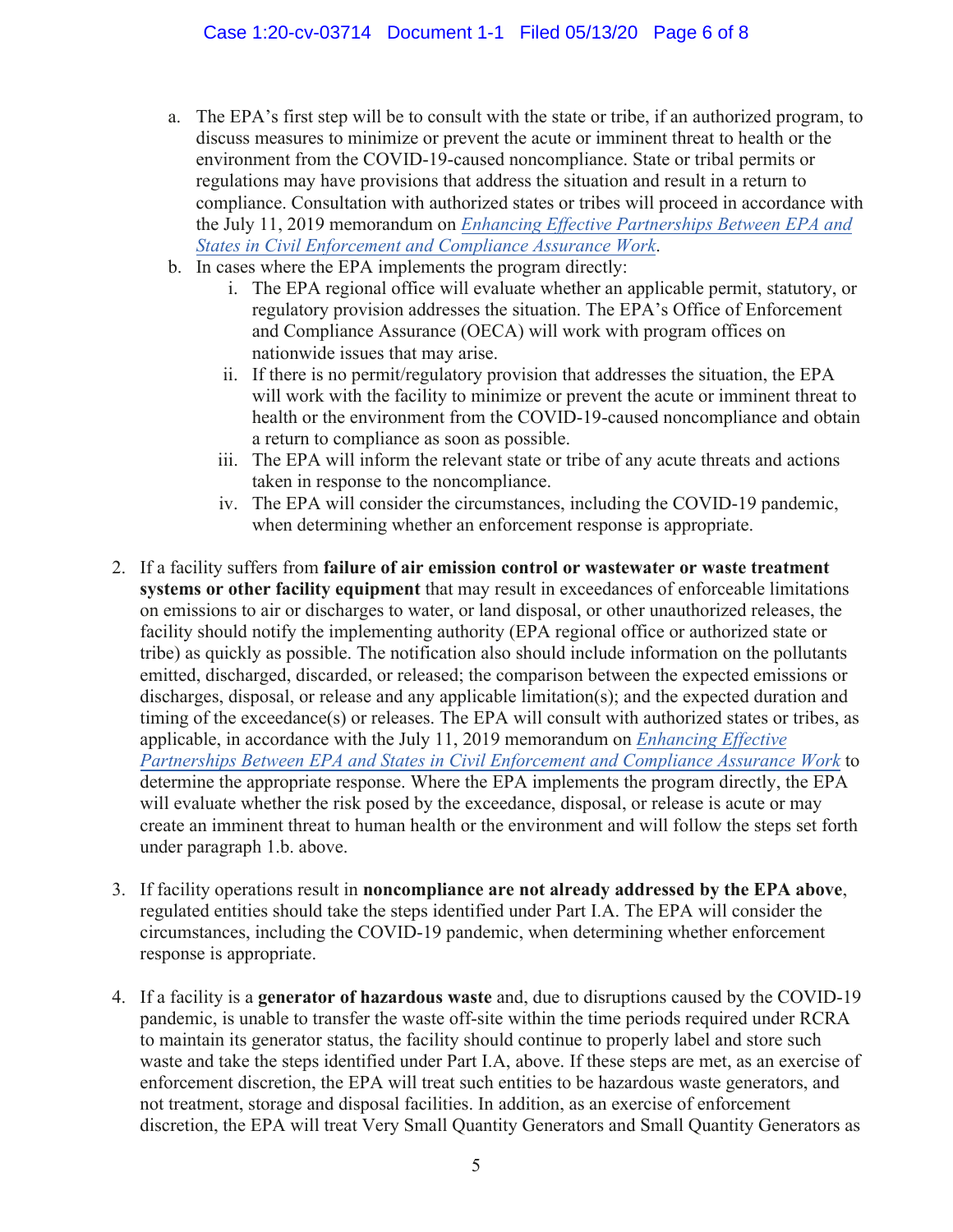retaining that status, even if the amount of hazardous waste stored on site exceeds a regulatory volume threshold due to the generator's inability to arrange for shipping of hazardous waste off of the generator's site due to the COVID-19 pandemic.

5. If a facility is an **animal feeding operation**, and, due to disruptions caused by the COVID-19 pandemic, is unable to transfer animals off-site and, solely as a result of the pandemic, meets the regulatory definition of concentrated animal feeding operation (CAFO), as an exercise of enforcement discretion, the EPA will not treat such animal feeding operations as CAFOs (or will not treat small CAFOs as medium CAFOs, or medium CAFOs as large CAFOs). To receive this enforcement discretion an operation must take the steps identified under Part I.A, above.

# **E. Public water systems regulated under the Safe Drinking Water Act**

Public water systems have a heightened responsibility to protect public health because unsafe drinking water can lead to serious illnesses and access to clean water for drinking and handwashing is critical during the COVID-19 pandemic. Accordingly, the EPA has heightened expectations for public water systems. The EPA expects operators of such systems to continue normal operations and maintenance as well as required sampling to ensure the safety of our drinking water supplies. The EPA expects laboratories performing analysis for water systems to continue to provide timely analysis of samples and results. States play the lead role on drinking water issues, but the EPA also has important drinking water enforcement and oversight responsibilities, including direct implementation responsibilities in some locations.

 In the event of worker shortages in the water sector, the EPA will consider continued operation of drinking water systems to be the highest priority. In anticipation of worker shortage and laboratory capacity problems, the EPA considers the following tiers of compliance monitoring to assure the safety of our drinking water supplies and prioritize prevention of acute risks. Of highest priority is monitoring required under National Primary Drinking Water Regulations to protect against microbial pathogens. Additional priorities include nitrate/nitrite and Lead and Copper Rule monitoring followed by contaminants for which the system has been non-compliant. States may wish to adopt similar priorities.

The EPA is working closely with our federal partners, states, and other organizations to ensure resources and personnel are available to assist facilities facing staffing and contractor challenges during this period of COVID-19 response and the Office of Water plans to launch a website with this information. Accordingly, the EPA strongly encourages public water systems to consult with the state and EPA regional offices without delay if issues arise that prevent the normal delivery of safe drinking water and encourages states to continue to work closely with the EPA on measures to address the potential impacts of COVID-19. The EPA also encourages certified drinking water laboratories to consult with the state and the EPA if issues arise that prevent laboratories from conducting analyses of drinking water contaminants.

The EPA will consider the circumstances, including the COVID-19 pandemic, when determining whether any enforcement response is appropriate at public water systems acting in accordance with this subpart.

# **F. Critical infrastructure**

In situations where a facility is essential critical infrastructure, the EPA may consider a more tailored short-term No Action Assurance, with conditions to protect the public, if the EPA determines it is in the